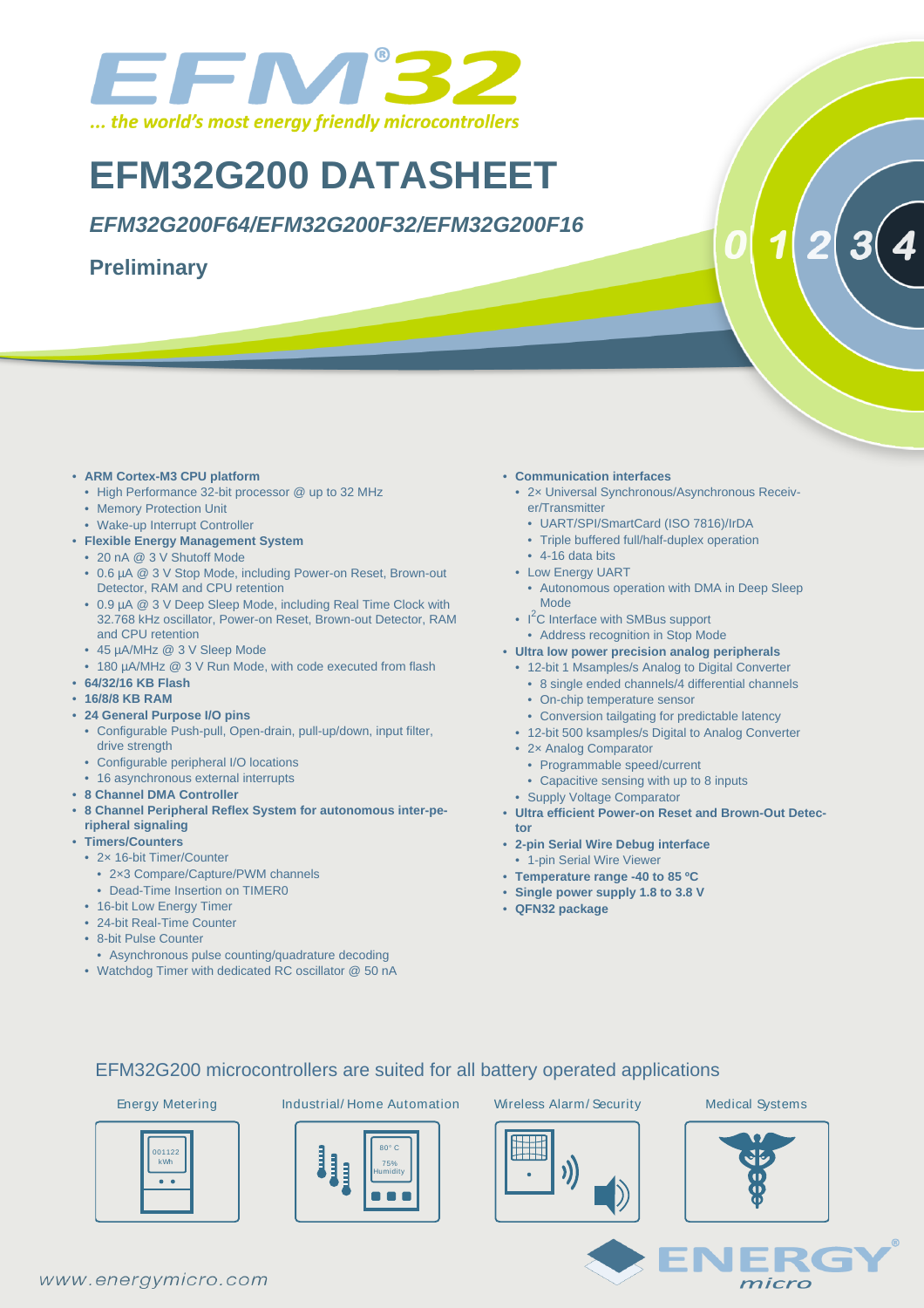# <span id="page-1-2"></span>**1 Ordering Information**

[Table 1.1 \(p. 2\)](#page-1-0) shows the available EFM32G200 devices.

### <span id="page-1-0"></span>**Table 1.1. Ordering Information**

| <b>Ordering Code</b> | Flash (KB) RAM (KB) |    | <b>Max Speed</b><br>(MHz) | <b>Supply</b><br><b>Voltage</b> | <b>Temperature</b>         | <b>Package</b> |
|----------------------|---------------------|----|---------------------------|---------------------------------|----------------------------|----------------|
| EFM32G200F16-QFN32   | 16                  | 8  | 32                        | 1.8 to 3.8V                     | $-40$ to 85 <sup>o</sup> C | QFN32          |
| EFM32G200F32-QFN32   | 32                  | 8  | 32                        | 1.8 to 3.8V                     | $-40$ to 85 <sup>o</sup> C | QFN32          |
| EFM32G200F64-QFN32   | 64                  | 16 | 32                        | 1.8 to 3.8V                     | $-40$ to 85 <sup>o</sup> C | QFN32          |

Visit **www.energymicro.com** for information on global distributors and representatives or contact **sales@energymicro.com** for additional information.

## <span id="page-1-3"></span>**1.1 Block Diagram**

A block diagram of the EFM32G200 is shown in [Figure 1.1 \(p. 2\)](#page-1-1) .

#### <span id="page-1-1"></span>**Figure 1.1. Block Diagram**

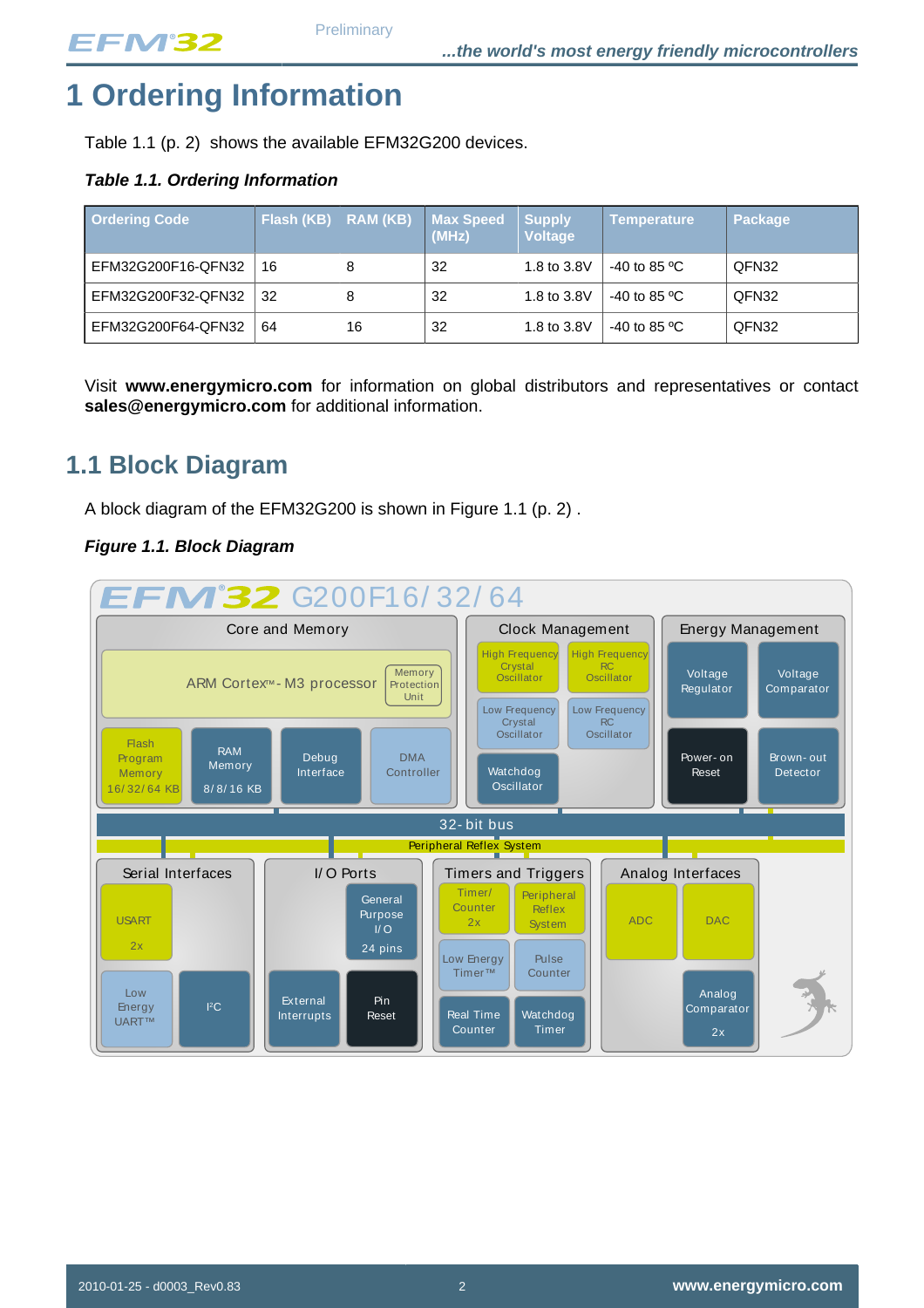# <span id="page-2-0"></span>**2 System Summary**

## <span id="page-2-1"></span>**2.1 System Introduction**

The EFM32G family of MCUs is the world's most energy friendly microcontroller. With a unique combination of the powerful 32-bit ARM Cortex-M3, innovative low energy techniques, short wake-up time from energy saving modes, and a wide selection of peripherals, the EFM32G microcontroller is well suited for any battery operated application as well as other systems requiring high performance and low-energy consumption. This section gives a short introduction to each of the modules in general terms and also and shows a summary of the configuration for the EFM32G200 devices. For a complete feature set and in-depth information on the modules, the reader is referred to the EFM32G Reference Manual.

### **2.1.1 ARM Cortex-M3 Core**

The ARM Cortex-M3 includes a 32-bit RISC processor which can achieve as much as 1.25 Dhrystone MIPS/MHz. A Memory Protection Unit with support for up to 8 memory segments is included, as well as a Wake-up Interrupt Controller handling interrupts triggered while the CPU is asleep. The EFM32 implementation of the Cortex-M3 is described in detail in EFM32G Cortex-M3 Reference Manual.

## **2.1.2 Debug Interface (DBG)**

This device includes hardware debug support through a 2-pin serial-wire debug interface. In addition there is also a 1-wire Serial Wire Viewer pin which can be used to output profiling information, data trace and software-generated messages.

## **2.1.3 Memory System Controller (MSC)**

The Memory System Controller (MSC) is the program memory unit of the EFM32G microcontroller. The flash memory is readable and writable from both the Cortex-M3 and DMA. The flash memory is divided into two blocks; the main block and the information block. Program code is normally written to the main block. Additionally, the information block is available for special user data and flash lock bits. There is also a read-only page in the information block containing system and device calibration data. Read and write operations are supported in the energy modes EM0 and EM1.

## **2.1.4 Direct Memory Access Controller (DMA)**

The Direct Memory Access (DMA) controller performs memory operations independently of the CPU. This has the benefit of reducing the energy consumption and the workload of the CPU, and enables the system to stay in low energy modes when moving for instance data from the USART to RAM or from the External Bus Interface to the DAC. The DMA controller uses the PL230 µDMA controller licensed from ARM.

### **2.1.5 Reset Management Unit (RMU)**

The RMU is responsible for handling the reset functionality of the EFM32G.

## **2.1.6 Energy Management Unit (EMU)**

The Energy Management Unit (EMU) manage all the low energy modes (EM) in EFM32G microcontrollers. Each energy mode manages if the CPU and the various peripherals are available. The EMU can also be used to turn off the power to unused SRAM blocks.

### **2.1.7 Clock Management Unit (CMU)**

The Clock Management Unit (CMU) is responsible for controlling the oscillators and clocks on-board the EFM32G. The CMU provides the capability to turn on and off the clock on an individual basis to all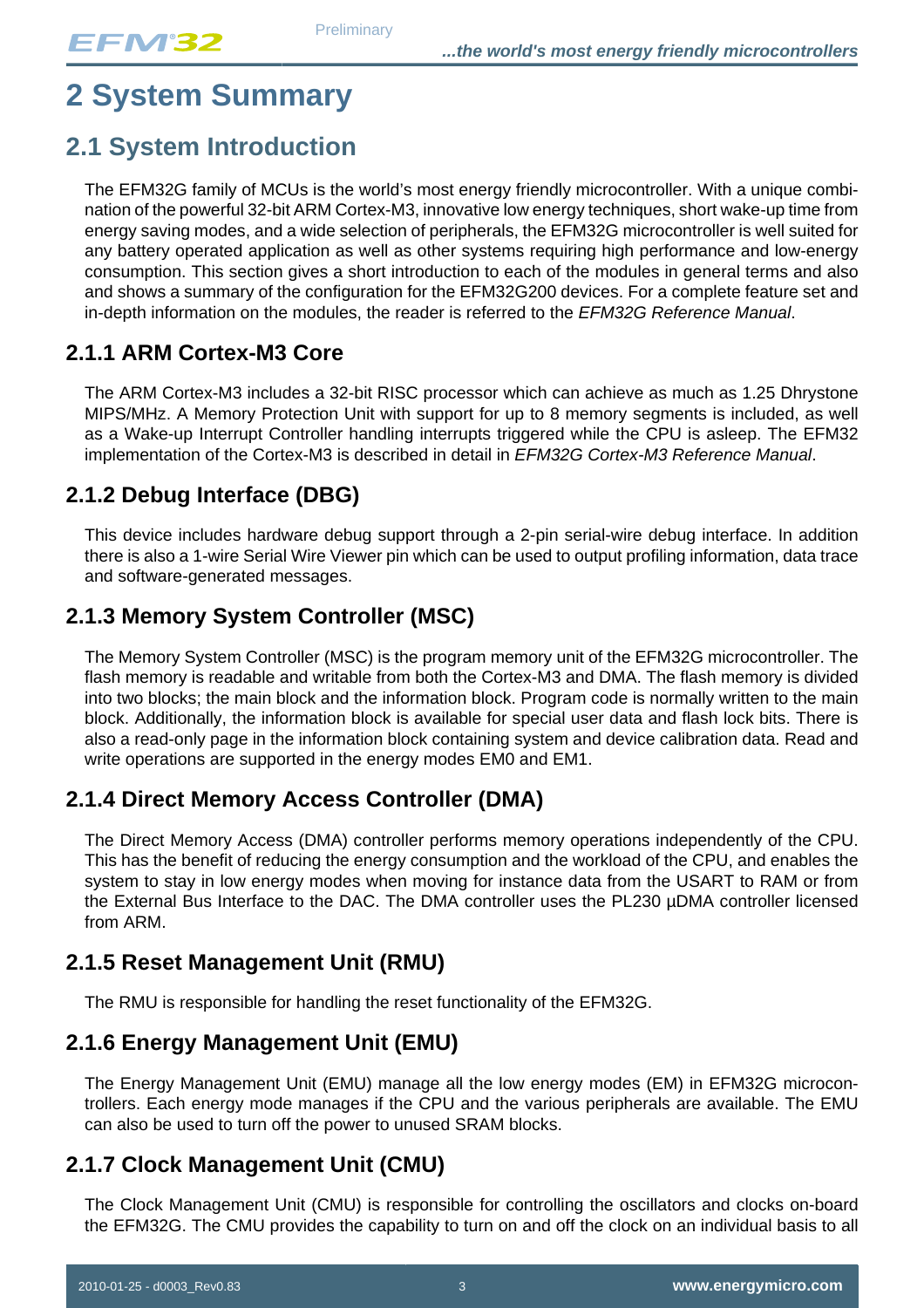peripheral modules in addition to enable/disable and configure the available oscillators. The high degree of flexibility enables software to minimize energy consumption in any specific application by not wasting power on peripherals and oscillators that are inactive.

## **2.1.8 Watchdog (WDOG)**

The purpose of the watchdog timer is to generate a reset in case of a system failure, to increase application reliability. The failure may e.g. be caused by an external event, such as an ESD pulse, or by a software failure.

## **2.1.9 Peripheral Reflex System (PRS)**

The Peripheral Reflex System (PRS) system is a network which lets the different peripheral module communicate directly with each other without involving the CPU. Peripheral modules which send out Reflex signals are called producers. The PRS routes these reflex signals to consumer peripherals which apply actions depending on the data received. The format for the Reflex signals is not given, but edge triggers and other functionality can be applied by the PRS.

### **2.1.10 Inter-Integrated Circuit Interface (I2C)**

The  $I^2C$  module provides an interface between the MCU and a serial  $I^2C$ -bus. It is capable of acting as both a master and a slave, and supports multi-master buses. Both standard-mode, fast-mode and fastmode plus speeds are supported, allowing transmission rates all the way from 10 kbit/s up to 1 Mbit/s. Slave arbitration and timeouts are also provided to allow implementation of an SMBus compliant system. The interface provided to software by the  $I^2C$  module, allows both fine-grained control of the transmission process and close to automatic transfers. Automatic recognition of slave addresses is provided in all energy modes.

### **2.1.11 Universal Synchronous/Asynchronous Receiver/Transmitter (US-ART)**

The Universal Synchronous Asynchronous serial Receiver and Transmitter (USART) is a very flexible serial I/O module. It supports full duplex asynchronous UART communication as well as RS-485, SPI, MicroWire and 3-wire. It can also interface with ISO7816 SmartCards, and IrDA devices.

### **2.1.12 Low Energy Universal Asynchronous Receiver/Transmitter (LEUART)**

The unique LEUART $<sup>TM</sup>$ , the Low Energy UART, is a UART that allows two-way UART communication on</sup> a strict power budget. Only a 32.768 kHz clock is needed to allow UART communication up to 9600 baud/ s. The LEUART includes all necessary hardware support to make asynchronous serial communication possible with minimum of software intervention and energy consumption.

### **2.1.13 Timer/Counter (TIMER)**

The 16-bit general purpose Timer has 3 compare/capture channels for input capture and compare/Pulse-Width Modulation (PWM) output. TIMER0 also includes a Dead-Time Insertion module suitable for motor control applications.

### **2.1.14 Real Time Counter (RTC)**

The Real Time Counter (RTC) contains a 24-bit counter and is clocked either by a 32.768 kHz crystal oscillator, or a 32 kHz RC oscillator. In addition to energy modes EM0 and EM1, the RTC is also available in EM2. This makes it ideal for keeping track of time since the RTC is enabled in EM2 where most of the device is powered down.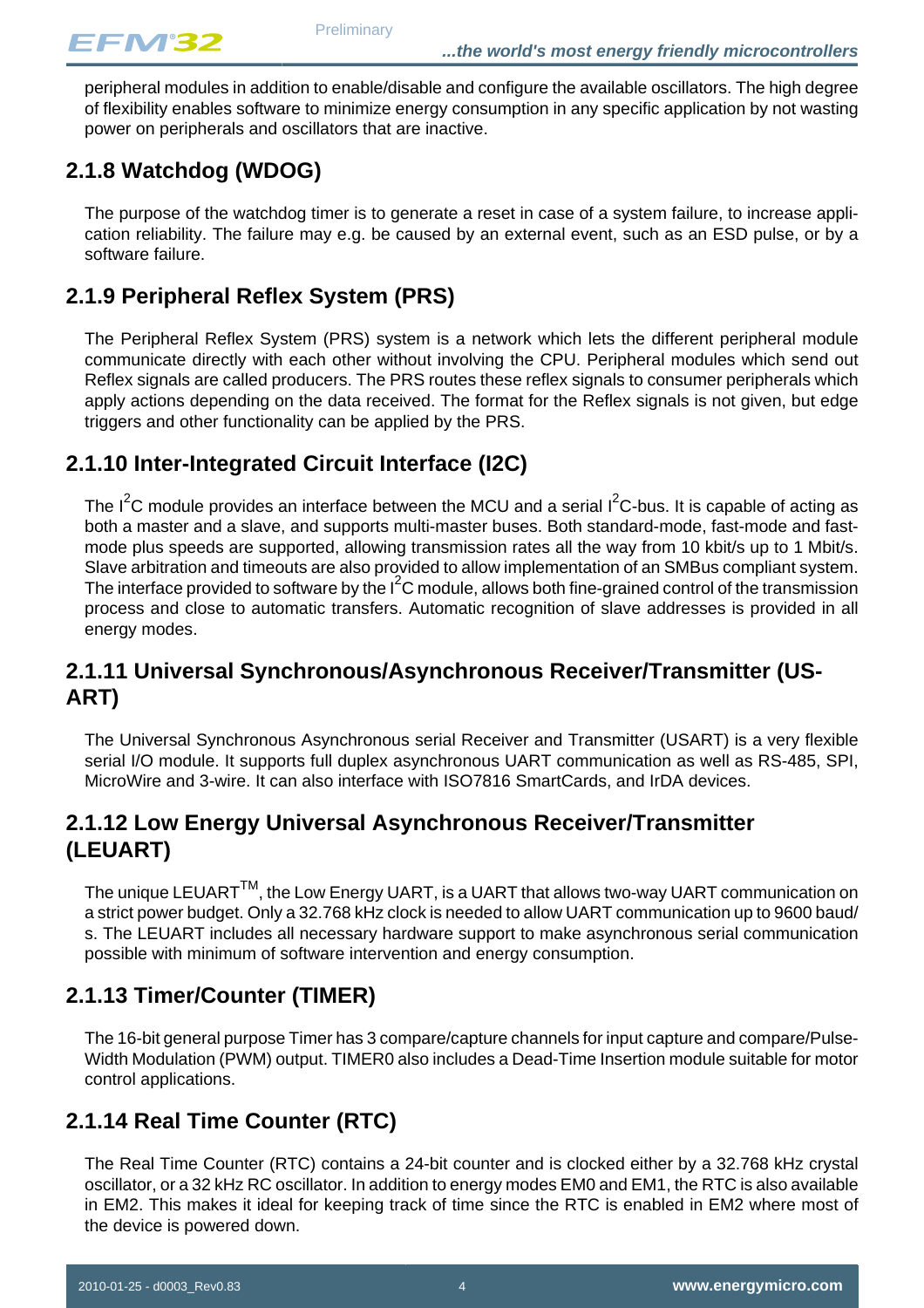## **2.1.15 Low Energy Timer (LETIMER)**

The unique LETIMER<sup>TM</sup>, the Low Energy Timer, is a 16-bit timer that is available in energy mode EM2 in addition to EM1 and EM0. Because of this, it can be used for timing and output generation when most of the device is powered down, allowing simple tasks to be performed while the power consumption of the system is kept at an absolute minimum. The LETIMER can be used to output a variety of waveforms with minimal software intervention. It is also connected to the Real Time Counter (RTC), and can be configured to start counting on compare matches from the RTC.

## **2.1.16 Pulse Counter (PCNT)**

The Pulse Counter (PCNT) can be used for counting pulses on a single input or to decode quadrature encoded inputs. It runs off either the internal LFACLK or the PCNTn\_S0IN pin as external clock source. The module may operate in energy mode EM0 – EM3.

## **2.1.17 Analog Comparator (ACMP)**

The Analog Comparator is used to compare the voltage of two analog inputs, with a digital output indicating which input voltage is higher. Inputs can either be one of the selectable internal references or from external pins. Response time and thereby also the current consumption can be configured by altering the current supply to the comparator.

## **2.1.18 Voltage Comparator (VCMP)**

The Voltage Supply Comparator is used to monitor the supply voltage from software. An interrupt can be generated when the supply falls below or rises above a programmable threshold. Response time and thereby also the current consumption can be configured by altering the current supply to the comparator.

## **2.1.19 Analog to Digital Converter (ADC)**

The ADC is a Successive Approximation Register (SAR) architecture, with a resolution of up to 12 bits at up to one million samples per second. The integrated input mux can select inputs from 8 external pins and 6 internal signals.

## <span id="page-4-0"></span>**2.1.20 Digital to Analog Converter (DAC)**

The Digital to Analog Converter (DAC) can convert a digital value to an analog output voltage. The DAC is fully differential rail-to-rail, with 12-bit resolution. It has one single ended output buffer connected to channel 0. The DAC may be used for a number of different applications such as sensor interfaces or sound output.

## **2.1.21 General Purpose Input/Output (GPIO)**

In the EFM32G200, there are 24 General Purpose Input/Output (GPIO) pins, which are divided into ports with up to 16 pins each. These pins can individually be configured as either an output or input. More advances configurations like open-drain, filtering and drive strength can also be configured individually for the pins. The GPIO pins can also be overridden by peripheral pin connections, like Timer PWM outputs or USART communication, which can be routed to several locations on the device. The GPIO supports up to 16 asynchronous external pin interrupts, which enables interrupts from any pin on the device. Also, the input value of a pin can be routed through the Peripheral Reflex System to other peripherals.

## <span id="page-4-1"></span>**2.2 Configuration Summary**

The features of the EFM32G200 is a subset of the feature set described in the EFM32G Reference Manual. [Table 2.1 \(p. 6\)](#page-5-0) describes device specific implementation of the features.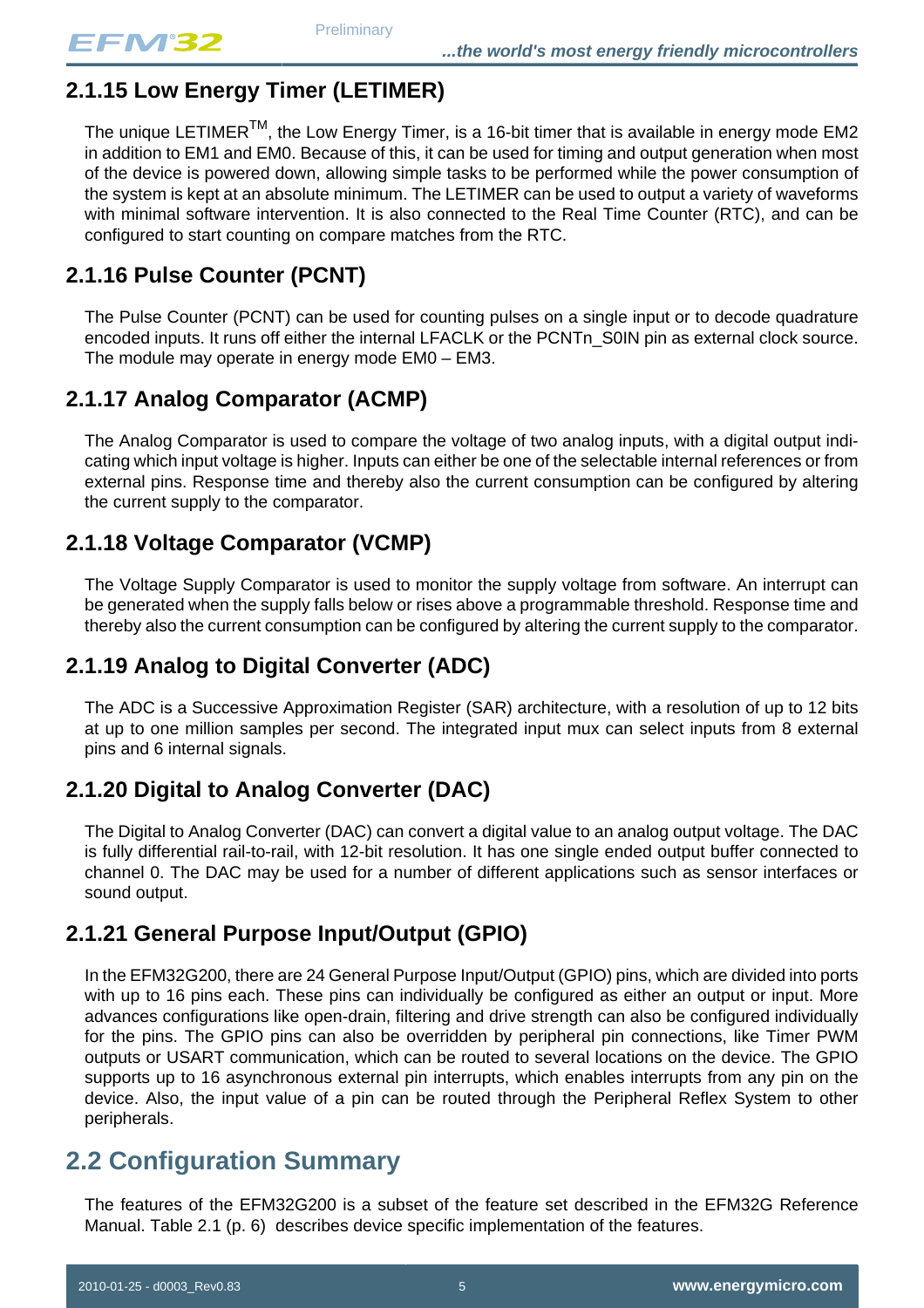#### <span id="page-5-0"></span>**Table 2.1. Configuration Summary**

| <b>Module</b>   | <b>Configuration</b> | <b>Pin Connections</b>                           |
|-----------------|----------------------|--------------------------------------------------|
| Cortex-M3       | Full configuration   | <b>NA</b>                                        |
| <b>DBG</b>      | Full configuration   | DBG_SWCLK, DBG_SWDIO,<br>DBG_SWV                 |
| <b>MSC</b>      | Full configuration   | <b>NA</b>                                        |
| <b>DMA</b>      | Full configuration   | <b>NA</b>                                        |
| <b>RMU</b>      | Full configuration   | <b>NA</b>                                        |
| EMU             | Full configuration   | <b>NA</b>                                        |
| <b>CMU</b>      | Full configuration   | CMU_OUT0, CMU_OUT1                               |
| <b>WDOG</b>     | Full configuration   | <b>NA</b>                                        |
| <b>PRS</b>      | Full configuration   | <b>NA</b>                                        |
| <b>I2C0</b>     | Full configuration   | I2C0_SDA, I2C0_SCL                               |
| USART0          | Full configuration   | US0_TX, US0_RX. US0_CLK, US0_CS                  |
| USART1          | No IrDA              | US1_TX, US1_RX, US1_CLK, US1_CS                  |
| <b>LEUART0</b>  | Full configuration   | LEU0_TX, LEU0_RX                                 |
| <b>TIMER0</b>   | Full configuration   | TIM0_CC[2:0], TIM0_CDTI[2:0]                     |
| TIMER1          | No DTI               | TIM1_CC[2:0]                                     |
| <b>RTC</b>      | Full configuration   | <b>NA</b>                                        |
| <b>LETIMER0</b> | Full configuration   | LET0_O[1:0]                                      |
| PCNT0           | 8-bit count register | PCNT0_S[1:0]                                     |
| ACMP0           | Full configuration   | ACMP0_CH[1:0], ACMP0_O                           |
| ACMP1           | Full configuration   | ACMP1_CH[7:5], ACMP1_O                           |
| <b>VCMP</b>     | Full configuration   | <b>NA</b>                                        |
| ADC0            | Full configuration   | ADC0_CH[7:4]                                     |
| DAC0            | Full configuration   | DAC0_OUT[0]                                      |
| <b>GPIO</b>     | 24 pins              | Available pins are shown in<br>Table 4.2 (p. 30) |

## <span id="page-5-1"></span>**2.3 Memory Map**

The EFM32G200 memory map is shown in Figure 2.1 (p. 7), with RAM and Flash sizes for the largest memory configuration.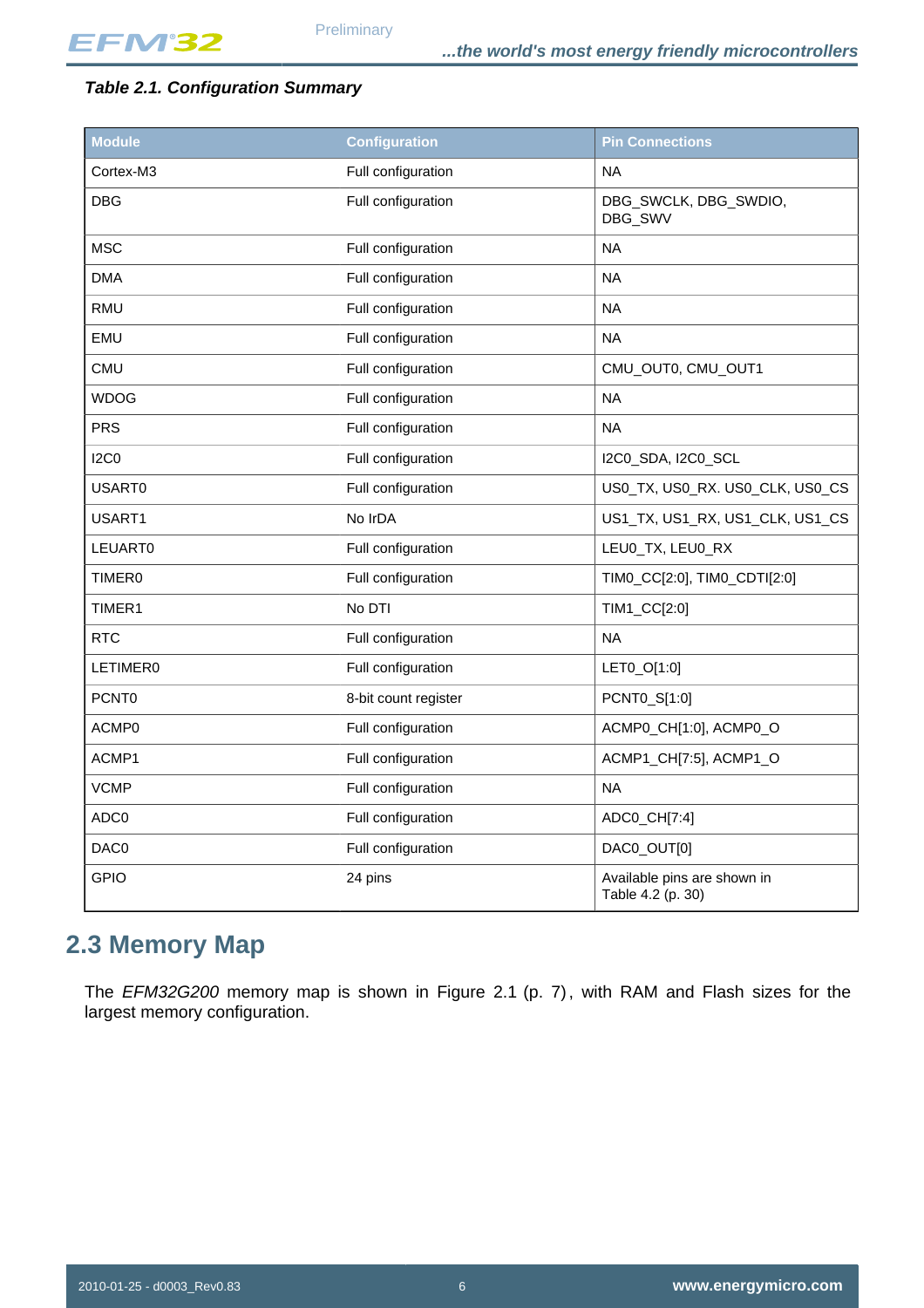

#### <span id="page-6-0"></span>**Figure 2.1. EFM32G200 Memory Map with largest RAM and Flash sizes**

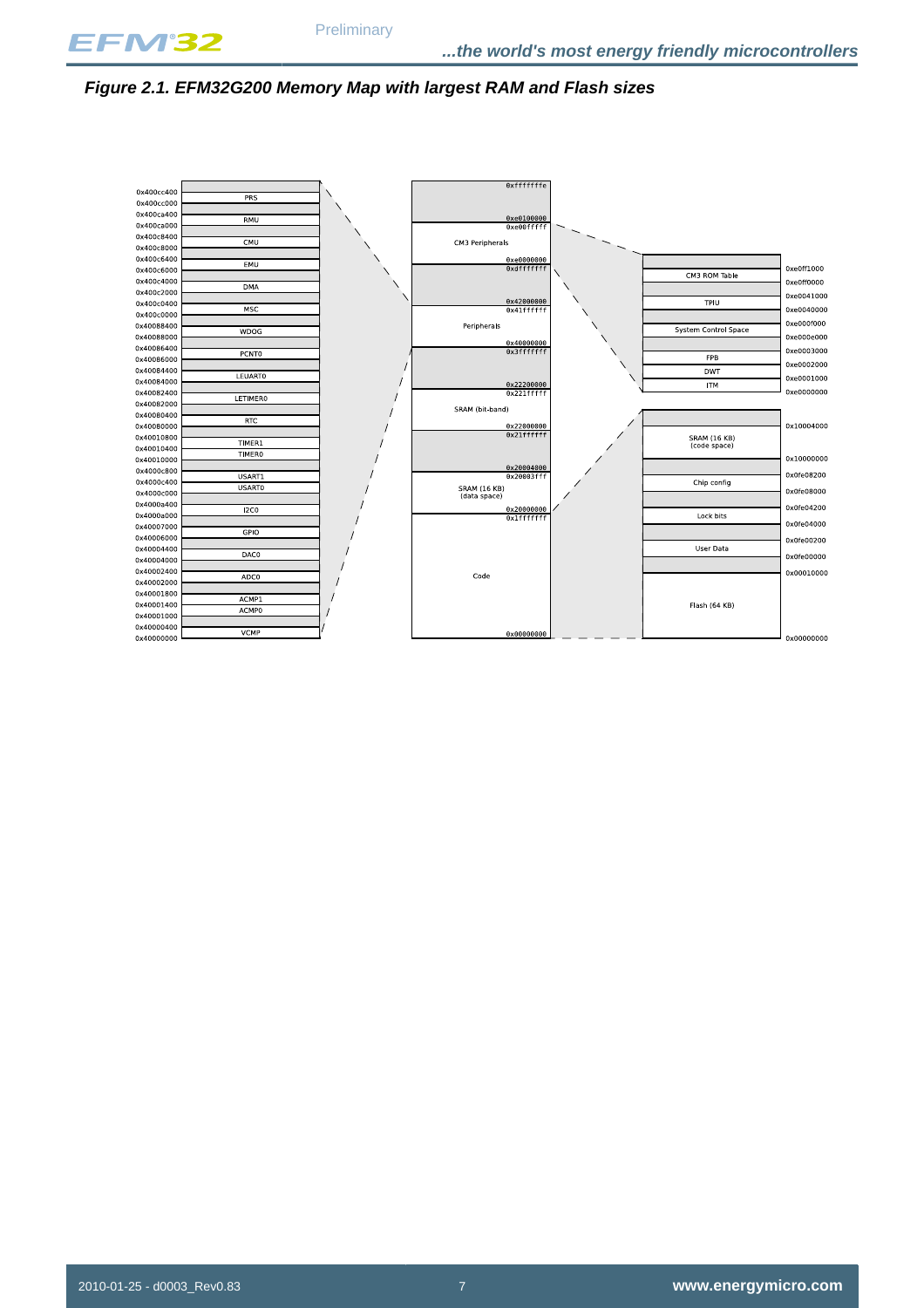# <span id="page-7-4"></span>**3 Electrical Characteristics**

## <span id="page-7-2"></span>**3.1 Test Conditions**

### **3.1.1 Introduction**

Unless otherwise specified data in this chapter is preliminary and subject to change without further notice.

### **3.1.2 Typical Values**

The typical data are based on  $T_{AMB}=25^{\circ}$ C and  $V_{DD}=3.0$  V, as defined in Table 3.2 (p. 8), by simulation and/or technology characterisation unless otherwise specified.

### **3.1.3 Minimum and Maximum Values**

The minimum and maximum values represent the worst conditions of ambient temperature, supply voltage and frequencies, as defined in Table  $3.2$  (p. 8), by simulation and/or technology characterisation unless otherwise specified.

## <span id="page-7-3"></span>**3.2 Absolute Maximum Ratings**

The absolute maximum ratings are stress ratings, and functional operation under such conditions are not guaranteed. Stress beyond the limits specified in [Table 3.1 \(p. 8\)](#page-7-1) may affect the device reliability or cause permanent damage to the device. Functional operating conditions are given in [Table 3.2 \(p.](#page-7-0) [8\)](#page-7-0) .

<span id="page-7-1"></span>**Table 3.1. Absolute Maximum Ratings**

| <b>Symbol</b>             | <b>Parameter</b>                  | <b>Condition</b> | <b>Min</b> | <b>Typ</b> | <b>Max</b>    | <b>Unit</b> |
|---------------------------|-----------------------------------|------------------|------------|------------|---------------|-------------|
| $\mathsf{T}_{\text{STG}}$ | Storage temperature range         |                  | $-40$      |            | 85            | °C          |
| Т.,                       | Maximum junction tempera-<br>ture | JEDEC J-STD-020D |            |            | 260           | ℃           |
| V <sub>DDMAX</sub>        | External main supply volt-<br>age |                  |            |            | 3.8           | - V         |
| VIOPIN                    | Voltage on any I/O pin            |                  | $-0.3$     |            | $V_{DD}$ +0.3 |             |

## <span id="page-7-5"></span>**3.3 General Operating Conditions**

## <span id="page-7-0"></span>**3.3.1 General Operating Conditions**

#### **Table 3.2. General Operating Conditions**

| <b>Symbol</b>     | <b>Parameter</b>             | <b>Min</b> | <b>Typ</b> | <b>Max</b> | <b>Unit</b> |
|-------------------|------------------------------|------------|------------|------------|-------------|
| l AMB             | Ambient temperature range    | -40        | 25         | 85         | °C          |
| V <sub>DDOP</sub> | Operating supply voltage     | 1.8        | 3.0        | 3.8        | -V          |
| ĪдPB              | Internal APB clock frequency |            |            | 32         | MHz         |
| ІАНВ              | Internal AHB clock frequency |            |            | 32         | MHz         |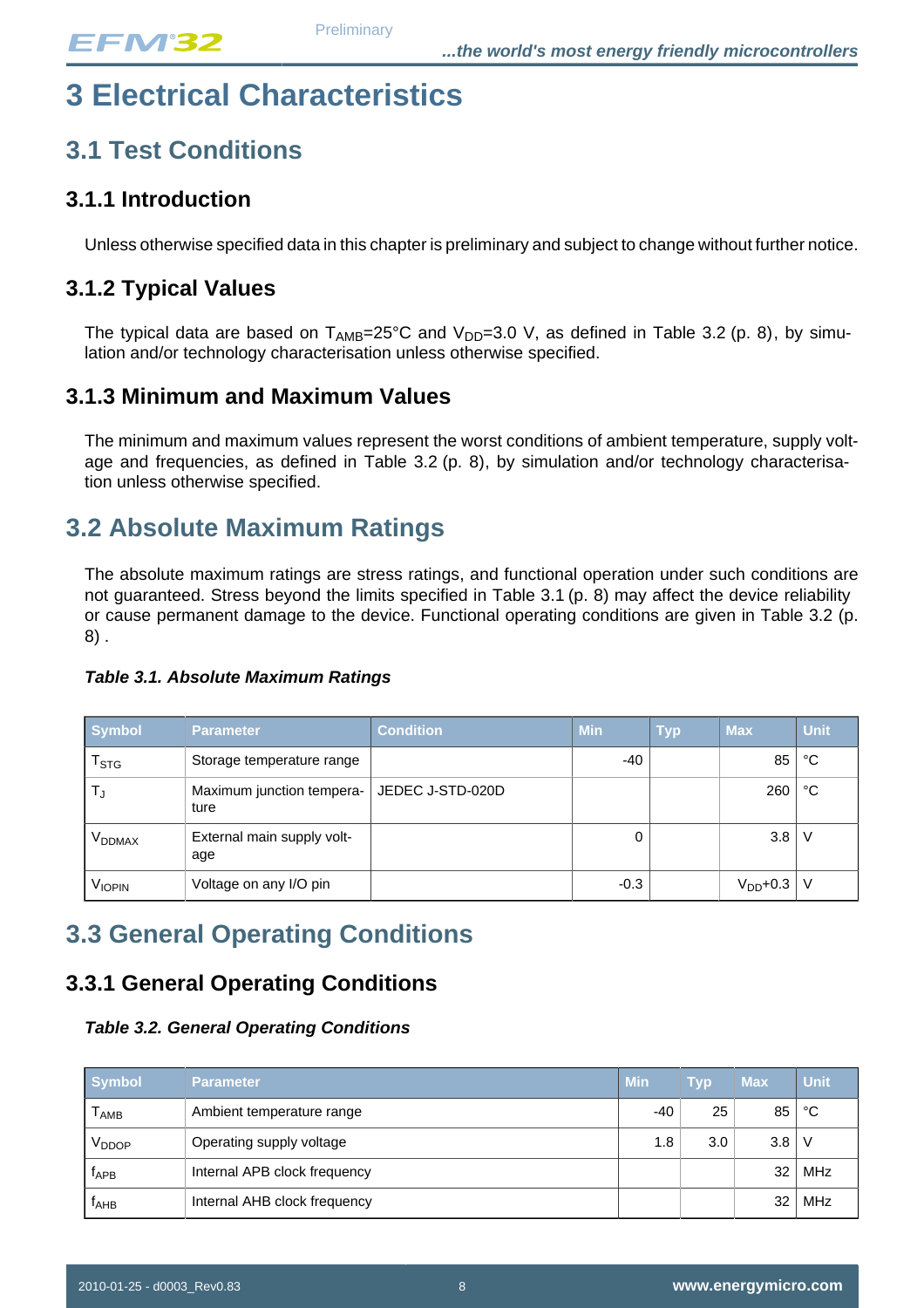## **3.3.2 Environmental**

### <span id="page-8-1"></span>**Table 3.3. Environmental**

| <b>Symbol</b>  | <b>Parameter</b>                          | <b>Condition</b>                                      | <b>Min</b> | <b>Typ</b> | <b>Max</b>     | <b>Unit</b> |
|----------------|-------------------------------------------|-------------------------------------------------------|------------|------------|----------------|-------------|
| <b>VESDHBM</b> | ESD (Human Body Model<br>HBM)             | ${\sf T}_{\sf AMB}$ =25°C                             |            |            | $\overline{2}$ | kV          |
| VESDCDM        | <b>ESD (Charged Device</b><br>Model, CDM) | $T_{\sf AMB} = 25^{\circ}C$                           |            |            | 500            | V           |
| MSL            | Moisture sensitivity level                | JEDEC J-STD-20D. Level 3                              |            |            | 168            | hrs         |
| LU             | Latchup sensitivity                       | JESD78 Latchup test proce-<br>dure. Class II level A. |            |            | 85             | °C          |

## <span id="page-8-0"></span>**3.4 Current Consumption**

#### <span id="page-8-2"></span>**Table 3.4. Current Consumption**

| <b>Symbol</b>    | <b>Parameter</b>                                             | <b>Condition</b>                                                                                   | <b>Min</b> | <b>Typ</b> | <b>Max</b> | <b>Unit</b>            |
|------------------|--------------------------------------------------------------|----------------------------------------------------------------------------------------------------|------------|------------|------------|------------------------|
|                  |                                                              | 32 MHz HFXO, all peripheral<br>clocks disabled, V <sub>DD</sub> = 3.0 V                            |            | 180        |            | $\mu$ A/<br><b>MHz</b> |
|                  |                                                              | 28 MHz HFRCO, all peripher-<br>al clocks disabled, V <sub>DD</sub> = 3.0 V                         |            | 190        | 240        | $\mu$ A/<br><b>MHz</b> |
| I <sub>EM0</sub> | EM0 current. No prescal-<br>ing. Running code from<br>Flash. | 32 MHz HFXO, all peripheral<br>clocks enabled, V <sub>DD</sub> = 3.0 V                             |            | <b>TBD</b> |            | $\mu$ A/<br><b>MHz</b> |
|                  |                                                              | 14 MHz HFRCO. all peripher-<br>al clocks enabled.                                                  |            | <b>TBD</b> |            | $\mu$ A/<br><b>MHz</b> |
|                  |                                                              | 1 MHz HFRCO, all peripheral<br>clocks disabled, $V_{DD} = 3.0 V$                                   |            | 220        |            | $\mu$ A/<br><b>MHz</b> |
|                  | <b>EM1</b> current                                           | 32 MHz HFXO, all peripheral<br>clocks disabled, V <sub>DD</sub> = 3.0 V                            |            | 45         |            | $\mu$ A/<br><b>MHz</b> |
| $I_{EM1}$        |                                                              | 28 MHz HFRCO, all peripher-<br>al clocks disabled, $V_{DD} = 3.0 V$                                |            | 48         | 55         | $\mu$ A/<br><b>MHz</b> |
|                  |                                                              | 1 MHz HFRCO. all peripheral<br>clocks disabled, V <sub>DD</sub> = 3.0 V                            |            | 103        |            | $\mu$ A/<br><b>MHz</b> |
|                  | EM2 current                                                  | EM2 current with RTC at 1<br>Hz, 32 kHz LFRCO, $V_{DD} = 3.0$<br>V, $T_{\text{AMB}} = 25^{\circ}C$ |            | 0.9        |            | μA                     |
| I <sub>EM2</sub> |                                                              | EM2 current with RTC at 1<br>Hz, 32 kHz LFRCO, $V_{DD} = 3.0$<br>V, $T_{AMB} = 85^{\circ}C$        |            | 1.7        | 3.6        | μA                     |
|                  | EM3 current                                                  | $V_{DD}$ = 3.0 V, T <sub>AMB</sub> =25°C                                                           |            | 0.59       |            | μA                     |
| I <sub>EM3</sub> |                                                              | $V_{DD} = 3.0 V$ , $T_{AMB} = 85°C$                                                                |            | 1.27       | 2.7        | μA                     |
|                  |                                                              | $V_{DD}$ = 3.0 V, T <sub>AMB</sub> =25°C                                                           |            | 0.02       |            | μA                     |
| I <sub>EM4</sub> | <b>EM4</b> current                                           | $V_{DD} = 3.0 V$ , $T_{AMB} = 85°C$                                                                |            | 0.12       | 0.5        | μA                     |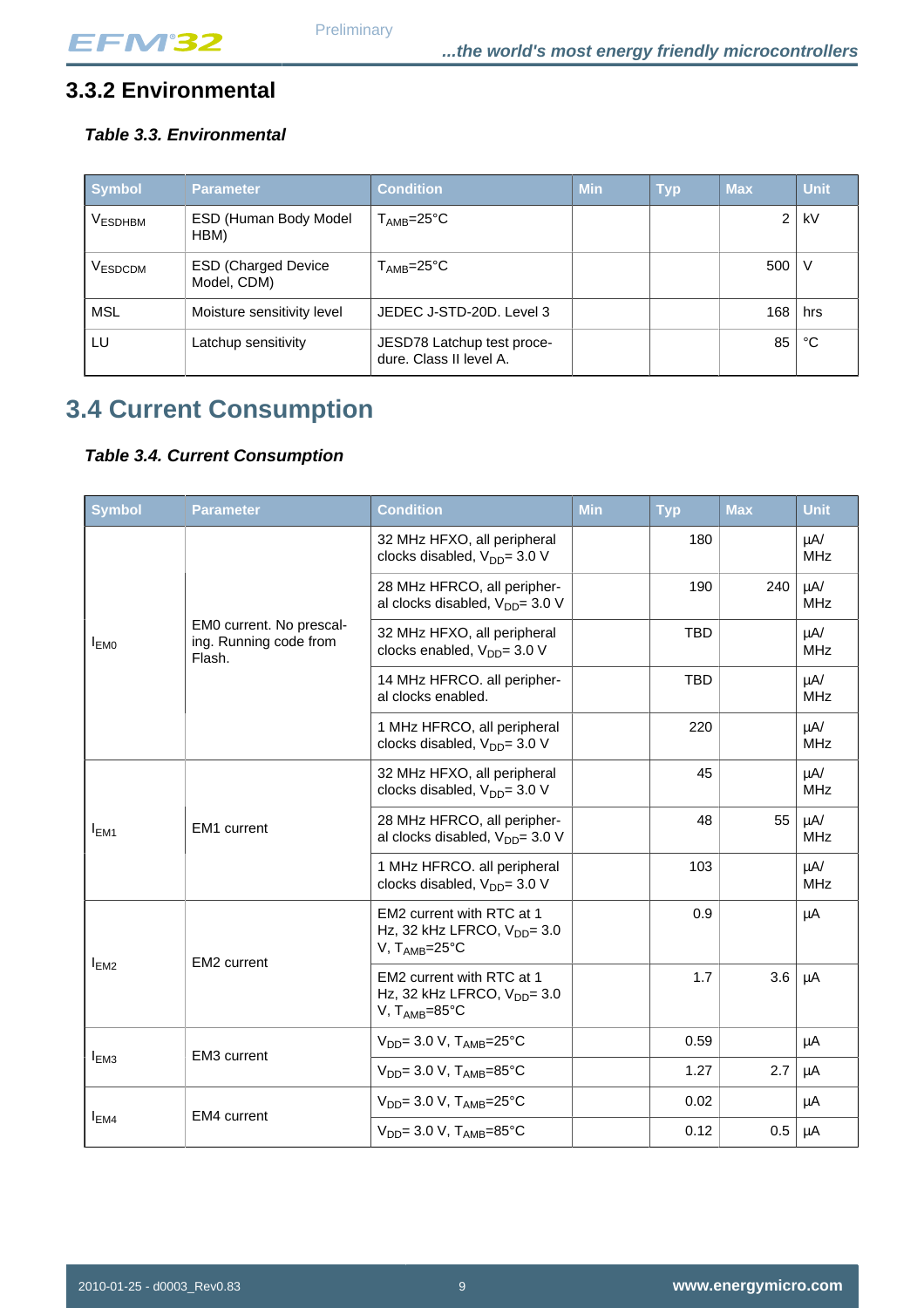<span id="page-9-0"></span>

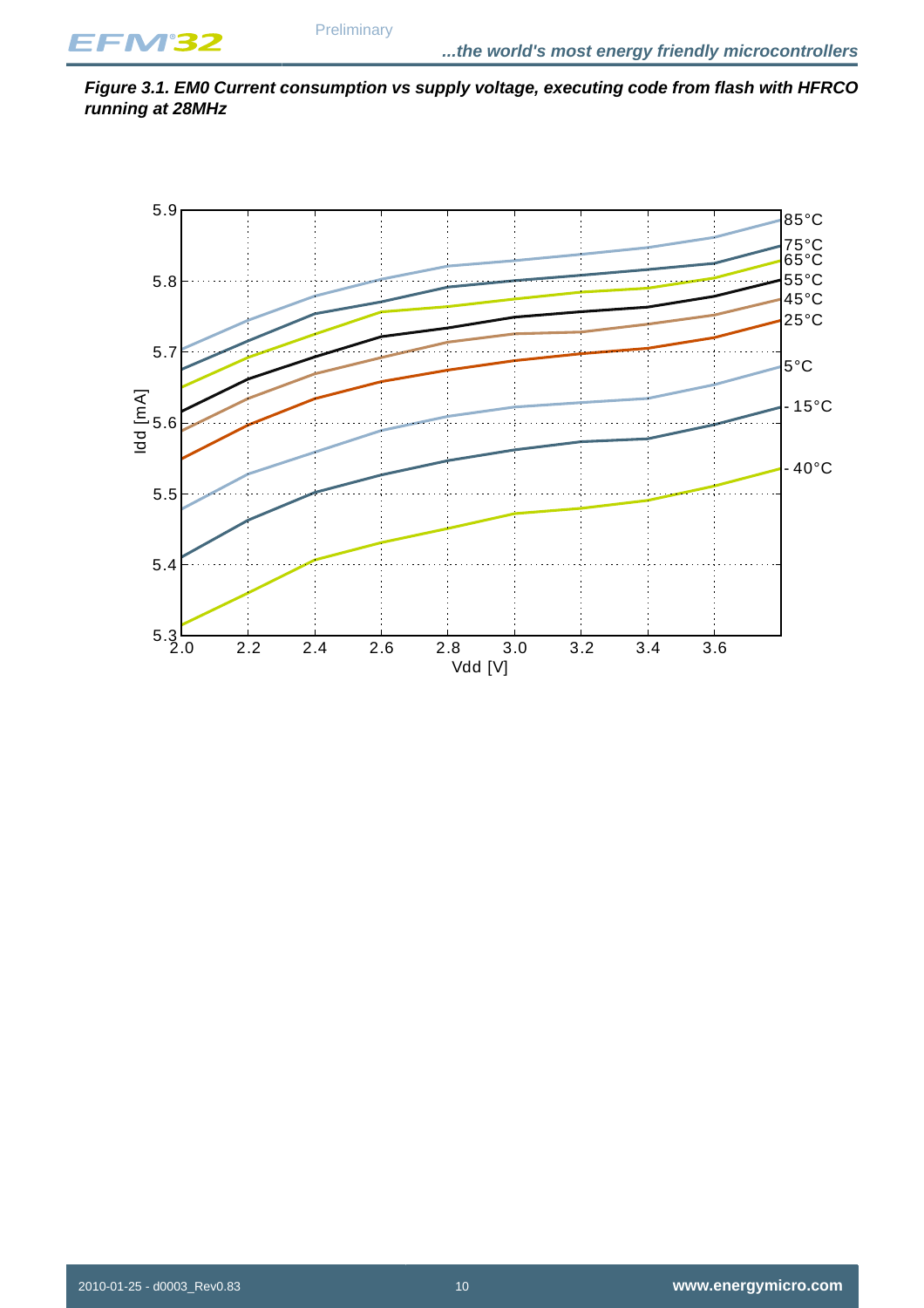<span id="page-10-0"></span>**Figure 3.2. EM0 Current consumption vs temperature, executing code from flash with HFRCO running at 28MHz**

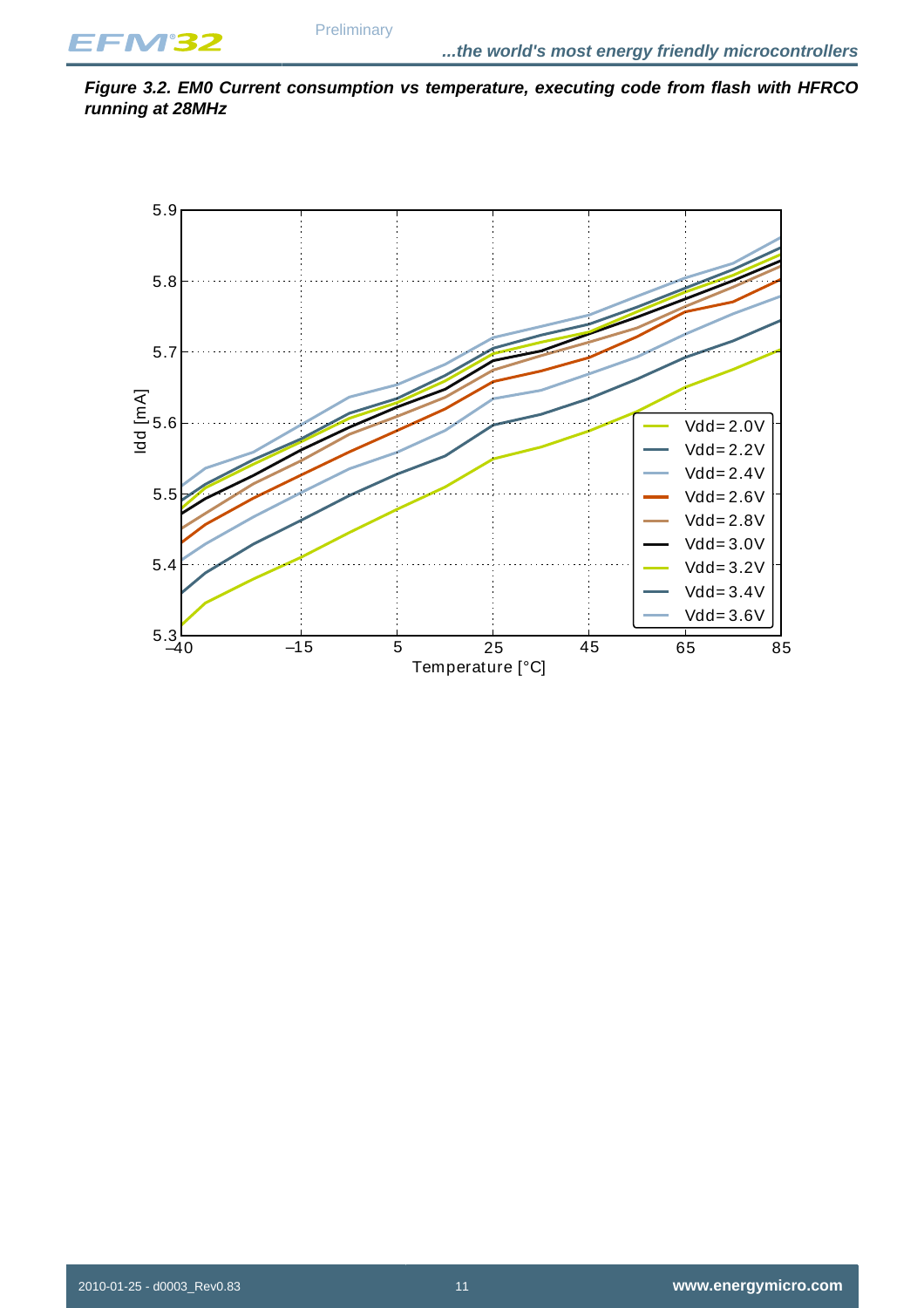<span id="page-11-0"></span>**Figure 3.3. EM1 Current consumption vs supply voltage, all peripheral clocks disabled, HFRCO running at 28MHz**

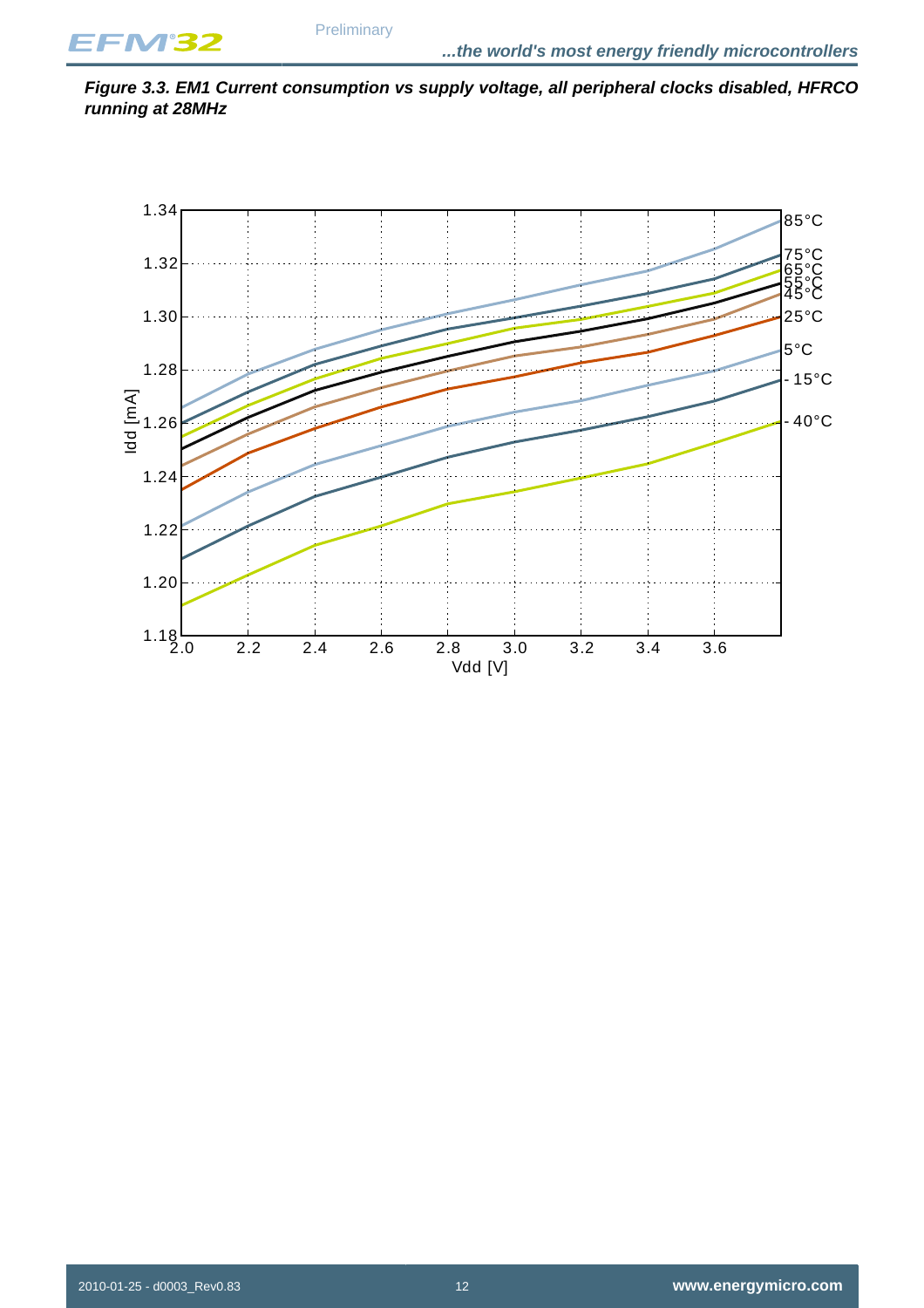<span id="page-12-0"></span>**Figure 3.4. EM1 Current consumption vs temperature, all peripheral clocks disabled, HFRCO running at 28MHz**

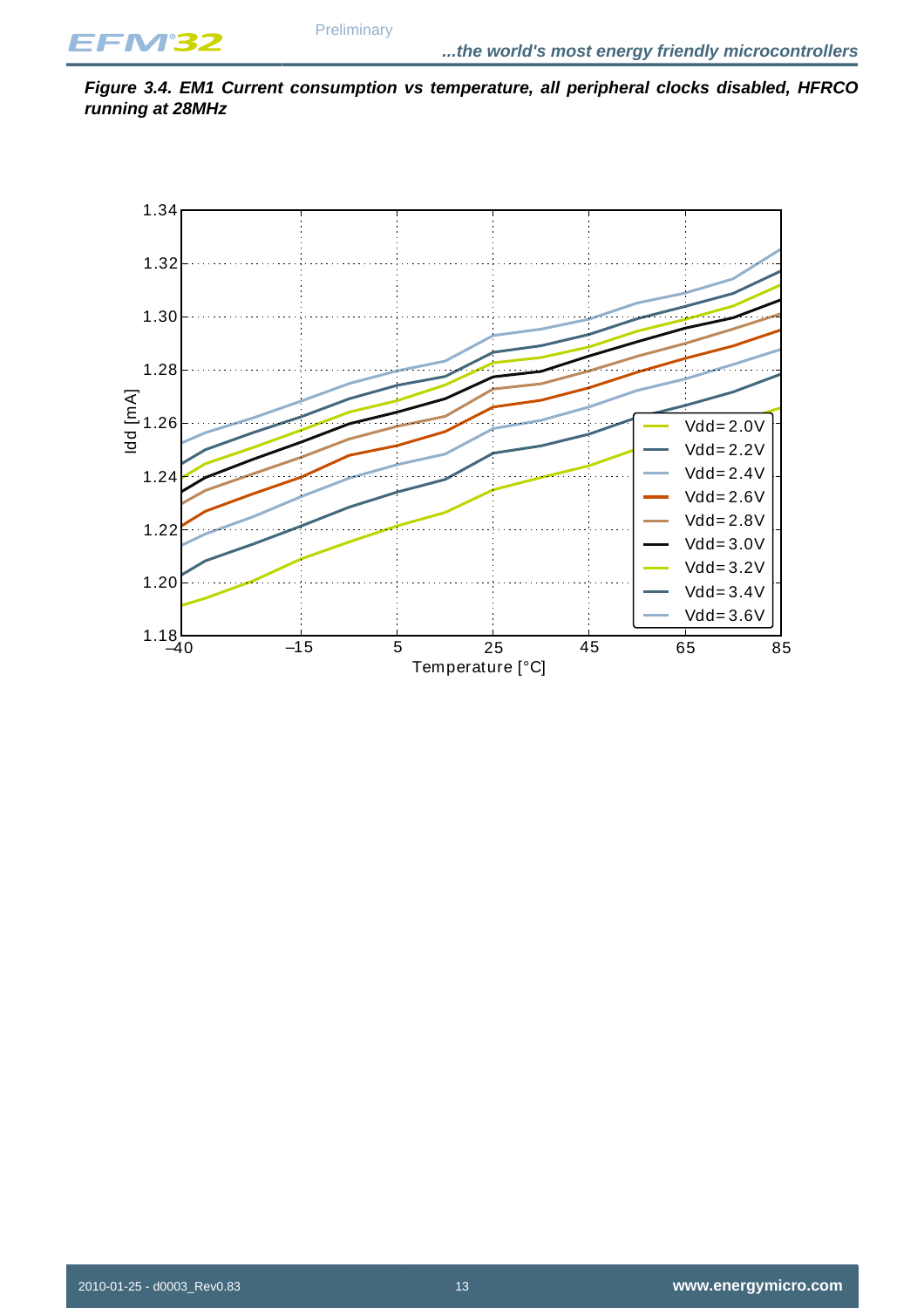<span id="page-13-0"></span>



<span id="page-13-1"></span>**Figure 3.6. EM2 Current consumption vs temperature**

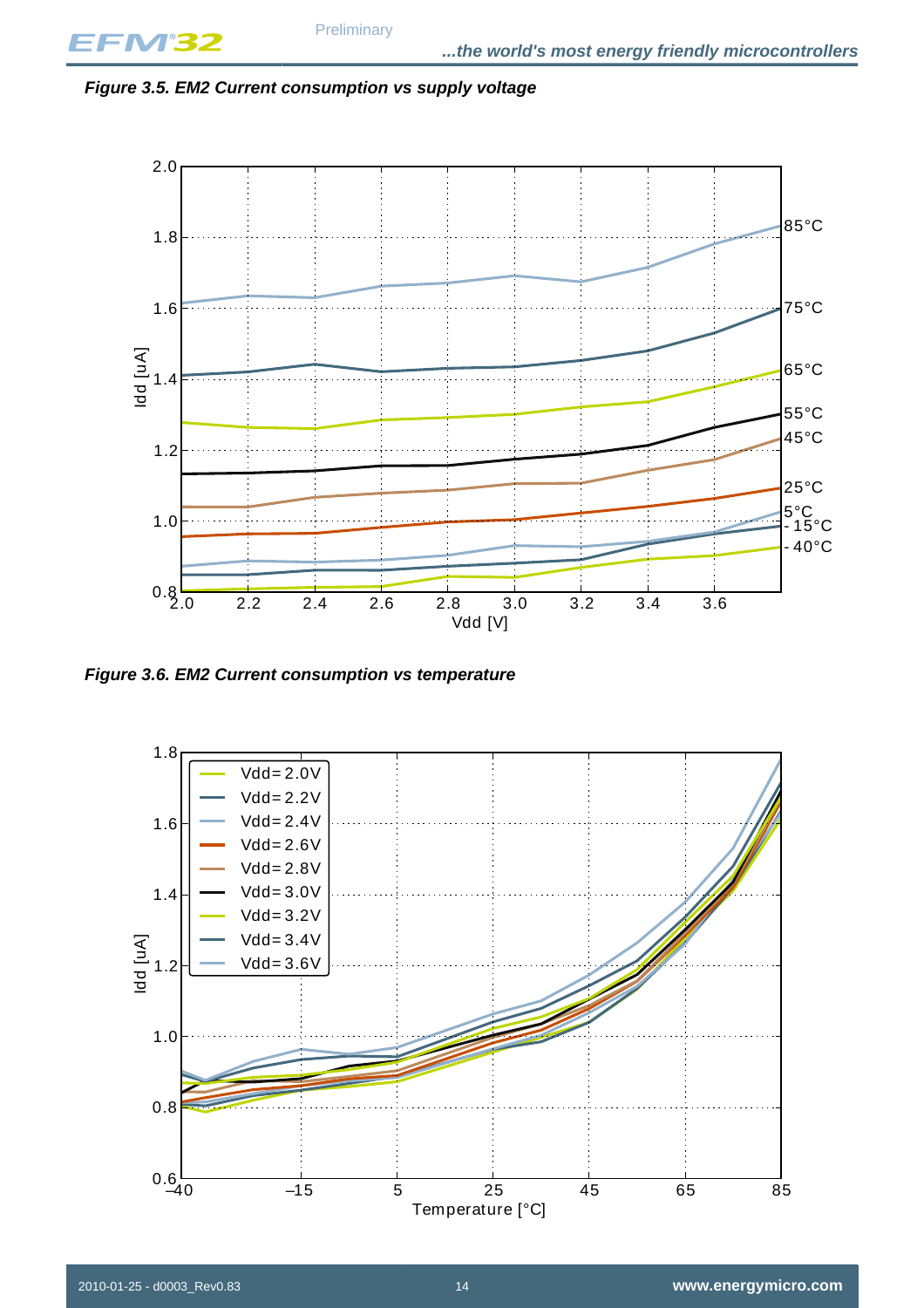<span id="page-14-0"></span>



<span id="page-14-1"></span>**Figure 3.8. EM3 Current consumption vs temperature**

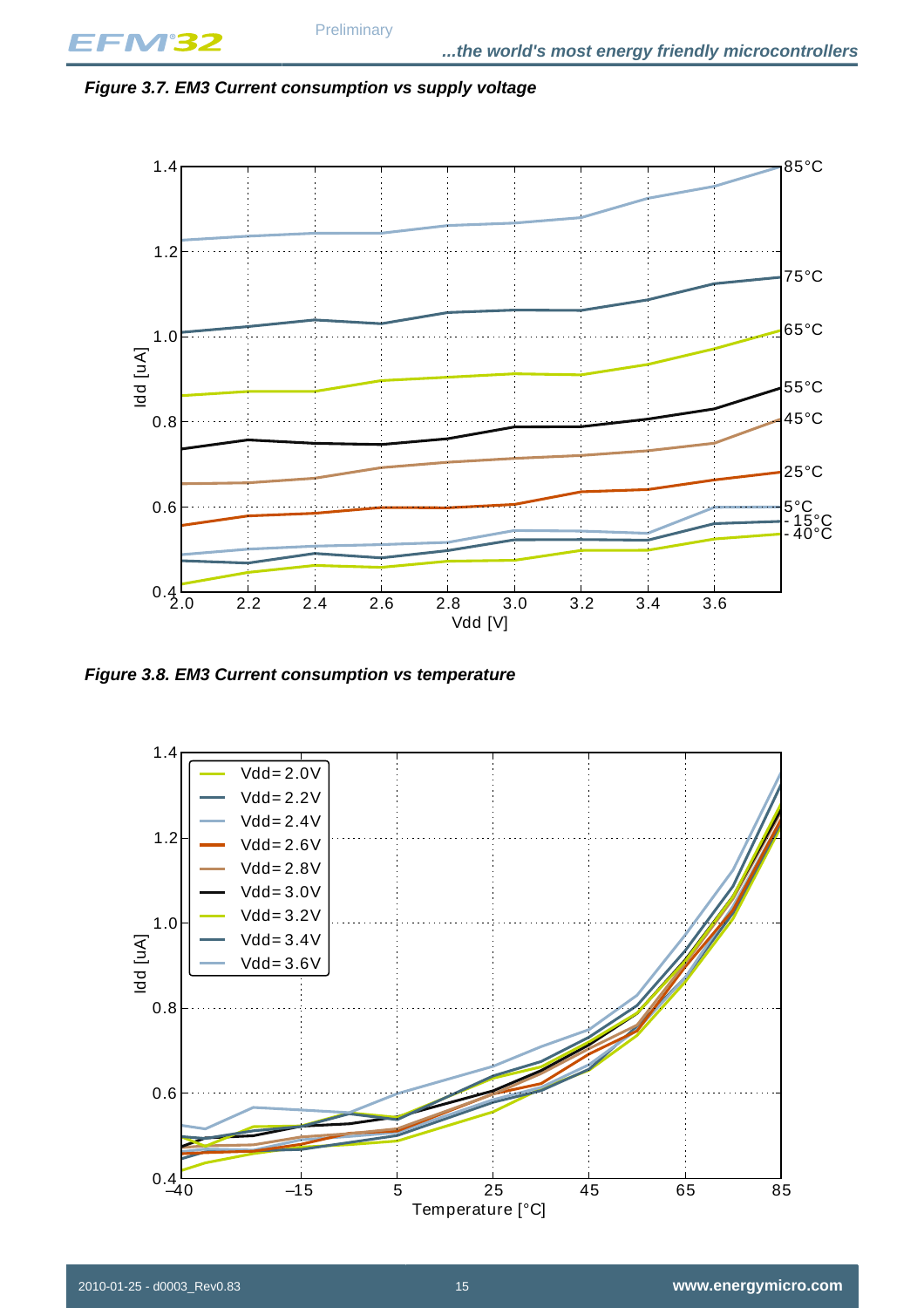<span id="page-15-0"></span>**Figure 3.9. EM4 Current consumption vs supply voltage**



<span id="page-15-1"></span>**Figure 3.10. EM4 Current consumption vs temperature**

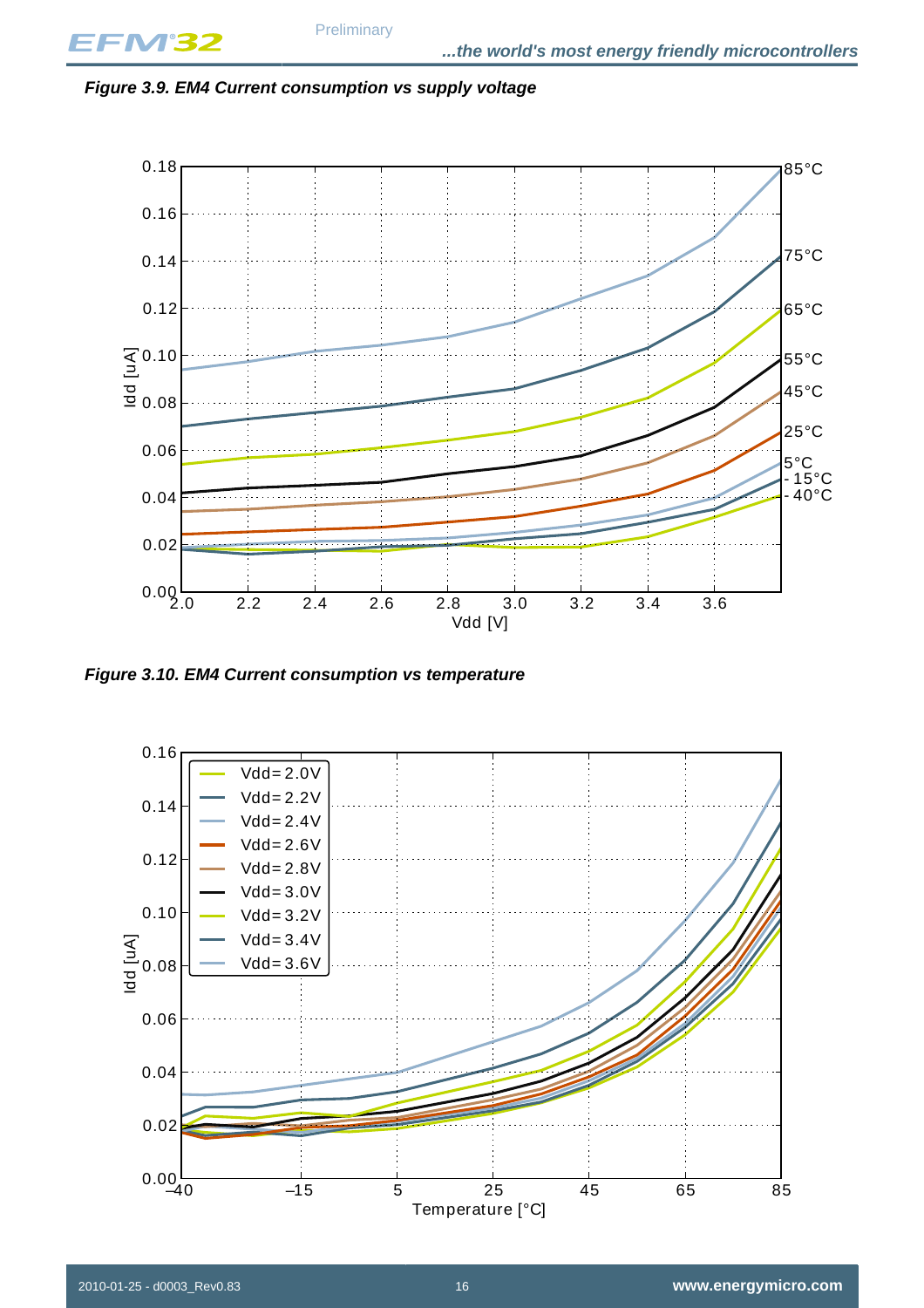## <span id="page-16-1"></span>**3.5 Transition between Energy Modes**

#### <span id="page-16-2"></span>**Table 3.5. Energy Modes Transitions**

| <b>Symbol</b>     | <b>Parameter</b>                               | <b>Condition</b> | <b>Min</b> | <b>Typ</b>     | <b>Max</b> | <b>Unit</b>                               |
|-------------------|------------------------------------------------|------------------|------------|----------------|------------|-------------------------------------------|
| $t_{EM10}$        | Transition time from EM1 to<br>EM <sub>0</sub> |                  |            | 0 <sup>1</sup> |            | <b>HF</b><br>core<br><b>CLK</b><br>cycles |
| $t_{EM20}$        | Transition time from EM2 to<br>EM <sub>0</sub> |                  |            | 2              |            | μs                                        |
| t <sub>EM30</sub> | Transition time from EM3 to<br>EM <sub>0</sub> |                  |            | 2              |            | μs                                        |
| $t_{EM40}$        | Transition time from EM4 to<br>EM <sub>0</sub> |                  |            | 163            |            | μs                                        |

<sup>1</sup>Core wakeup time only.

## <span id="page-16-0"></span>**3.6 Power Management**

#### <span id="page-16-3"></span>**Table 3.6. Power Management**

| <b>Symbol</b>           | <b>Parameter</b>                                                      | <b>Condition</b>                                                                                                             | <b>Min</b> | <b>Typ</b> | <b>Max</b> | <b>Unit</b> |
|-------------------------|-----------------------------------------------------------------------|------------------------------------------------------------------------------------------------------------------------------|------------|------------|------------|-------------|
| V <sub>BODextthr-</sub> | BOD threshold on falling<br>external supply voltage                   |                                                                                                                              | 1.77       |            | 1.80       | $\vee$      |
| V <sub>BODintthr-</sub> | BOD threshold on falling<br>internally regulated supply<br>voltage    |                                                                                                                              | 1.62       |            | 1.65       | $\vee$      |
| VBODextthr+             | BOD threshold on rising ex-<br>ternal supply voltage                  | Uncalibrated                                                                                                                 |            | 1.82       |            | $\vee$      |
| VBODexthyst             | BOD hysteresis on external<br>supply voltage                          |                                                                                                                              |            | 150        |            | mV          |
| $TC_{BGR}$              | Temperature coefficient of<br>band-gap reference (BGR)                | Relative voltage variation in<br>EM0 based on the difference<br>in $V_{ref}$ between -40 $^{\circ}$ C and<br>$85^{\circ}$ C. |            |            | 0.55       | $\%$        |
| t <sub>RESET</sub>      | Delay from reset is re-<br>leased until program execu-<br>tion starts | Applies to Power-on Reset,<br>Brown-out Reset and pin re-<br>set.                                                            |            | 163        |            | μs          |
| C <sub>DECOUPLE</sub>   | Voltage regulator decou-<br>pling capacitor.                          | X5R capacitor recommended.<br>Apply between DECOUPLE<br>pin and GROUND                                                       |            | 1          |            | μF          |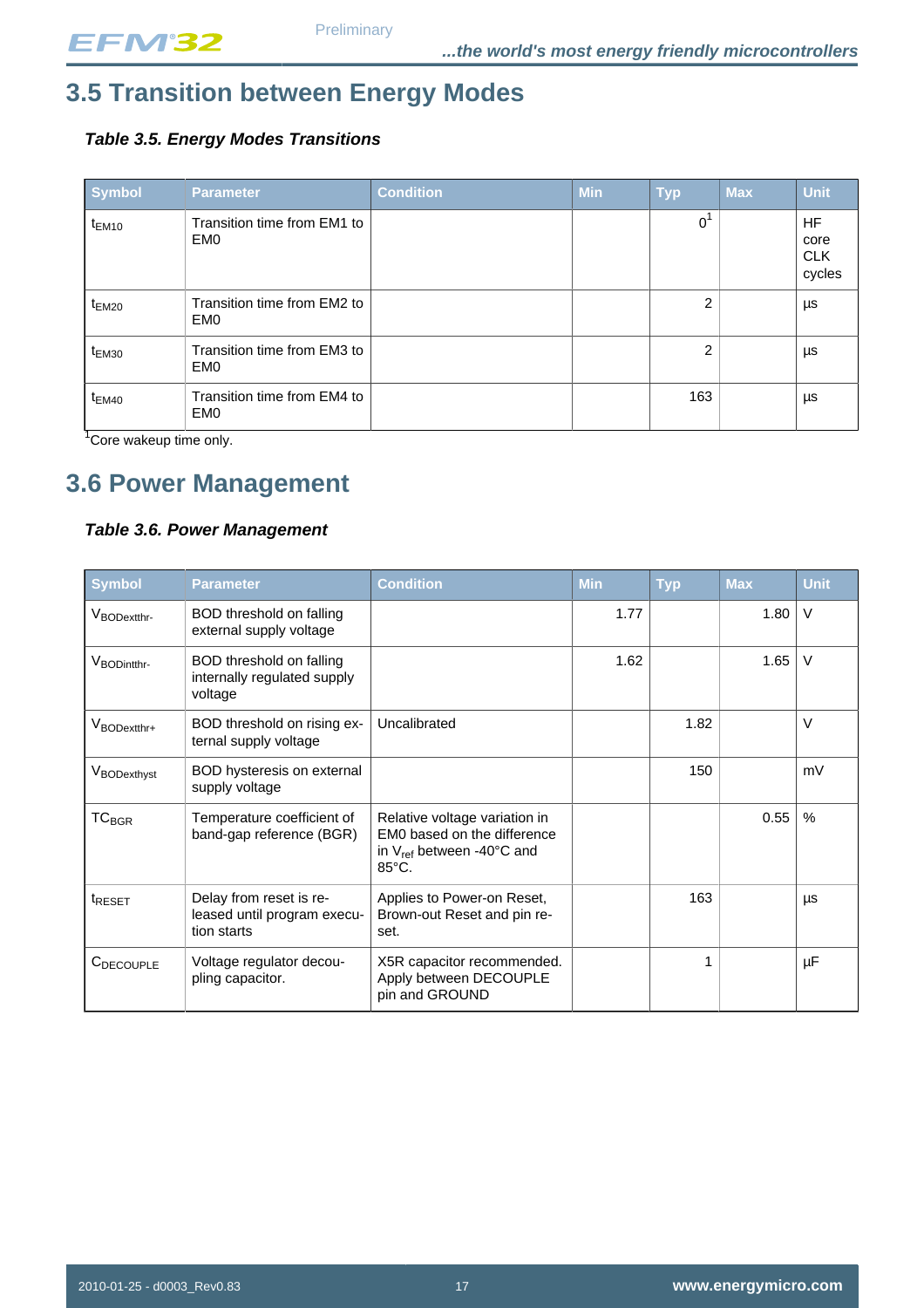## <span id="page-17-0"></span>**3.7 Flash**

<span id="page-17-2"></span>**Table 3.7. Flash**

| Symbol                          | <b>Parameter</b>                     | <b>Condition</b>    | <b>Min</b> | <b>Typ</b> | <b>Max</b> | <b>Unit</b> |
|---------------------------------|--------------------------------------|---------------------|------------|------------|------------|-------------|
| <b>EC<sub>FLASH</sub></b>       | Flash erase cycles before<br>failure |                     | 20000      |            |            | cycles      |
| $\mathsf{RET}_{\mathsf{FLASH}}$ | Flash data retention                 | $T_{\sf AMB}$ <85°C | 10         |            |            | years       |
| t <sub>W</sub> PROG             | Word (32-bit) programming<br>time    |                     | 20         |            |            | μs          |
| <sup>t</sup> P ERASE            | Page erase time                      |                     | 20         | 20.4       | 20.8       | ms          |
| <sup>t</sup> D_ERASE            | Device erase time                    |                     | 40         | 40.8       | 41.6       | ms          |

## <span id="page-17-1"></span>**3.8 General Purpose Input Output**

#### <span id="page-17-3"></span>**Table 3.8. GPIO**

| Symbol                | <b>Parameter</b>                                                             | <b>Condition</b>                                                       | Min                | <b>Typ</b> | Max                | <b>Unit</b> |
|-----------------------|------------------------------------------------------------------------------|------------------------------------------------------------------------|--------------------|------------|--------------------|-------------|
| $V_{I OIL}$           | Input low voltage                                                            |                                                                        |                    |            | 0.3V <sub>DD</sub> | $\vee$      |
| V <sub>IOH</sub>      | Input high voltage                                                           |                                                                        | 0.7V <sub>DD</sub> |            |                    | $\vee$      |
|                       |                                                                              | Sourcing 6 mA, V <sub>DD</sub> =1.8V                                   | 75                 |            |                    | %           |
|                       | Output high voltage relative                                                 | Sourcing 6 mA, V <sub>DD</sub> =3.0V                                   | 95                 |            |                    | $\%$        |
| <b>VIOOH</b>          | to V <sub>DD</sub>                                                           | Sourcing 20 mA, V <sub>DD</sub> =1.8V                                  | 70                 |            |                    | %           |
|                       |                                                                              | Sourcing 20 mA, V <sub>DD</sub> =3.0V                                  | 90                 |            |                    | %           |
|                       |                                                                              | Sinking 6 mA, V <sub>DD</sub> =1.8V                                    |                    |            | 25                 | %           |
|                       | Output low voltage relative                                                  | Sinking 6 mA, V <sub>DD</sub> =3.0V                                    |                    |            | 5                  | %           |
| V <sub>IOOL</sub>     | to $V_{DD}$                                                                  | Sinking 20 mA, V <sub>DD</sub> =1.8V                                   |                    |            | 30                 | $\%$        |
|                       |                                                                              | Sinking 20 mA, V <sub>DD</sub> =3.0V                                   |                    |            | 10                 | $\%$        |
| $R_{PU}$              | I/O pin pull-up resistor                                                     |                                                                        |                    | 40         |                    | kOhm        |
| $R_{PD}$              | I/O pin pull-down resistor                                                   |                                                                        |                    | 40         |                    | kOhm        |
| RIOESD                | Internal ESD series resistor                                                 |                                                                        |                    | 200        |                    | Ohm         |
| t <sub>IOGLITCH</sub> | Pulse width of pulses to be<br>removed by the glitch sup-<br>pression filter |                                                                        | 10                 |            | 50                 | ns          |
| t <sub>IOOF</sub>     | Output fall time                                                             | 0.5 mA drive strength<br>and load capacitance<br>$C_L = 12.5 - 25pF$ . | $20+0.1C_1$        |            | 250                | ns          |
|                       |                                                                              | 2mA drive strength and load<br>capacitance $C_1 = 350 - 600pF$         | $20+0.1C_1$        |            | 250                | ns          |
| <b>VIOHYST</b>        | I/O pin hysteresis (V <sub>IOTHR+</sub><br>$-V_{IOTHR}$ .)                   | $V_{DD} = 1.8 - 3.8$ V                                                 | 0.1V <sub>DD</sub> |            |                    | $\vee$      |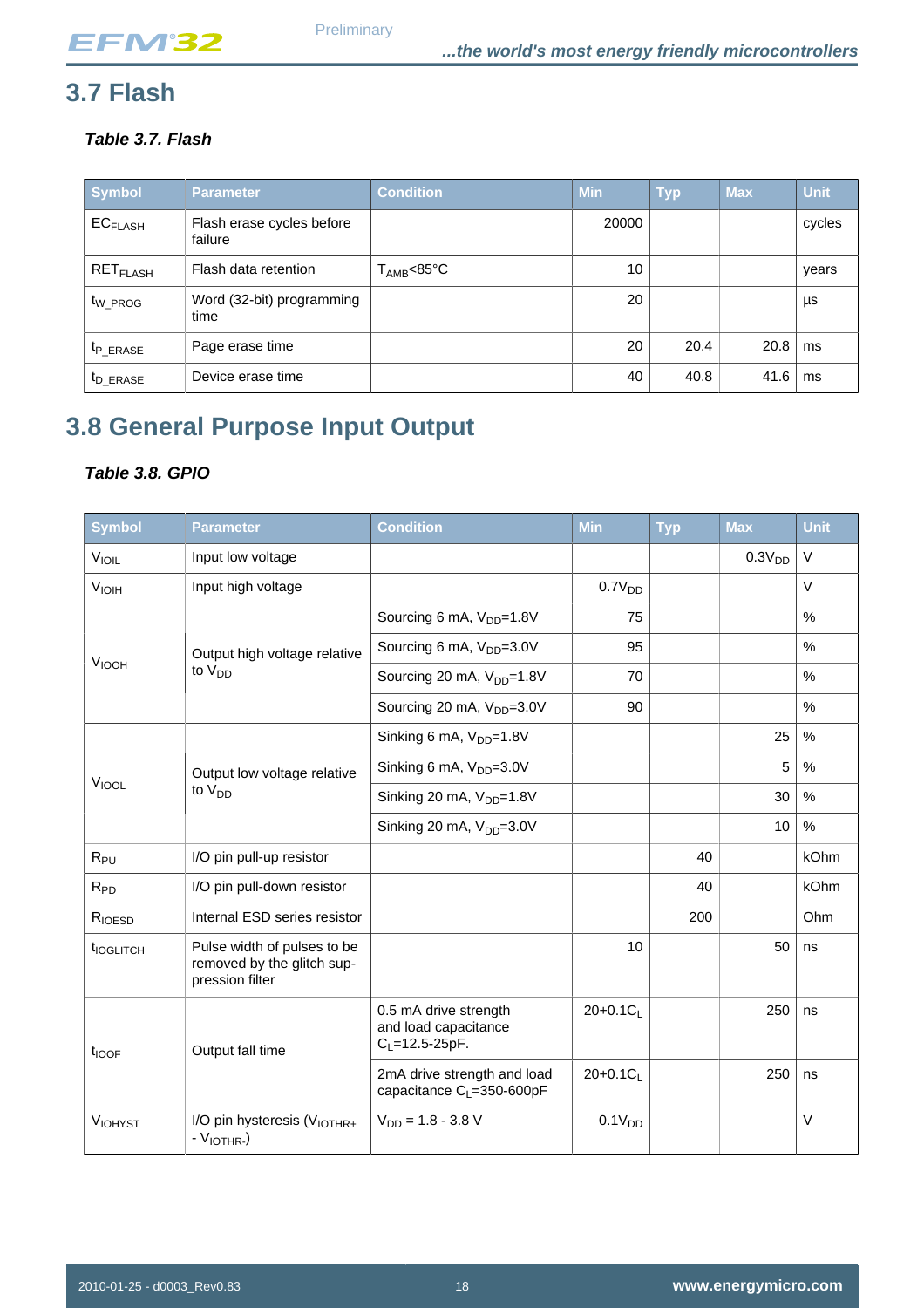## <span id="page-18-0"></span>**3.9 Oscillators**

## **3.9.1 LFXO**

### <span id="page-18-1"></span>**Table 3.9. LFXO**

| <b>Symbol</b>         | <b>Parameter</b>                                               | <b>Condition</b>                                                                                      | <b>Min</b> | <b>Typ</b> | <b>Max</b> | <b>Unit</b> |
|-----------------------|----------------------------------------------------------------|-------------------------------------------------------------------------------------------------------|------------|------------|------------|-------------|
| $f_{LFXO}$            | Crystal frequency                                              |                                                                                                       |            | 32.768     |            | <b>kHz</b>  |
| $ESR$ <sub>LFXO</sub> | Supported crystal equiv-<br>alent series resistance<br>(ESR)   |                                                                                                       |            | 30         | 120        | <b>kOhm</b> |
| $C_{LFXOL}$           | Supported crystal external<br>load range                       |                                                                                                       | 5          |            | 25         | pF          |
| $DC_{LFXO}$           | Duty cycle                                                     |                                                                                                       | 48         | 50         | 53.5       | %           |
| <b>ILFXO</b>          | Current consumption for<br>core and buffer after start-<br>up. | ESR=30 kOhm, $C_1$ =10 pF,<br>LFXOBOOST in CMU_CTRL<br>is 1                                           |            | 190        |            | nA          |
| t <sub>LFXO</sub>     | Start- up time.                                                | ESR=30 kOhm, $C_L$ =10 pF,<br>40% - 60% duty cycle has<br>been reached, LFXOBOOST<br>in CMU_CTRL is 1 |            | 400        |            | ms          |

## **3.9.2 HFXO**

#### <span id="page-18-2"></span>**Table 3.10. HFXO**

| <b>Symbol</b>             | <b>Parameter</b>                                                           | <b>Condition</b>                                                                   | <b>Min</b> | <b>Typ</b> | <b>Max</b> | <b>Unit</b> |
|---------------------------|----------------------------------------------------------------------------|------------------------------------------------------------------------------------|------------|------------|------------|-------------|
| f <sub>HFXO</sub>         | <b>Crystal Frequency</b>                                                   |                                                                                    | 4          |            | 32         | <b>MHz</b>  |
| <b>ESR<sub>HFXO</sub></b> | Supported crystal equiv-                                                   | Crystal frequency 32 MHz                                                           |            | 30         | 60         | Ohm         |
|                           | alent series resistance<br>(ESR)                                           | Crystal frequency 4 MHz                                                            |            | 400        | 1500       | Ohm         |
| g <sub>mHFXO</sub>        | The transconductance of<br>the HFXO input transistor<br>at crystal startup | HFXOBOOST in CMU_CTRL<br>equals 0b11                                               | 20         |            |            | mS          |
| $C_{HFXOL}$               | Supported crystal external<br>load range                                   |                                                                                    | 5          |            | 25         | pF          |
| $DC_{HFXO}$               | Duty cycle                                                                 |                                                                                    | 46         | 50         | 54         | %           |
|                           | Current consumption for<br>HFXO after startup                              | 4 MHz: ESR=400 Ohm,<br>C <sub>L</sub> =20 pF, HFXOBOOST in<br>CMU_CTRL equals 0b11 |            | 85         |            | μA          |
| <b>HFXO</b>               |                                                                            | 32 MHz: ESR=30 Ohm,<br>$C_L = 10$ pF, HFXOBOOST in<br>CMU_CTRL equals 0b11         |            | 165        |            | μA          |
| t <sub>HFXO</sub>         | Startup time                                                               | 32 MHz: ESR=30 Ohm,<br>$C_L = 10$ pF, HFXOBOOST in<br>CMU_CTRL equals 0b11         |            | 400        |            | μs          |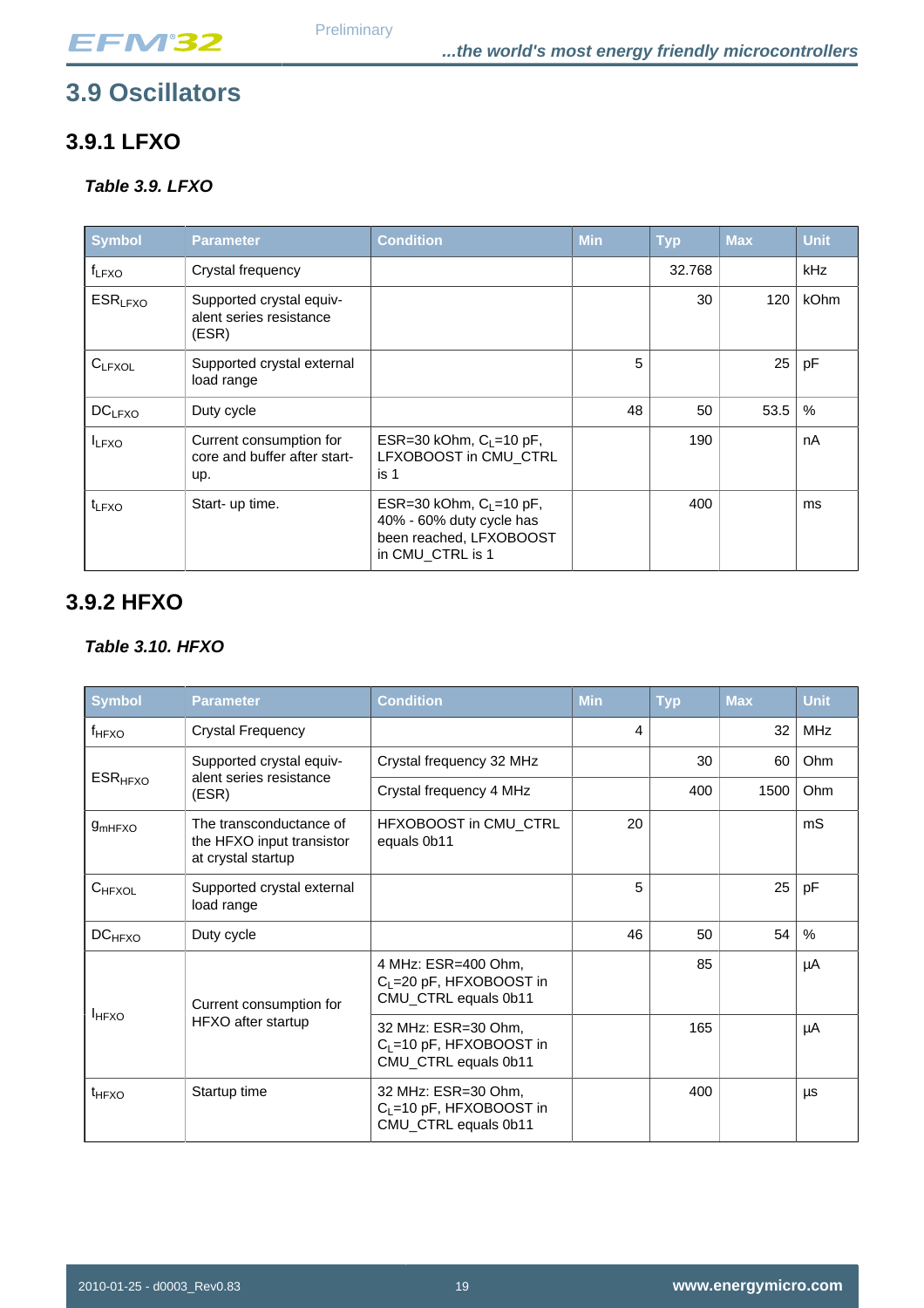## **3.9.3 LFRCO**

### <span id="page-19-1"></span>**Table 3.11. LFRCO**

| <b>Symbol</b> | <b>Parameter</b>                                   | <b>Condition</b> | Min. | <b>Typ</b> | <b>Max</b> | <b>Unit</b> |
|---------------|----------------------------------------------------|------------------|------|------------|------------|-------------|
| <b>LERCO</b>  | Startup time not including<br>software calibration |                  |      | 150        |            | μs          |
| <b>ILFRCO</b> | Current consumption                                |                  |      | 190        |            | nA          |

## **3.9.4 HFRCO**

#### <span id="page-19-2"></span>**Table 3.12. HFRCO**

| <b>Symbol</b>             | <b>Parameter</b>                                    | <b>Condition</b>      | <b>Min</b> | <b>Typ</b>     | <b>Max</b> | <b>Unit</b> |
|---------------------------|-----------------------------------------------------|-----------------------|------------|----------------|------------|-------------|
|                           |                                                     | 28 MHz frequency band |            | 28             |            | <b>MHz</b>  |
|                           |                                                     | 21 MHz frequency band |            | 21             |            | <b>MHz</b>  |
|                           |                                                     | 14 MHz frequency band |            | 14             |            | <b>MHz</b>  |
| f <sub>HFRCO</sub>        | Oscillation frequency                               | 11 MHz frequency band |            | 11             |            | <b>MHz</b>  |
|                           |                                                     | 7 MHz frequency band  |            | $\overline{7}$ |            | <b>MHz</b>  |
|                           |                                                     | 1 MHz frequency band  |            | 1              |            | <b>MHz</b>  |
| <sup>t</sup> HFRCO        | Start-up time not including<br>software calibration | $f_{HFRCO}$ = 14 MHz  |            | 0.6            |            | μs          |
|                           |                                                     | $f_{HFRCO}$ = 28 MHz  |            | 106            |            | μA          |
|                           |                                                     | $f_{HFRCO} = 21$ MHz  |            | 93             |            | μA          |
| <b>IHFRCO</b>             | Current consumption                                 | $f_{HFRCO}$ = 14 MHz  |            | 77             |            | μA          |
|                           |                                                     | $f_{HFRCO} = 11 MHz$  |            | 72             |            | μA          |
|                           |                                                     | $f_{HFRCO} = 7 MHz$   |            | 63             |            | μA          |
| <b>DC<sub>HFRCO</sub></b> | Duty cycle                                          | $f_{HFRCO} = 14 MHz$  | 48.5       | 50             | 51         | %           |

## <span id="page-19-0"></span>**3.10 Analog Digital Converter (ADC)**

### <span id="page-19-3"></span>**Table 3.13. ADC**

| Symbol        | <b>Parameter</b>                                                                              | <b>Condition</b>                                                                                                         | <b>Min</b> | <b>Typ</b> | <b>Max</b>            | <b>Unit</b> |
|---------------|-----------------------------------------------------------------------------------------------|--------------------------------------------------------------------------------------------------------------------------|------------|------------|-----------------------|-------------|
| VADCCM        | Analog input common<br>mode voltage range                                                     |                                                                                                                          | $\Omega$   |            | <b>V<sub>DD</sub></b> | $\vee$      |
| <b>VADCIN</b> | Input voltage range of ex-<br>ternal reference voltage,<br>single ended and differen-<br>tial |                                                                                                                          | 1.25       |            | V <sub>DD</sub>       | $\vee$      |
| <b>LADC</b>   | Average active current                                                                        | 1 MSamples/s, 12 bit, exter-<br>nal reference                                                                            |            | 220        |                       | μA          |
|               |                                                                                               | 10 kSamples/s 12 bit, internal<br>1.25 V reference, WARMUP-<br>MODE in ADCn_CTRL set to<br>0 <sub>b</sub> 0 <sub>0</sub> |            | 9          |                       | μA          |
|               |                                                                                               | 10 kSamples/s 12 bit, internal<br>1.25 V reference, WARMUP-<br>MODE in ADCn CTRL set to<br>0b01                          |            | 6          |                       | μA          |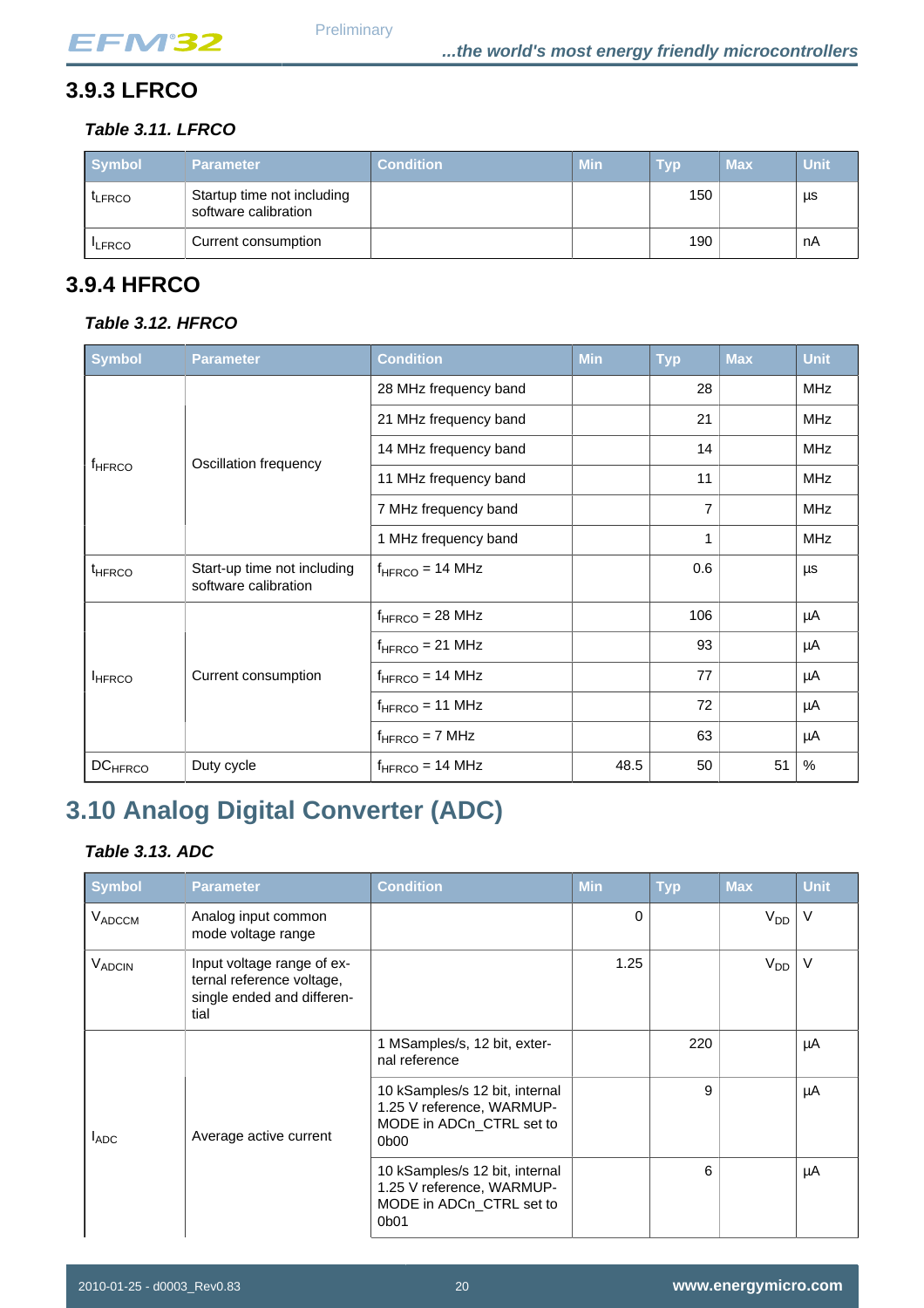

| <b>Symbol</b>            | <b>Parameter</b>                                                                        | <b>Condition</b>                                                                                            | Min          | <b>Typ</b>     | Max | <b>Unit</b> |
|--------------------------|-----------------------------------------------------------------------------------------|-------------------------------------------------------------------------------------------------------------|--------------|----------------|-----|-------------|
|                          |                                                                                         | 10 kSamples/s 12 bit, internal<br>1.25 V reference, WARMUP-<br>MODE in ADCn_CTRL set to<br>0 <sub>b10</sub> |              | 74             |     | μA          |
|                          |                                                                                         | 10 kSamples/s 12 bit, internal<br>1.25 V reference, WARMUP-<br>MODE in ADCn_CTRL set to<br>0b11             |              | 290            |     | μA          |
|                          |                                                                                         | 6 bit 10 kSamples/s, internal<br>1.25 V reference, WARMUP-<br>MODE in ADCn_CTRL set to<br>0b01              |              | 4              |     | μA          |
| <b>LADCREF</b>           | Current consumption of in-<br>ternal voltage reference                                  | Internal voltage reference                                                                                  |              | 70             |     | μA          |
| $C_{ADCIN}$              | Input capacitance                                                                       |                                                                                                             |              | $\overline{2}$ |     | pF          |
| RADCIN                   | Input ON resistance                                                                     |                                                                                                             | $\mathbf{1}$ |                |     | <b>MOhm</b> |
| VADCCMOUT                | Common mode output volt-<br>age range                                                   |                                                                                                             |              | 1.65           |     | V           |
| fADCCLK                  | Frequency of ADC clock,<br>max and min                                                  |                                                                                                             |              | 13             |     | <b>MHz</b>  |
| t <sub>ADCCONV</sub>     | Conversion time                                                                         |                                                                                                             |              | $\mathbf{1}$   |     | μs          |
| t <sub>ADCACQ</sub>      | Acquisition time                                                                        | Programmable                                                                                                |              | 0.5            |     | μs          |
| t <sub>ADCACQVDD3</sub>  | Required sample time for<br>VDD/3 reference                                             |                                                                                                             |              | $\overline{c}$ |     | μs          |
|                          | Startup time of reference<br>generator in NORMAL<br>mode and startup time ADC           |                                                                                                             |              | 5              |     | μs          |
| <b><i>LADCSTART</i></b>  | Startup time of reference<br>generator in KEEPAD-<br>CWARM mode and startup<br>time ADC |                                                                                                             |              | 1              |     | μs          |
|                          |                                                                                         | 1 MSamples/s, 12 bit, single<br>ended, internal 1.25V refer-<br>ence                                        |              | 69             |     | dB          |
|                          |                                                                                         | 1 MSamples/s, 12 bit, single<br>ended, internal 2.5V refer-<br>ence                                         |              | 72             |     | dB          |
|                          |                                                                                         | 1 MSamples/s, 12 bit, differ-<br>ential, internal 1.25V refer-<br>ence                                      |              | 70             |     | dB          |
| <b>SNR<sub>ADC</sub></b> | Signal to Noise Ratio<br>(SNR)                                                          | 1 MSamples/s, 12 bit, differ-<br>ential, internal 2.5V reference                                            |              | 73             |     | dB          |
|                          |                                                                                         | 1 MSamples/s, 12 bit, differ-<br>ential, 5V reference                                                       |              | 73             |     | dB          |
|                          |                                                                                         | 100 kSamples/s, 12 bit, sin-<br>gle ended, internal 1.25V ref-<br>erence                                    |              | 69             |     | dB          |
|                          |                                                                                         | 100 kSamples/s, 12 bit, sin-<br>gle ended, internal 2.5V refer-<br>ence                                     |              | 72             |     | dB          |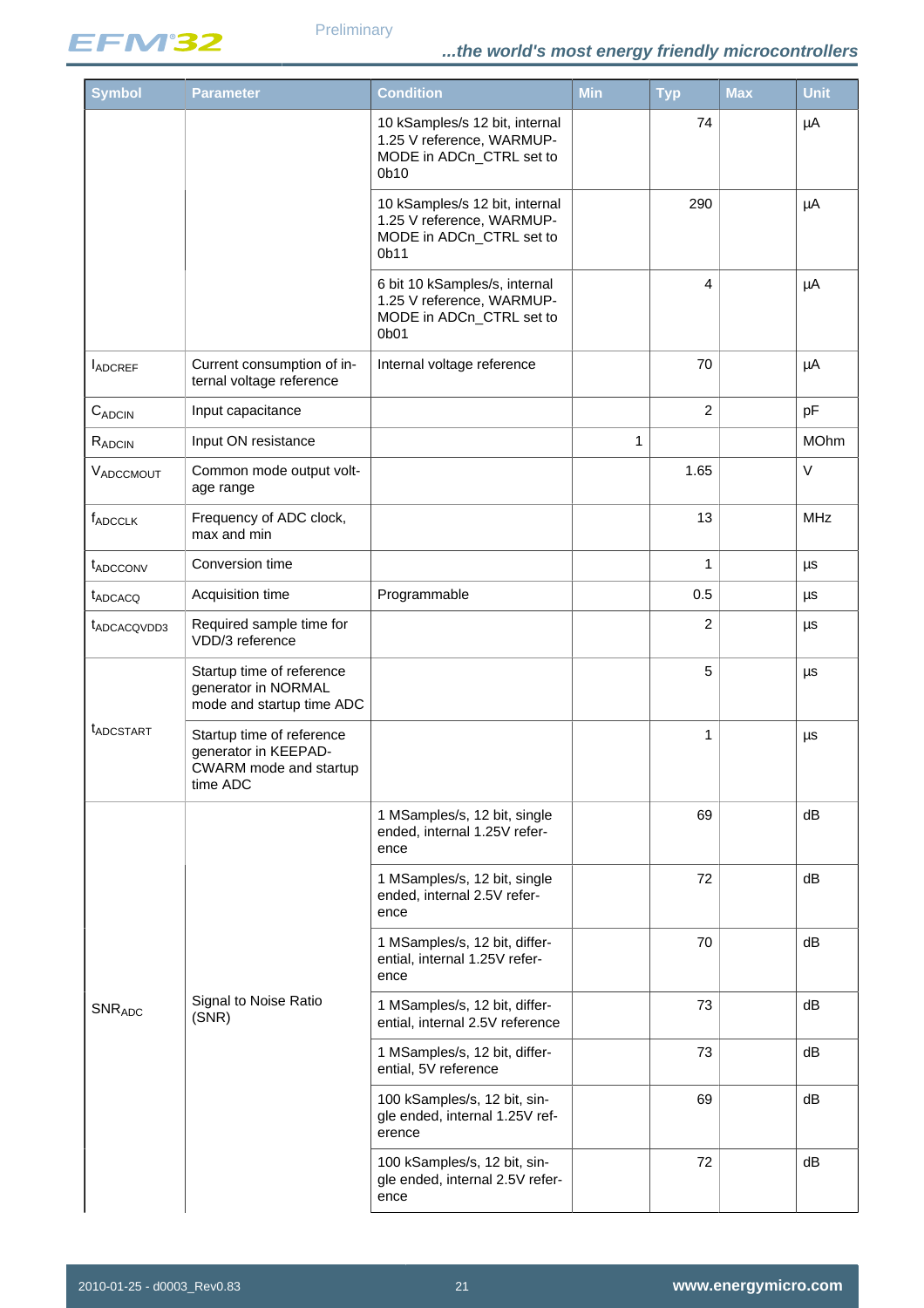

| <b>Symbol</b>             | <b>Parameter</b>                                  | <b>Condition</b>                                                         | <b>Min</b> | <b>Typ</b> | Max | <b>Unit</b> |
|---------------------------|---------------------------------------------------|--------------------------------------------------------------------------|------------|------------|-----|-------------|
|                           |                                                   | 100 kSamples/s, 12 bit, dif-<br>ferential, internal 1.25V refer-<br>ence |            | 70         |     | dB          |
|                           |                                                   | 100 kSamples/s, 12 bit, differ-<br>ential, internal 2.5V reference       |            | 73         |     | dB          |
|                           |                                                   | 100 kSamples/s, 12 bit, differ-<br>ential, 5V reference                  |            | 73         |     | dB          |
|                           |                                                   | 1.86 MSamples/s, 6 bit, sin-<br>gle ended, internal 1.25V ref-<br>erence |            | 37         |     | dB          |
|                           |                                                   | 1 MSamples/s, 12 bit, single<br>ended, internal 1.25V refer-<br>ence     |            | 68         |     | dB          |
|                           |                                                   | 1 MSamples/s, 12 bit, single<br>ended, internal 2.5V refer-<br>ence      |            | 71         |     | dB          |
|                           |                                                   | 1 MSamples/s, 12 bit, differ-<br>ential, internal 1.25V refer-<br>ence   |            | 69         |     | dB          |
|                           |                                                   | 1 MSamples/s, 12 bit, differ-<br>ential, internal 2.5V reference         |            | 72         |     | dB          |
|                           |                                                   | 1 MSamples/s, 12 bit, differ-<br>ential, 5V reference                    |            | 72         |     | dB          |
| <b>SNDRADC</b>            | Signal to Noise-puls-Distor-<br>tion Ratio (SNDR) | 100 kSamples/s, 12 bit, sin-<br>gle ended, internal 1.25V ref-<br>erence |            | 68         |     | dB          |
|                           |                                                   | 100 kSamples/s, 12 bit, sin-<br>gle ended, internal 2.5V refer-<br>ence  |            | 71         |     | dB          |
|                           |                                                   | 100 kSamples/s, 12 bit, dif-<br>ferential, internal 1.25V refer-<br>ence |            | 69         |     | dB          |
|                           |                                                   | 100 kSamples/s, 12 bit, differ-<br>ential, internal 2.5V reference       |            | 72         |     | dB          |
|                           |                                                   | 100 kSamples/s, 12 bit, differ-<br>ential, 5V reference                  |            | 72         |     | dB          |
|                           |                                                   | 1.86 MSamples/s, 6 bit, sin-<br>gle ended, internal 1.25V ref-<br>erence |            | 37         |     | dB          |
|                           |                                                   | 1 MSamples/s, 12 bit, single<br>ended, internal 1.25V refer-<br>ence     |            | 75         |     | dB          |
| <b>SFDR<sub>ADC</sub></b> | Spurious-Free Dynamic                             | 1 MSamples/s, 12 bit, single<br>ended, internal 2.5V refer-<br>ence      |            | 75         |     | dB          |
|                           | Range (SFDR)                                      | 1 MSamples/s, 12 bit, differ-<br>ential, internal 1.25V refer-<br>ence   |            | 75         |     | dB          |
|                           |                                                   | 1 MSamples/s, 12 bit, differ-<br>ential, internal 2.5V reference         |            | 75         |     | dB          |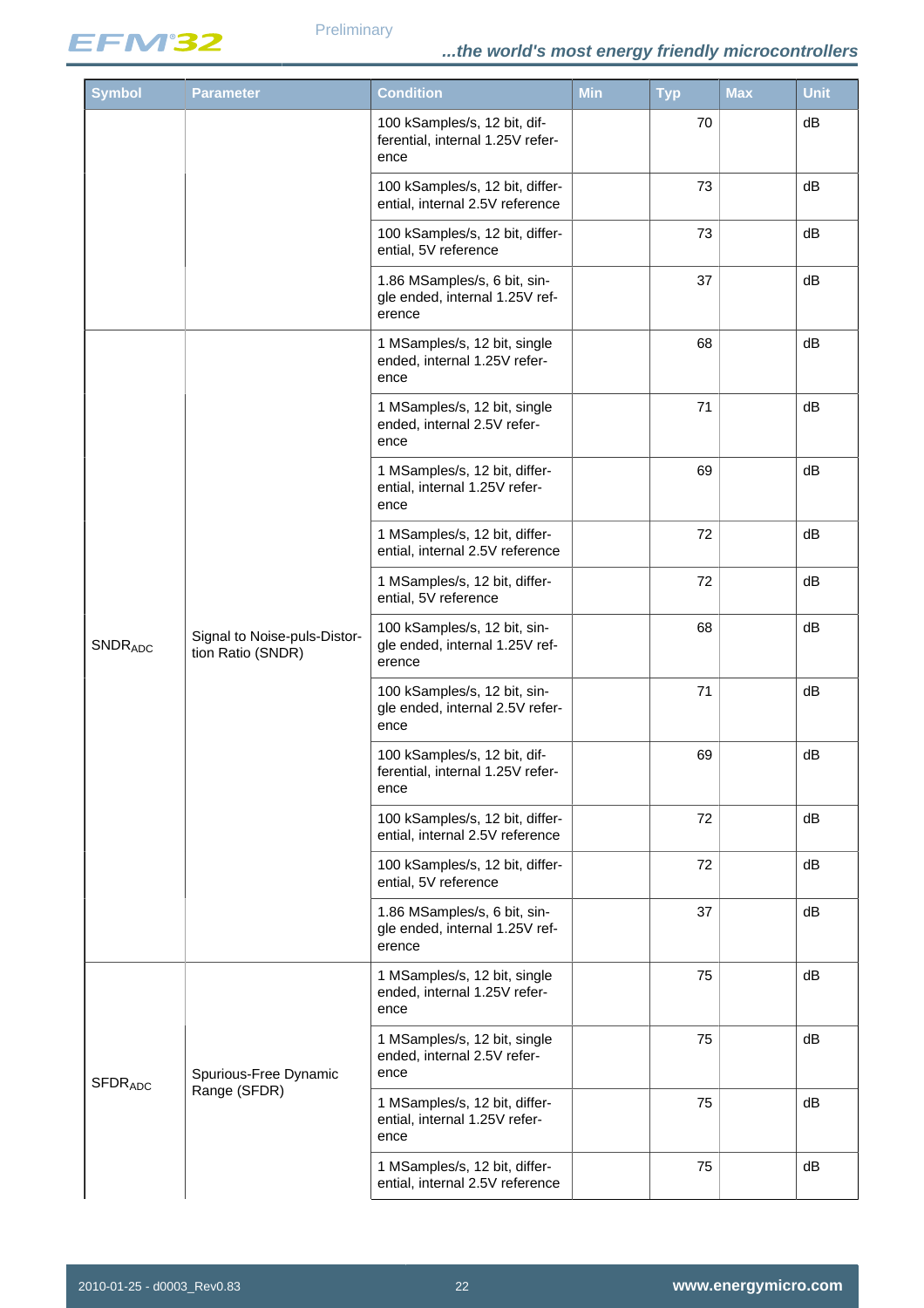

| <b>Symbol</b>               | <b>Parameter</b>                                  | <b>Condition</b>                                                         | <b>Min</b> | <b>Typ</b>     | <b>Max</b> | <b>Unit</b> |
|-----------------------------|---------------------------------------------------|--------------------------------------------------------------------------|------------|----------------|------------|-------------|
|                             |                                                   | 1 MSamples/s, 12 bit, differ-<br>ential, 5V reference                    |            | 75             |            | dB          |
|                             |                                                   | 100 kSamples/s, 12 bit, sin-<br>gle ended, internal 1.25V ref-<br>erence |            | 75             |            | dB          |
|                             |                                                   | 100 kSamples/s, 12 bit, sin-<br>gle ended, internal 2.5V refer-<br>ence  |            | 75             |            | dB          |
|                             |                                                   | 100 kSamples/s, 12 bit, dif-<br>ferential, internal 1.25V refer-<br>ence |            | 75             |            | dB          |
|                             |                                                   | 100 kSamples/s, 12 bit, differ-<br>ential, internal 2.5V reference       |            | 75             |            | dB          |
|                             |                                                   | 100 kSamples/s, 12 bit, differ-<br>ential, 5V reference                  |            | 75             |            | dB          |
|                             |                                                   | 1.86 MSamples/s, 6 bit, sin-<br>gle ended, internal 1.25V ref-<br>erence |            | 57             |            | dB          |
|                             |                                                   | Before calibration, single end-<br>ed                                    |            | 10             |            | mV          |
| VADCOFFSET                  | Offset voltage                                    | After calibration, single ended                                          |            | 0.3            |            | mV          |
|                             |                                                   | Before calibration, differential                                         |            | 10             |            | mV          |
|                             |                                                   | After calibration, differential                                          |            | 0.3            |            | mV          |
|                             |                                                   | Internal 1.25V reference                                                 |            | 1              |            | <b>LSB</b>  |
| <b>DNLADC</b>               | Differential non-linearity<br>(DNL)               | Internal 2.5V reference                                                  |            | 1              |            | <b>LSB</b>  |
|                             |                                                   | Internal 5V reference                                                    |            | 1              |            | <b>LSB</b>  |
|                             |                                                   | Internal 1.25V reference                                                 |            | $\overline{c}$ |            | <b>LSB</b>  |
| $\mathsf{INL}_\mathsf{ADC}$ | Integral non-linearity (INL),<br>End point method | Internal 2.5V reference                                                  |            | $\overline{2}$ |            | <b>LSB</b>  |
|                             |                                                   | Internal 5V reference                                                    |            | $\overline{c}$ |            | <b>LSB</b>  |
|                             |                                                   | 12 bit, internal 1.25V refer-<br>ence, single ended                      |            | $\mathbf 0$    |            |             |
|                             |                                                   | 12 bit, internal 1.25V refer-<br>ence, differential                      |            | $\mathbf 0$    |            |             |
| MC <sub>ADC</sub>           | No missing codes                                  | 12 bit, internal 2.5V reference,<br>single ended                         |            | $\mathbf 0$    |            |             |
|                             |                                                   | 12 bit, internal 2.5V reference,<br>differential                         |            | $\mathbf 0$    |            |             |
|                             |                                                   | 12 bit, internal 5V reference,<br>differential                           |            | $\mathbf 0$    |            |             |

The integral non-linearity (INL) and differential non-linearity parameters are explained in [Figure 3.11 \(p.](#page-23-0) [24\)](#page-23-0) and [Figure 3.12 \(p. 24\)](#page-23-1) , respectively.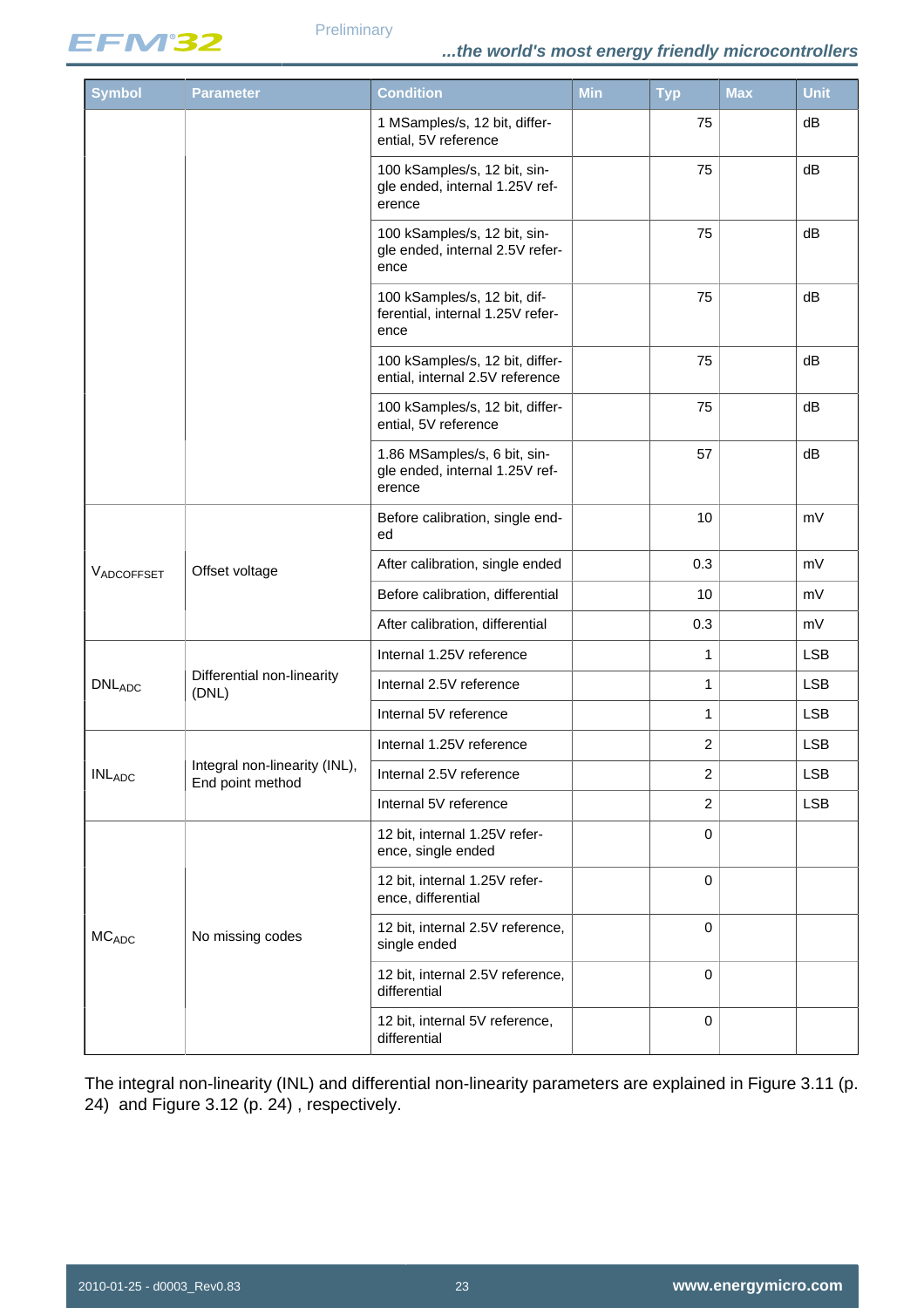### <span id="page-23-0"></span>**Figure 3.11. Integral Non-Linearity (INL)**



<span id="page-23-1"></span>**Figure 3.12. Differential Non-Linearity (DNL)**



## <span id="page-23-2"></span>**3.11 Digital Analog Converter (DAC)**

#### <span id="page-23-3"></span>**Table 3.14. DAC**

| <b>Symbol</b>       | <b>Parameter</b>                      | <b>Condition</b>                            | <b>Min</b> | Тур | <b>Max</b>      | <b>Unit</b> |
|---------------------|---------------------------------------|---------------------------------------------|------------|-----|-----------------|-------------|
| V <sub>DACOUT</sub> | Output voltage range                  | External voltage reference,<br>single ended |            |     | V <sub>DD</sub> |             |
| <b>V</b> DACCM      | Output common mode volt-<br>age range |                                             |            |     | V <sub>DD</sub> |             |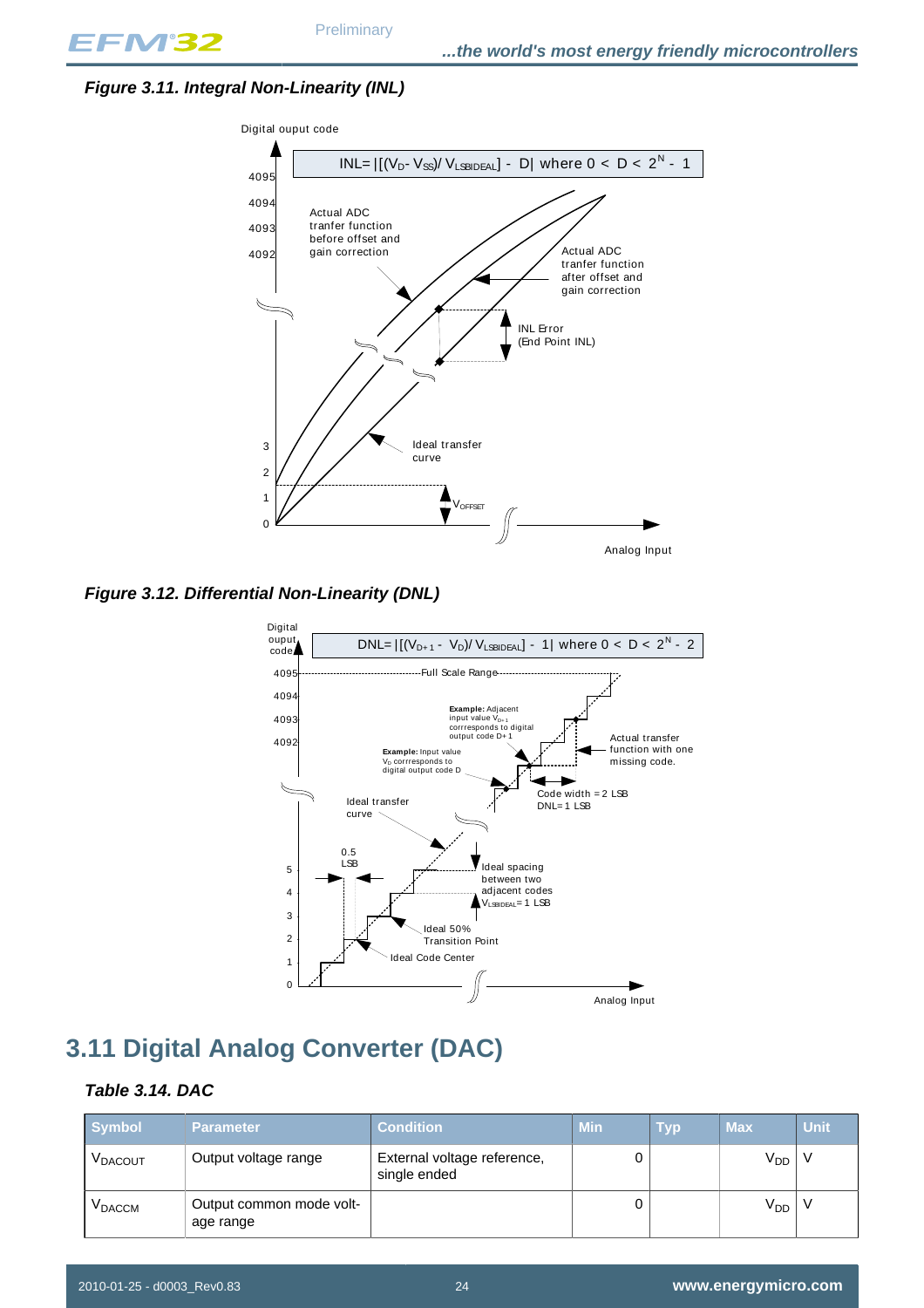

| <b>Symbol</b>              | <b>Parameter</b>                                        | <b>Condition</b>                                                         | <b>Min</b> | <b>Typ</b>     | <b>Max</b> | <b>Unit</b> |
|----------------------------|---------------------------------------------------------|--------------------------------------------------------------------------|------------|----------------|------------|-------------|
|                            |                                                         | 500 kSamples/s, 12bit                                                    |            | 400            |            | μA          |
| <b>I</b> DAC               | Active current including ref-<br>erences for 2 channels | 100 kSamples/s, 12 bit                                                   |            | 200            |            | μA          |
|                            |                                                         | 1 kSamples/s 12 bit NORMAL                                               |            | 38             |            | μA          |
| <b>f</b> <sub>DAC</sub>    | DAC clock frequency                                     |                                                                          |            | 0.5            |            | <b>MHz</b>  |
| <b><i>t</i></b> DACCONV    | DAC conversion time                                     |                                                                          |            | $\overline{c}$ |            | μs          |
| <b><i>IDACSETTLE</i></b>   | DAC settling time                                       |                                                                          |            | 5              |            | μs          |
|                            |                                                         | 500 kSamples/s, 12 bit, sin-<br>gle ended, internal 1.25V ref-<br>erence |            | 71             |            | dB          |
|                            | DAC Signal to Noise Ratio                               | 500 kSamples/s, 12 bit, sin-<br>gle ended, internal 2.5V refer-<br>ence  |            | 70             |            | dB          |
| SNR <sub>DAC</sub>         | (SNR)                                                   | 100 kSamples/s, 12 bit, sin-<br>gle ended, internal 1.25V ref-<br>erence |            | 72             |            | dB          |
|                            |                                                         | 100 kSamples/s, 12 bit, sin-<br>gle ended, internal 2.5V refer-<br>ence  |            | 71             |            | dB          |
|                            | DAC Signal to Noise-pulse<br>Distortion Ratio (SNDR)    | 500 kSamples/s, 12 bit, sin-<br>gle ended, internal 1.25V ref-<br>erence |            | 70             |            | dB          |
|                            |                                                         | 500 kSamples/s, 12 bit, sin-<br>gle ended, internal 2.5V refer-<br>ence  |            | 69             |            | dB          |
| <b>SNDR</b> <sub>DAC</sub> |                                                         | 100 kSamples/s, 12 bit, sin-<br>gle ended, internal 1.25V ref-<br>erence |            | 71             |            | dB          |
|                            |                                                         | 100 kSamples/s, 12 bit, sin-<br>gle ended, internal 2.5V refer-<br>ence  |            | 70             |            | dB          |
|                            |                                                         | 500 kSamples/s, 12 bit, sin-<br>gle ended, internal 1.25V ref-<br>erence |            | 75             |            | dB          |
|                            | DAC Spurious-Free Dy-                                   | 500 kSamples/s, 12 bit, sin-<br>gle ended, internal 2.5V refer-<br>ence  |            | 75             |            | dB          |
| <b>SFDR<sub>DAC</sub></b>  | namic Range(SFDR)                                       | 100 kSamples/s, 12 bit, sin-<br>gle ended, internal 1.25V ref-<br>erence |            | 75             |            | dB          |
|                            |                                                         | 100 kSamples/s, 12 bit, sin-<br>gle ended, internal 2.5V refer-<br>ence  |            | 75             |            | dB          |
| VDACOFFSET                 | Offset voltage                                          | Before calibration, single end-<br>ed                                    |            | 10             |            | mV          |
|                            |                                                         | After calibration, single ended                                          |            | 0.5            |            | mV          |
| <b>DNL</b> <sub>DAC</sub>  | Differential non-linearity                              | Internal 1.25V reference                                                 |            | $\mathbf{1}$   |            | <b>LSB</b>  |
|                            |                                                         | Internal 2.5V reference                                                  |            | 1              |            | <b>LSB</b>  |
| <b>INL<sub>DAC</sub></b>   | Integral non-linearity                                  | Internal 1.25V reference                                                 |            | $\overline{c}$ |            | <b>LSB</b>  |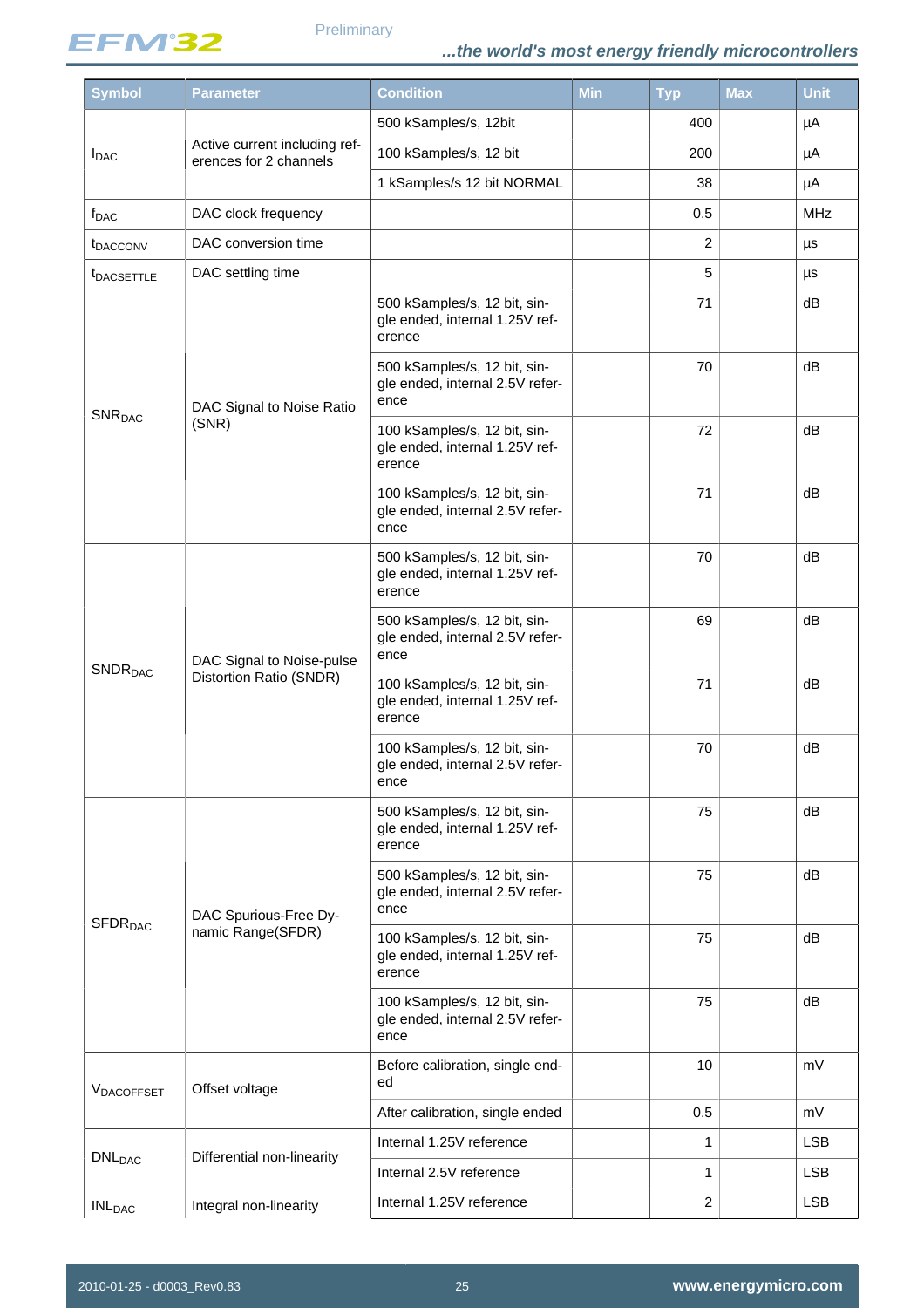

**Preliminary** 

| <b>Symbol</b>     | <b>Parameter</b> | <b>Condition</b>                                    | <b>Min</b> | <b>Typ</b> | <b>Max</b> | <b>Unit</b> |
|-------------------|------------------|-----------------------------------------------------|------------|------------|------------|-------------|
|                   |                  | Internal 2.5V reference                             |            | 2          |            | <b>LSB</b>  |
| MC <sub>DAC</sub> | No missing codes | 12 bit, internal 1.25V refer-<br>ence, single ended |            | 0          |            |             |
|                   |                  | 12 bit, internal 2.5V reference,<br>single ended    |            | 0          |            |             |

## <span id="page-25-1"></span>**3.12 Analog Comparator (ACMP)**

#### <span id="page-25-2"></span>**Table 3.15. ACMP**

| Symbol             | <b>Parameter</b>                                       | <b>Condition</b>                                                          | Min         | <b>Typ</b> | <b>Max</b>            | <b>Unit</b> |
|--------------------|--------------------------------------------------------|---------------------------------------------------------------------------|-------------|------------|-----------------------|-------------|
| <b>VACMPIN</b>     | Input voltage range                                    |                                                                           | $\mathbf 0$ |            | <b>V<sub>DD</sub></b> | $\vee$      |
| VACMPCM            | <b>ACMP Common Mode volt-</b><br>age range             |                                                                           | 0           |            | V <sub>DD</sub>       | $\vee$      |
|                    |                                                        | BIASPROG=0b0000, FULL-<br>BIAS=0 and HALFBIAS=1 in<br>ACMPn_CTRL register |             | 0.1        |                       | μA          |
| $I_{ACMP}$         | Active current                                         | BIASPROG=0b1111, FULL-<br>BIAS=0 and HALFBIAS=0 in<br>ACMPn_CTRL register |             | 2.87       |                       | μA          |
|                    |                                                        | BIASPROG=0b1111, FULL-<br>BIAS=1 and HALFBIAS=0 in<br>ACMPn_CTRL register |             | 195        |                       | μA          |
| <b>IACMPREF</b>    | Current consumption of in-<br>ternal voltage reference | Internal voltage reference off.<br>Using external voltage refer-<br>ence  |             | $\Omega$   |                       | μA          |
|                    |                                                        | Internal voltage reference                                                |             | 5          |                       | μA          |
|                    |                                                        | Single ended                                                              |             | 10         |                       | mV          |
| VACMPOFFSET        | Offset voltage                                         | <b>Differential</b>                                                       |             | 10         |                       | mV          |
| VACMPHYST          | <b>ACMP</b> hysteresis                                 | Programmable                                                              |             | 17         |                       | mV          |
|                    |                                                        | CSRESSEL=0b00 in<br>ACMPn_INPUTSEL                                        |             | 39         |                       | kOhm        |
|                    | <b>Capacitive Sense Internal</b>                       | CSRESSEL=0b01 in<br>ACMPn_INPUTSEL                                        |             | 71         |                       | kOhm        |
| R <sub>CSRES</sub> | Resistance                                             | CSRESSEL=0b10 in<br>ACMPn_INPUTSEL                                        |             | 104        |                       | kOhm        |
|                    |                                                        | CSRESSEL=0b11 in<br>ACMPn_INPUTSEL                                        |             | 136        |                       | kOhm        |

The total ACMP current is the sum of the contributions from the ACMP and its internal voltage reference as given in Equation 3.1 (p. 26).  $I_{ACMPREF}$  is zero if an external voltage reference is used.

#### <span id="page-25-0"></span>**Total ACMP Active Current**

 $I_{ACMPTOTAL} = I_{ACMP} + I_{ACMPREF}$  (3.1)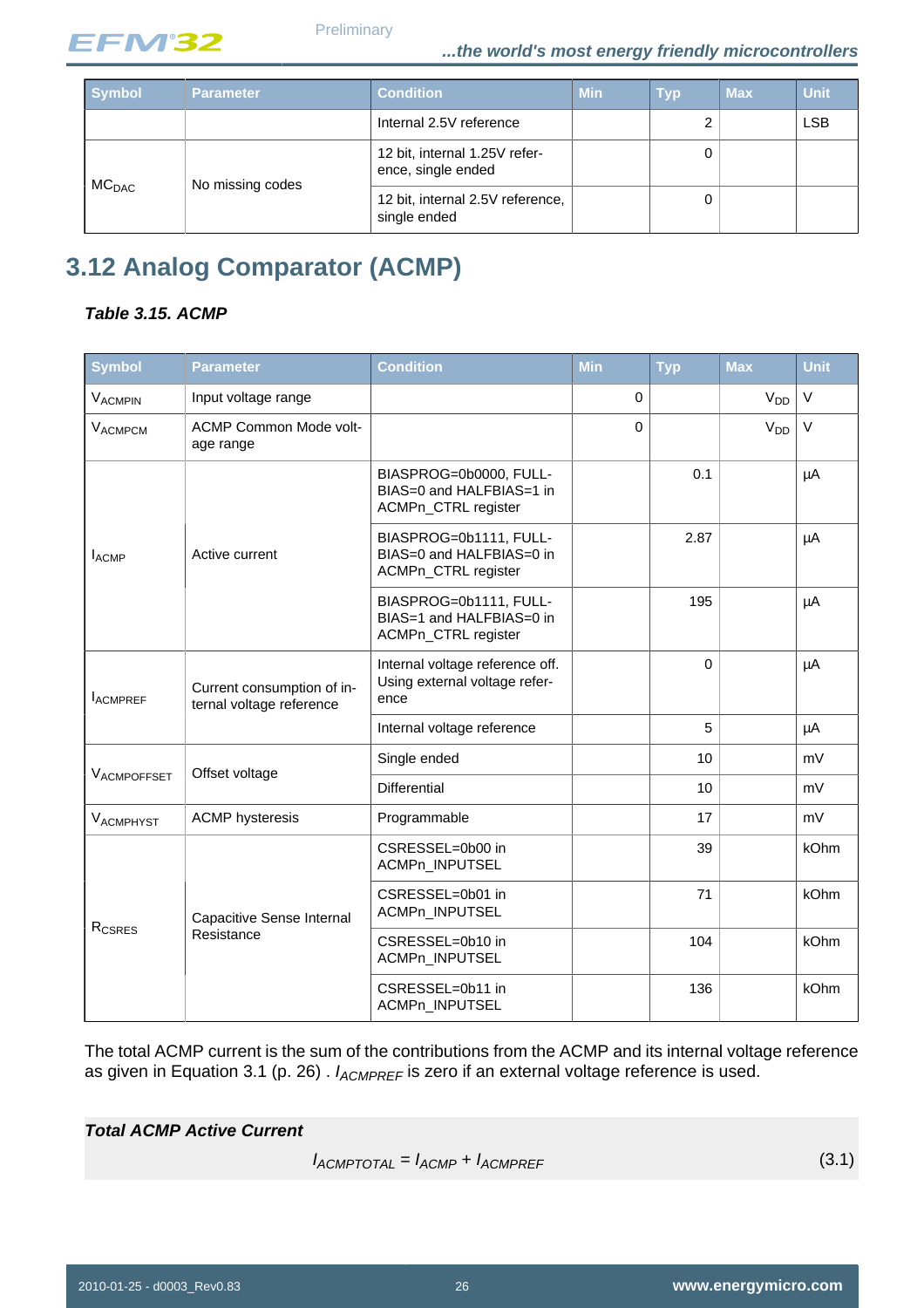# <span id="page-26-1"></span>**3.13 Voltage Comparator (VCMP)**

### <span id="page-26-2"></span>**Table 3.16. VCMP**

| Symbol                    | <b>Parameter</b>                      | <b>Condition</b>                                            | <b>Min</b> | <b>Typ</b>      | <b>Max</b> | <b>Unit</b> |
|---------------------------|---------------------------------------|-------------------------------------------------------------|------------|-----------------|------------|-------------|
| <b>V<sub>VCMPIN</sub></b> | Input voltage range                   |                                                             |            | $V_{DD}$        |            | $\vee$      |
| V <sub>VCMPCM</sub>       | VCMP Common Mode volt-<br>age range   |                                                             |            | V <sub>DD</sub> |            | $\vee$      |
| $I_{VCMP}$                | Active current                        | BIASPROG=0b0000<br>and HALFBIAS=1 in<br>VCMPn_CTRL register |            | 0.1             |            | μA          |
|                           |                                       | BIASPROG=0b1111<br>and HALFBIAS=0 in<br>VCMPn_CTRL register |            | 2.7             |            | μA          |
| t <sub>VCMPREF</sub>      | Startup time reference gen-<br>erator | <b>NORMAL</b>                                               |            | 10              |            | μs          |
|                           |                                       | Single ended                                                |            | 10              |            | mV          |
| V <sub>VCMPOFFSET</sub>   | Offset voltage                        | <b>Differential</b>                                         |            | 10 <sup>1</sup> |            | mV          |
| V <sub>VCMPHYST</sub>     | <b>VCMP</b> hysteresis                |                                                             |            | 17              |            | mV          |

The V<sub>DD</sub> trigger level can be configured by setting the TRIGLEVEL field of the VCMP\_CTRL register in accordance with the following equation:

#### <span id="page-26-4"></span>**VCMP Trigger Level as a Function of Level Setting**

 $V_{DD\text{ trigger Level}} = 1.667V + 0.034 \times TRIGLEVEL$  (3.2)

## <span id="page-26-0"></span>**3.14 Digital Peripherals**

#### <span id="page-26-3"></span>**Table 3.17. Digital Peripherals**

| <b>Symbol</b>  | <b>Parameter</b>         | <b>Condition</b>                             | Min | <b>Typ</b> | <b>Max</b>                                                                                                                                        | <b>Unit</b>            |  |  |  |  |  |
|----------------|--------------------------|----------------------------------------------|-----|------------|---------------------------------------------------------------------------------------------------------------------------------------------------|------------------------|--|--|--|--|--|
|                | <b>USART</b> current     | USART idle current, clock en-<br>abled       |     | <b>TBD</b> |                                                                                                                                                   | μA/<br><b>MHz</b>      |  |  |  |  |  |
| <b>IUSART</b>  |                          | <b>USART</b> transmit current                |     | <b>TBD</b> |                                                                                                                                                   | $\mu$ A/<br><b>MHz</b> |  |  |  |  |  |
| <b>I</b> UART  | <b>UART</b> current      | UART idle current, clock en-<br>abled        |     | TBD        |                                                                                                                                                   | μA/<br><b>MHz</b>      |  |  |  |  |  |
|                |                          | <b>UART</b> transmit current                 |     | <b>TBD</b> |                                                                                                                                                   | $\mu$ A/<br><b>MHz</b> |  |  |  |  |  |
| <b>ILEUART</b> | <b>LEUART</b> current    | LEUART idle current, clock<br>enabled        |     | <b>TBD</b> |                                                                                                                                                   | μA                     |  |  |  |  |  |
|                |                          | <b>LEUART</b> transmit current               |     | <b>TBD</b> | μA<br><b>TBD</b><br>μA/<br><b>MHz</b><br><b>TBD</b><br>$\mu$ A/<br><b>MHz</b><br>TBD<br>μA/<br><b>MHz</b><br><b>TBD</b><br>$\mu$ A/<br><b>MHz</b> |                        |  |  |  |  |  |
|                |                          | I2C idle current, clock en-<br>abled         |     |            |                                                                                                                                                   |                        |  |  |  |  |  |
| $I_{I2C}$      | I <sub>2</sub> C current | I2C transmit current                         |     |            |                                                                                                                                                   |                        |  |  |  |  |  |
| <b>ITIMER</b>  |                          | TIMER_0 idle current, clock<br>enabled       |     |            |                                                                                                                                                   |                        |  |  |  |  |  |
|                | <b>TIMER</b> current     | TIMER_n (n>0) idle current,<br>clock enabled |     |            |                                                                                                                                                   |                        |  |  |  |  |  |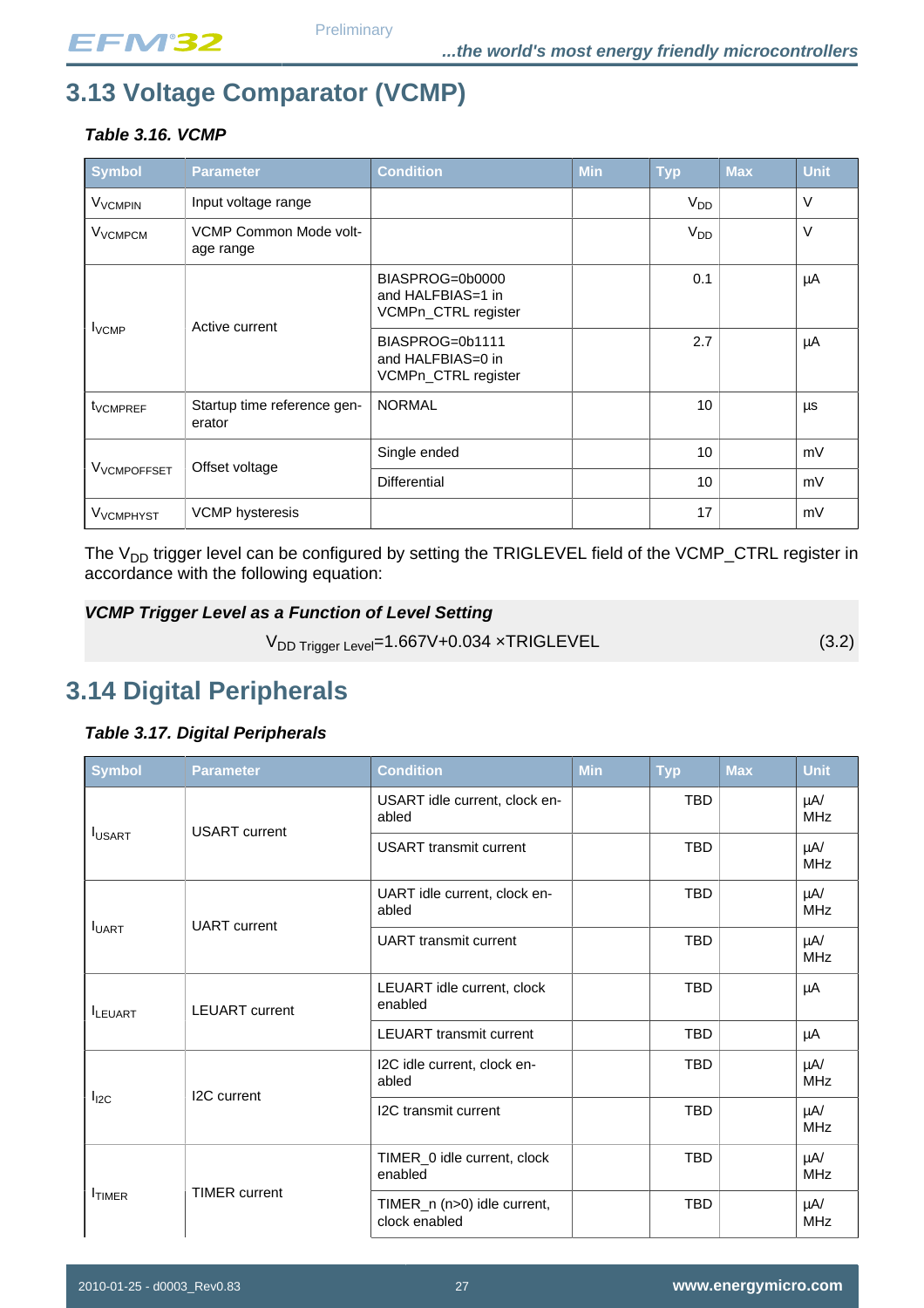

| <b>Symbol</b>           | <b>Parameter</b>       | <b>Condition</b>                             | <b>Min</b> | <b>Typ</b> | <b>Max</b> | <b>Unit</b>                                                                                                                      |  |  |  |
|-------------------------|------------------------|----------------------------------------------|------------|------------|------------|----------------------------------------------------------------------------------------------------------------------------------|--|--|--|
|                         |                        | TIMER counting current,<br>counter enabled   |            | <b>TBD</b> |            | $\mu$ A/<br><b>MHz</b>                                                                                                           |  |  |  |
|                         | <b>LETIMER</b> current | LETIMER idle current, clock<br>enabled       |            | <b>TBD</b> |            | μA                                                                                                                               |  |  |  |
| <b>ILETIMER</b>         |                        | LETIMER counting current,<br>counter enabled |            | <b>TBD</b> |            | μA<br>μA<br>μA<br>μA<br>μA<br>μA<br>μA<br>$\mu$ A/<br><b>MHz</b><br>$\mu$ A/<br><b>MHz</b><br>$\mu$ A/<br><b>MHz</b><br>$\mu$ A/ |  |  |  |
| <b>I</b> PCNT           | PCNT current           | PCNT idle current, clock en-<br>abled        |            | <b>TBD</b> |            |                                                                                                                                  |  |  |  |
|                         |                        | PCNT Count Current, counter<br>enabled       |            | <b>TBD</b> |            |                                                                                                                                  |  |  |  |
|                         | <b>RTC</b> current     | RTC idle current, clock en-<br>abled         |            | <b>TBD</b> |            |                                                                                                                                  |  |  |  |
| $I_{\text{RTC}}$        |                        | RTC counting current, counter<br>enabled     |            | <b>TBD</b> |            |                                                                                                                                  |  |  |  |
|                         | <b>WDOG</b> current    | WDOG idle current, clock en-<br>abled        |            | <b>TBD</b> |            |                                                                                                                                  |  |  |  |
| <b>I</b> WDOG           |                        | WDOG counting current,<br>counter enabled    |            | <b>TBD</b> |            |                                                                                                                                  |  |  |  |
|                         |                        | AES idle current, clock en-<br>abled         |            | <b>TBD</b> |            |                                                                                                                                  |  |  |  |
| $I_{\text{AES}}$        | <b>AES</b> current     | AES-128 encryption/decryp-<br>tion current   |            | <b>TBD</b> |            |                                                                                                                                  |  |  |  |
|                         |                        | AES-256 encryption/decryp-<br>tion current   |            | <b>TBD</b> |            |                                                                                                                                  |  |  |  |
| <b>IEBI</b>             | <b>EBI</b> current     | EBI idle current, clock en-<br>abled         |            | <b>TBD</b> |            | <b>MHz</b>                                                                                                                       |  |  |  |
| <b>I</b> <sub>PRS</sub> | PRS current            | PRS idle current                             |            | <b>TBD</b> |            | $\mu$ A/<br><b>MHz</b>                                                                                                           |  |  |  |
| <b>I</b> <sub>DMA</sub> | <b>DMA</b> current     | Clock enable                                 |            | <b>TBD</b> |            | $\mu$ A/<br><b>MHz</b>                                                                                                           |  |  |  |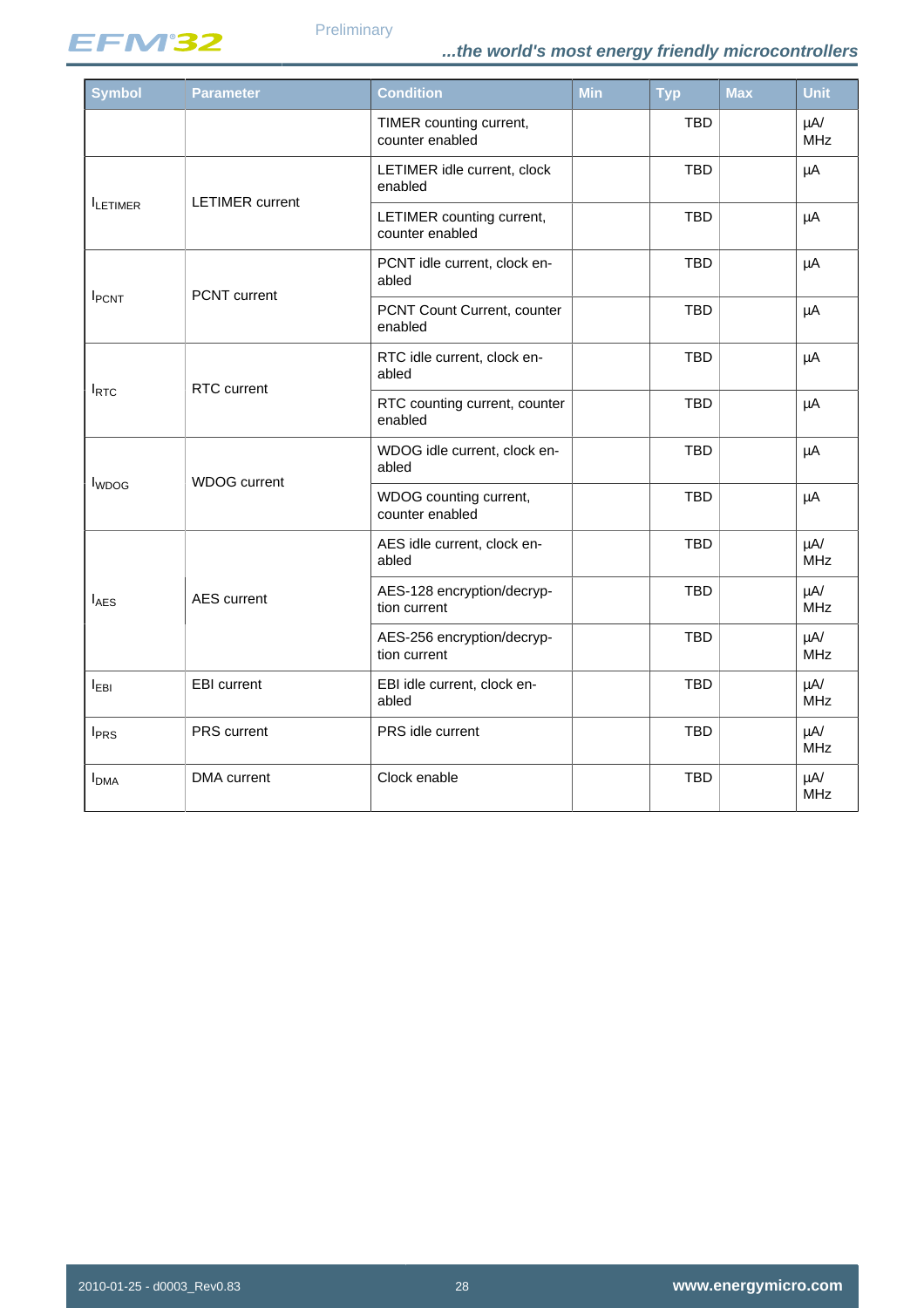# <span id="page-28-1"></span>**4 Pinout and Package**

## <span id="page-28-2"></span>**4.1 Pinout**

The EFM32G200 pinout is shown in Table 4.1 (p. 29). Alternate locations are denoted by "#" followed by the location number (Multiple locations on the same pin are split with "/"). Alternate locations can be configured in the LOCATION bitfield in the \*\_ROUTE register in the module in question.

<span id="page-28-0"></span>

|                | QFN32 Pin#<br>and Name |                  | <b>Pin Functionality</b> |                          |                          |                          |                     |                       |                          |                          |
|----------------|------------------------|------------------|--------------------------|--------------------------|--------------------------|--------------------------|---------------------|-----------------------|--------------------------|--------------------------|
| $\#$<br>in     | <b>Pin Name</b>        | <b>Analog</b>    | <b>Debug</b>             | <b>EBI</b>               |                          | <b>Timers</b>            |                     |                       | <b>Communication</b>     | <b>Other</b>             |
| $\mathbf 0$    | <b>VSS</b>             | $\blacksquare$   | ÷,                       | $\Box$                   | $\omega$                 | L.                       | ÷,                  | $\omega$              | ÷,                       | ä,                       |
| $\mathbf{1}$   | PA <sub>0</sub>        | $\blacksquare$   |                          | $\blacksquare$           | TIM0_CC0<br>#0/1         | $\blacksquare$           | $\blacksquare$      | I2C0_SDA<br>$\#0$     |                          | $\blacksquare$           |
| $\overline{2}$ | PA <sub>1</sub>        | $\blacksquare$   | $\blacksquare$           | $\blacksquare$           | TIMO_CC1<br>#0/1         | $\blacksquare$           |                     | I2C0_SCL<br>$\#0$     |                          | CMU_OUT1<br>$\#0$        |
| 3              | PA <sub>2</sub>        |                  |                          |                          | TIM0_CC2<br>#0/1         | $\blacksquare$           |                     | ÷,                    |                          | CMU_OUT0<br>#0           |
| 4              | IOVDD_1                | $\blacksquare$   | ÷.                       | $\blacksquare$           | $\omega$                 | $\overline{\phantom{a}}$ | $\blacksquare$      | $\blacksquare$        | $\overline{\phantom{a}}$ | $\Box$                   |
| 5              | PC <sub>0</sub>        | ACMP0_CH0        | $\blacksquare$           | $\blacksquare$           | PCNT0_S0IN<br>$\#2$      | $\ddot{\phantom{1}}$     | ÷.                  | US1_TX #0             | $\blacksquare$           | $\blacksquare$           |
| 6              | PC <sub>1</sub>        | ACMP0_CH1        | ÷,                       | $\overline{a}$           | PCNT0_S1IN<br>$\#2$      | $\overline{a}$           | $\overline{a}$      | $US1_RX$<br>$\#0$     | $\overline{a}$           | $\blacksquare$           |
| 7              | PB7                    | LFXTAL_P         | ä,                       | $\omega$                 | $\blacksquare$           | $\blacksquare$           | $\omega$            | US1_CLK<br>$\#0$      |                          | ÷,                       |
| 8              | PB8                    | LFXTAL_N         | ä,                       | ä,                       | $\overline{\phantom{a}}$ | ä,                       | $\overline{a}$      | $US1_C$ $CS$<br>$\#0$ | ä,                       | ÷.                       |
| 9              | RESETn                 | $\sim$           | $\omega$                 | $\blacksquare$           | $\hat{\mathbf{r}}$       | $\blacksquare$           | $\blacksquare$      | $\omega$              | $\blacksquare$           | $\blacksquare$           |
| 10             | <b>PB11</b>            | DAC0_OUT0        | ä,                       |                          | LETIM0_OUT0<br>$\#1$     |                          | ÷.                  | $\blacksquare$        | $\overline{\phantom{a}}$ |                          |
| 11             | AVDD_2                 | $\blacksquare$   | $\Box$                   | $\Box$                   | $\blacksquare$           | $\blacksquare$           | $\omega$            | $\Box$                | ÷,                       | ÷,                       |
| 12             | <b>PB13</b>            | HFXTAL_P         | ä,                       | $\blacksquare$           | ÷,                       | L,                       |                     | LEU0_TX<br>$\#1$      | ä,                       | ä,                       |
| 13             | <b>PB14</b>            | HFXTAL_N         |                          |                          |                          |                          |                     | LEU0_RX<br>#1         |                          |                          |
| 14             | IOVDD_3                | $\omega$         | $\Box$                   | $\Box$                   | $\blacksquare$           | $\blacksquare$           | $\Box$              | $\Box$                | $\hat{\mathbf{r}}$       | $\overline{\phantom{a}}$ |
| 15             | AVDD_0                 | $\blacksquare$   | $\blacksquare$           | $\blacksquare$           | $\blacksquare$           | $\blacksquare$           | $\blacksquare$      | $\Box$                | ä,                       | $\omega$                 |
| 16             | PD4                    | ADC0_CH4         | ÷,                       | $\overline{\phantom{a}}$ | ٠                        | $\overline{a}$           |                     | LEU0_TX<br>#0         | ÷,                       | $\overline{\phantom{a}}$ |
| 17             | PD <sub>5</sub>        | ADC0_CH5         |                          | $\sim$                   |                          | $\blacksquare$           |                     | LEU0_RX<br>$\#0$      |                          |                          |
| 18             | PD <sub>6</sub>        | ADC0_CH6         |                          | $\blacksquare$           | LETIM0_OUT0<br>#0        | $\overline{a}$           | ÷,                  | I2C0_SDA<br>$\#1$     | ÷,                       | ä,                       |
| 19             | PD7                    | ADC0_CH7         | ÷,                       | $\blacksquare$           | LETIM0_OUT1<br>#0        | $\ddot{\phantom{0}}$     | $\blacksquare$      | I2C0_SCL<br>#1        | ä,                       |                          |
| 20             | VDD_DREG               | $\blacksquare$   | $\blacksquare$           | $\blacksquare$           | $\blacksquare$           | $\blacksquare$           | $\Box$              | $\Box$                | $\blacksquare$           | ÷,                       |
| 21             | DECOUPLE               | $\omega_{\rm c}$ | ÷.                       | $\Box$                   | ÷.                       | $\overline{a}$           | ÷,                  | $\Box$                | $\overline{a}$           | ä,                       |
| 22             | PC <sub>13</sub>       | ACMP1_CH5        | ÷,                       | $\blacksquare$           | TIMO_CDTI0<br>#1/3       | TIM1_CC0<br>#0           | PCNT0_S0IN<br>#0    | $\blacksquare$        | $\blacksquare$           | ÷.                       |
| 23             | <b>PC14</b>            | ACMP1_CH6        | ÷,                       | $\blacksquare$           | TIMO_CDTI1<br>#1/3       | TIM1_CC1<br>$\#0$        | PCNT0_S1IN<br>$\#0$ | $\blacksquare$        | $\overline{\phantom{a}}$ | $\blacksquare$           |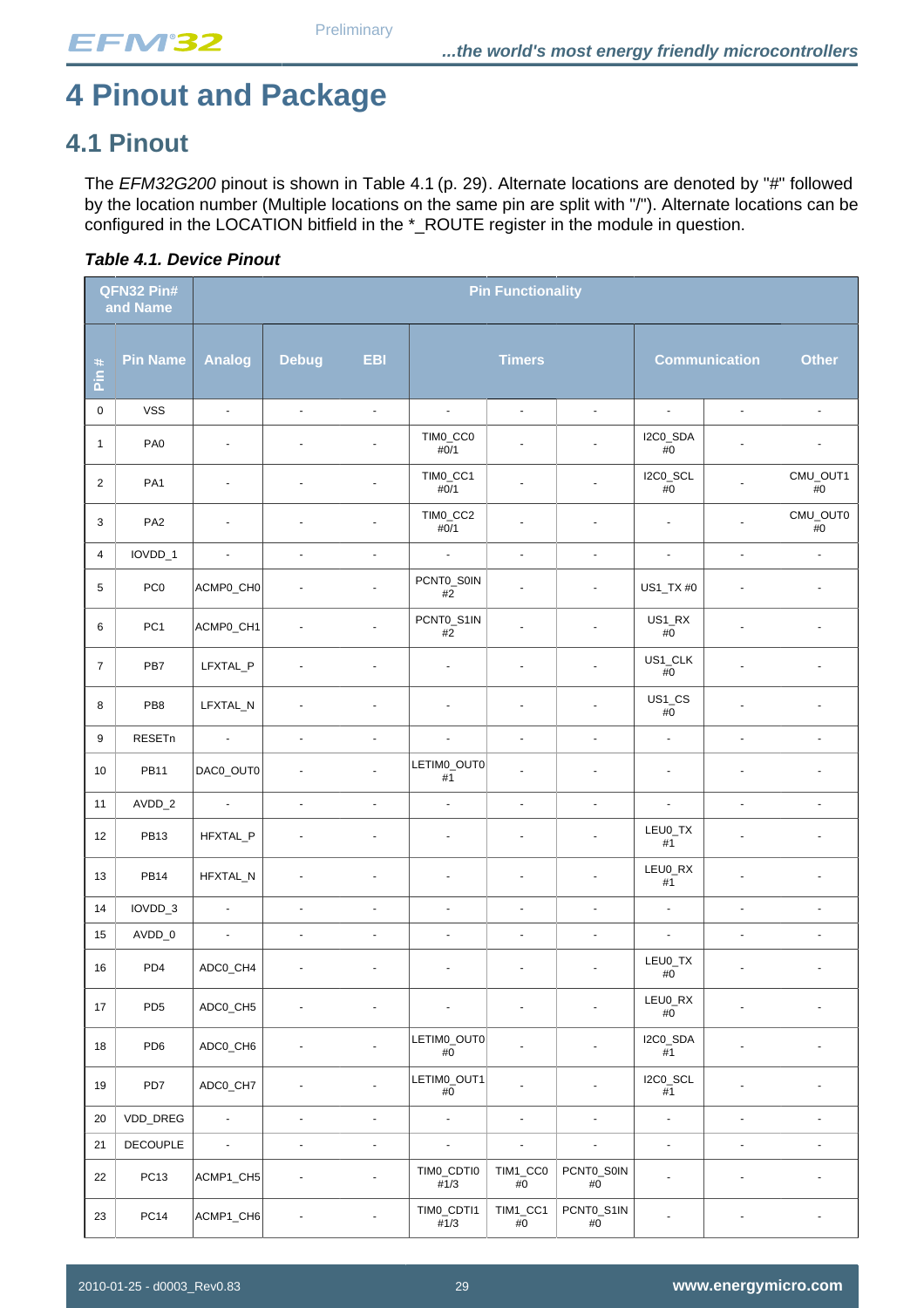

|                             | QFN32 Pin#<br>and Name | <b>Pin Functionality</b> |                             |                |                    |                |                |                      |                      |                |
|-----------------------------|------------------------|--------------------------|-----------------------------|----------------|--------------------|----------------|----------------|----------------------|----------------------|----------------|
| $\ddot{}$<br>$\overline{a}$ | <b>Pin Name</b>        | <b>Analog</b>            | <b>Debug</b>                | <b>EBI</b>     |                    | <b>Timers</b>  |                | <b>Communication</b> | <b>Other</b>         |                |
| 24                          | <b>PC15</b>            | ACMP1_CH7                | DBG_SWV<br>#1               | ÷              | TIMO CDTI2<br>#1/3 | TIM1_CC2<br>#0 | ÷.             | $\sim$               | $\blacksquare$       | $\blacksquare$ |
| 25                          | PF <sub>0</sub>        |                          | DBG_SWCLK<br>#0/1           |                | LETIM0_OUT0<br>#2  | $\blacksquare$ | ÷.             | $\blacksquare$       | ä,                   |                |
| 26                          | PF <sub>1</sub>        |                          | DBG_SWDIO<br>#0/1           |                | LETIM0_OUT1<br>#2  | $\blacksquare$ |                | $\blacksquare$       | $\blacksquare$       |                |
| 27                          | PF <sub>2</sub>        |                          | DBG_SWV<br>#0               |                | ÷,                 | $\blacksquare$ | $\blacksquare$ | $\blacksquare$       | $\mathbf{r}$         | ACMP1_O<br>#0  |
| 28                          | IOVDD_5                | $\blacksquare$           | $\mathcal{L}_{\mathcal{A}}$ | $\blacksquare$ | $\blacksquare$     | $\blacksquare$ | $\blacksquare$ | $\blacksquare$       | $\blacksquare$       | $\sim$         |
| 29                          | <b>PE10</b>            |                          | $\blacksquare$              |                | TIM1_CC0<br>#1     | ٠              | $\blacksquare$ | US0_TX #0            | $\ddot{\phantom{1}}$ |                |
| 30                          | <b>PE11</b>            | $\blacksquare$           | $\blacksquare$              | $\blacksquare$ | TIM1_CC1<br>#1     | $\blacksquare$ | ÷.             | US0_RX<br>#0         | $\mathbf{r}$         |                |
| 31                          | <b>PE12</b>            | ٠                        | $\blacksquare$              | $\blacksquare$ | TIM1_CC2<br>#1     | ٠              | ÷.             | US0_CLK<br>#0        | $\mathbf{r}$         | $\sim$         |
| 32                          | <b>PE13</b>            |                          |                             |                |                    |                |                | US0_CS<br>$#0$       |                      | ACMP0_O<br>#0  |

## <span id="page-29-1"></span>**4.2 GPIO pinout overview**

The specific GPIO pins available in *EFM32G200* is shown in Table 4.2 (p. 30). Each GPIO port is organized as 16-bit ports indicated by letters A through F, and the individual pin on this port in indicated by a number from 15 down to 0.

| <b>Port</b> | Pin<br>15                | <b>Pin</b><br>14         | <b>Pin</b><br>13         | Pin<br>12                | <b>Pin</b><br>$\overline{11}$ | Pin<br>10                | <b>Pin</b><br>9          | <b>Pin</b><br>8          | <b>Pin</b><br>7          | <b>Pin</b><br>6          | <b>Pin</b><br>15         | <b>Pin</b><br>4          | <b>Pin</b><br>3          | Pin<br>V)                | Pin                      | <b>Pin</b><br>$\bf{0}$   |
|-------------|--------------------------|--------------------------|--------------------------|--------------------------|-------------------------------|--------------------------|--------------------------|--------------------------|--------------------------|--------------------------|--------------------------|--------------------------|--------------------------|--------------------------|--------------------------|--------------------------|
| Port A      | $\overline{a}$           | $\overline{\phantom{0}}$ | $\overline{\phantom{0}}$ | $\overline{\phantom{0}}$ |                               | $\overline{\phantom{0}}$ | $\overline{\phantom{a}}$ | $\overline{\phantom{a}}$ | $\overline{a}$           | $\overline{\phantom{a}}$ | $\overline{\phantom{0}}$ | $\overline{\phantom{0}}$ | ۰                        | PA <sub>2</sub>          | PA <sub>1</sub>          | PA <sub>0</sub>          |
| Port B      | $\sim$                   | <b>PB14</b>              | <b>PB13</b>              | $\sim$                   | <b>PB11</b>                   | $\overline{\phantom{a}}$ | $\overline{\phantom{0}}$ | PB <sub>8</sub>          | PB7                      | $\overline{a}$           | $\overline{\phantom{a}}$ | $\overline{\phantom{a}}$ | $\overline{\phantom{0}}$ | -                        | -                        | -                        |
| Port C      | <b>PC15</b>              | <b>PC14</b>              | <b>PC13</b>              | $\sim$                   | $\overline{\phantom{a}}$      | $\overline{\phantom{0}}$ | $\overline{\phantom{0}}$ | $\overline{\phantom{a}}$ | $\overline{a}$           | $\overline{\phantom{a}}$ | $\overline{\phantom{0}}$ | $\overline{a}$           | -                        | $\overline{\phantom{a}}$ | PC <sub>1</sub>          | PC <sub>0</sub>          |
| Port D      | $\overline{\phantom{a}}$ | $\overline{\phantom{0}}$ |                          | $\overline{\phantom{0}}$ |                               | $\overline{\phantom{0}}$ |                          | $\overline{\phantom{a}}$ | PD7                      | PD <sub>6</sub>          | PD <sub>5</sub>          | PD <sub>4</sub>          | $\overline{\phantom{0}}$ | $\overline{\phantom{0}}$ | $\overline{\phantom{0}}$ | $\overline{\phantom{0}}$ |
| Port E      | $\overline{a}$           | $\sim$                   | <b>PE13</b>              | <b>PE12</b>              | <b>PE11</b>                   | <b>PE10</b>              | $\overline{\phantom{0}}$ | $\overline{\phantom{a}}$ | $\overline{a}$           | $\overline{\phantom{a}}$ | $\overline{\phantom{0}}$ | $\overline{\phantom{a}}$ | $\overline{\phantom{0}}$ | -                        | $\overline{\phantom{0}}$ | -                        |
| Port F      | $\overline{\phantom{a}}$ | $\overline{\phantom{0}}$ | $\overline{\phantom{0}}$ | $\overline{\phantom{0}}$ |                               | $\overline{\phantom{0}}$ |                          | $\overline{\phantom{a}}$ | $\overline{\phantom{0}}$ | $\overline{\phantom{a}}$ | $\overline{a}$           |                          | ۰                        | PF <sub>2</sub>          | PF <sub>1</sub>          | PF <sub>0</sub>          |

#### <span id="page-29-0"></span>**Table 4.2. GPIO Pinout**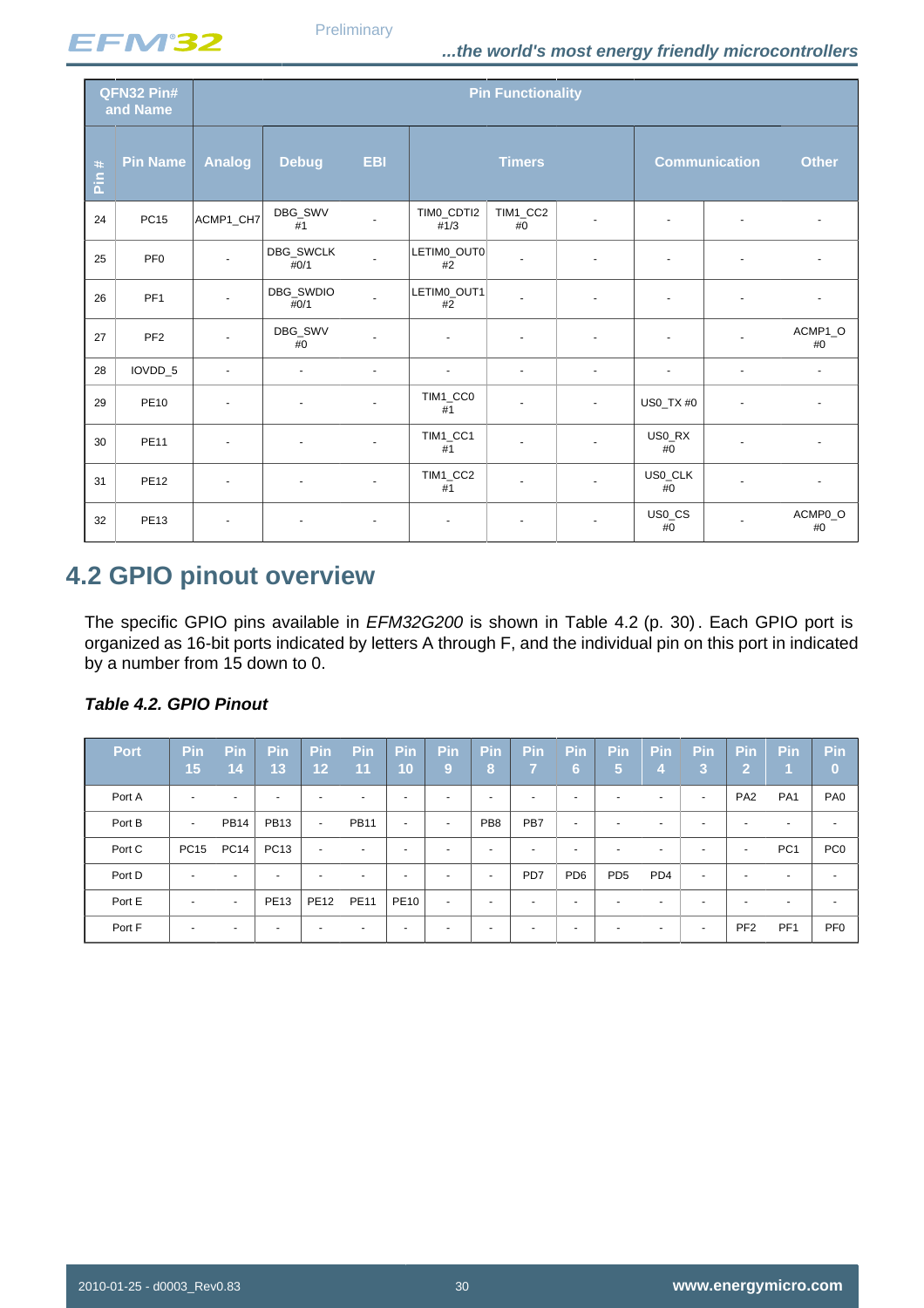## <span id="page-30-0"></span>**4.3 QFN32 Package**

#### <span id="page-30-1"></span>**Figure 4.1. QFN32**



#### Note:

- 1. 'e' represents the basic terminal pitch. Specifies the true geometric position of the terminal axis.
- 2. Datum 'C' is the mounting surface with which the package is in contact
- 3. Specifies the vertical shift of the flat part of each terminal form the mounting surface.
- 4. Dimension 'A' includes package warpage.
- 5. Dimension 'b' applies to metallized terminal and is measured between 0.15 mm and 0.30 mm from the terminal tip. If the terminal has the optional radius on the other end of the terminal, the dimension 'b' should not be measured in the radius area.
- 6. Depending on the method of lead termination at the edge of the package, a maximum 0.15 mm pull back (L1) may be present. 'L' minus 'L1' is to be equal to or greater than 0.3 mm.
- 7. Package dimensions take reference from JEDEC MO-220 rev. K, variations VJJ-2, except D2 and E2.

| <b>Symbol</b> | A    | <b>A1</b> | A3   | D    | D <sub>1</sub> |      | E <sub>1</sub> | e <sub>1</sub> | $\mathsf{L}1$            | <b>ZD</b> | ZE.             | b.   |      | D <sub>2</sub> | E <sub>2</sub> |
|---------------|------|-----------|------|------|----------------|------|----------------|----------------|--------------------------|-----------|-----------------|------|------|----------------|----------------|
| Min           | ٠    | 0.00      |      |      |                |      |                |                | 0.03                     |           |                 | 0.25 | 0.30 | 4.30           | 4.30           |
| <b>Nom</b>    | 0.80 | 0.02      | 0.20 | 6.00 | 4.55           | 6.00 | 4.55           | 0.65           | $\overline{\phantom{a}}$ |           | $0.725$   0.725 | 0.30 | 0.40 | 4.40           | 4.40           |
| Max           | 0.90 | 0.05      |      |      |                |      |                |                | 0.15                     |           |                 | 0.35 | 0.50 | 4.50           | 4.50           |

<span id="page-30-2"></span>**Table 4.3. QFN32 (Dimensions in mm)**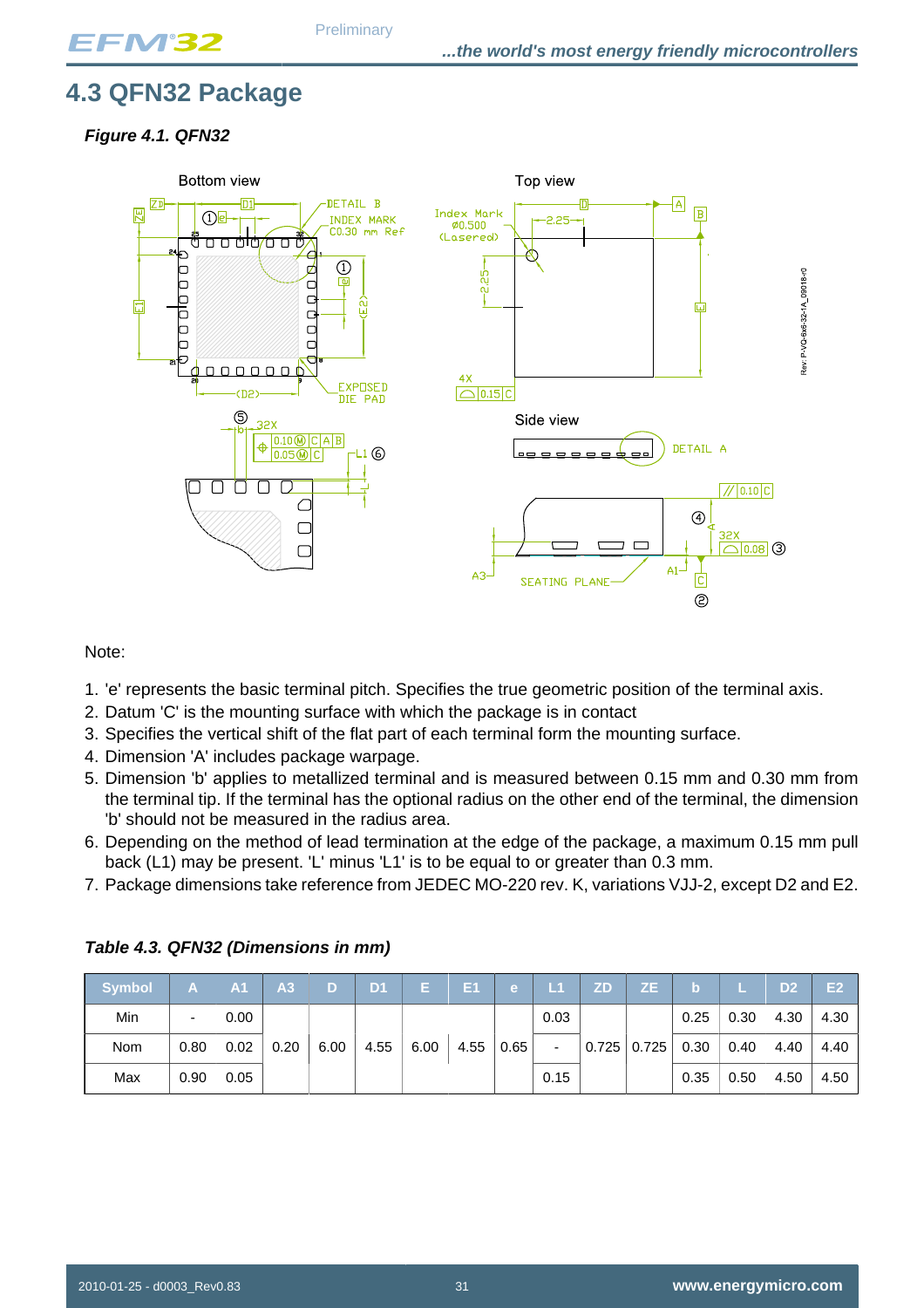## <span id="page-31-0"></span>**5 Errata**

## <span id="page-31-1"></span>**5.1 Introduction**

This chapter describes the identified errata of the device including fixes and workaraounds for these.

## <span id="page-31-2"></span>**5.2 Device revision A**

### **5.2.1 BOD threshold too high**

#### **Problem**

The Brown-Out Detector (BOD) threshold voltage is calibrated to a too high value.

#### **Effect**

The high BOD threshold voltage may create sporadic BOD resets while the EFM32 is running in Energy Mode 2. Also, the BOD may cause a reset at higher voltages than specified as the threshold voltage in the Electrical Characterisitics.

#### **Fix/Workaround**

Download Development Kit Board Support Library and Example Code (rev 1.1.1 or later) and include chip.h in your project. In the start of the application code, call void\_CHIP\_init(void);. This procedure will re-program the device to a safe BOD threshold.

This erratum will be fixed in the next device revision.

### **5.2.2 Unpredictable Behaviour After WDOG Reset From EM2/EM3**

#### **Problem**

When the watchdog (WDOG) triggers a reset while the EFM32 is in EM2 or EM3, the resulting behaviour is undefined.

#### **Effect**

After a watchdog reset from EM2/EM3, the EFM32 may go directly to hard fault or may not start at all.

#### **Fix/Workaround**

Don not use the watchdog in EM2/EM3. This is controlled by the EM2RUN and EM3RUN bits in WDOG CTRL. The default setting is that the Watchdog is not running in EM2/EM3.

This erratum will be fixed in the next device revision.

### **5.2.3 Wrong RCO Frequency**

#### **Problem**

The HFRCO, AUCHFRCO and LFRCO oscillators has wrong frequency when running with default settings.

#### **Effect**

The oscillator frequency has not been programmed with correct calibration values, and the frequencies are not within the expected frequency ranges.

#### **Fix/Workaround**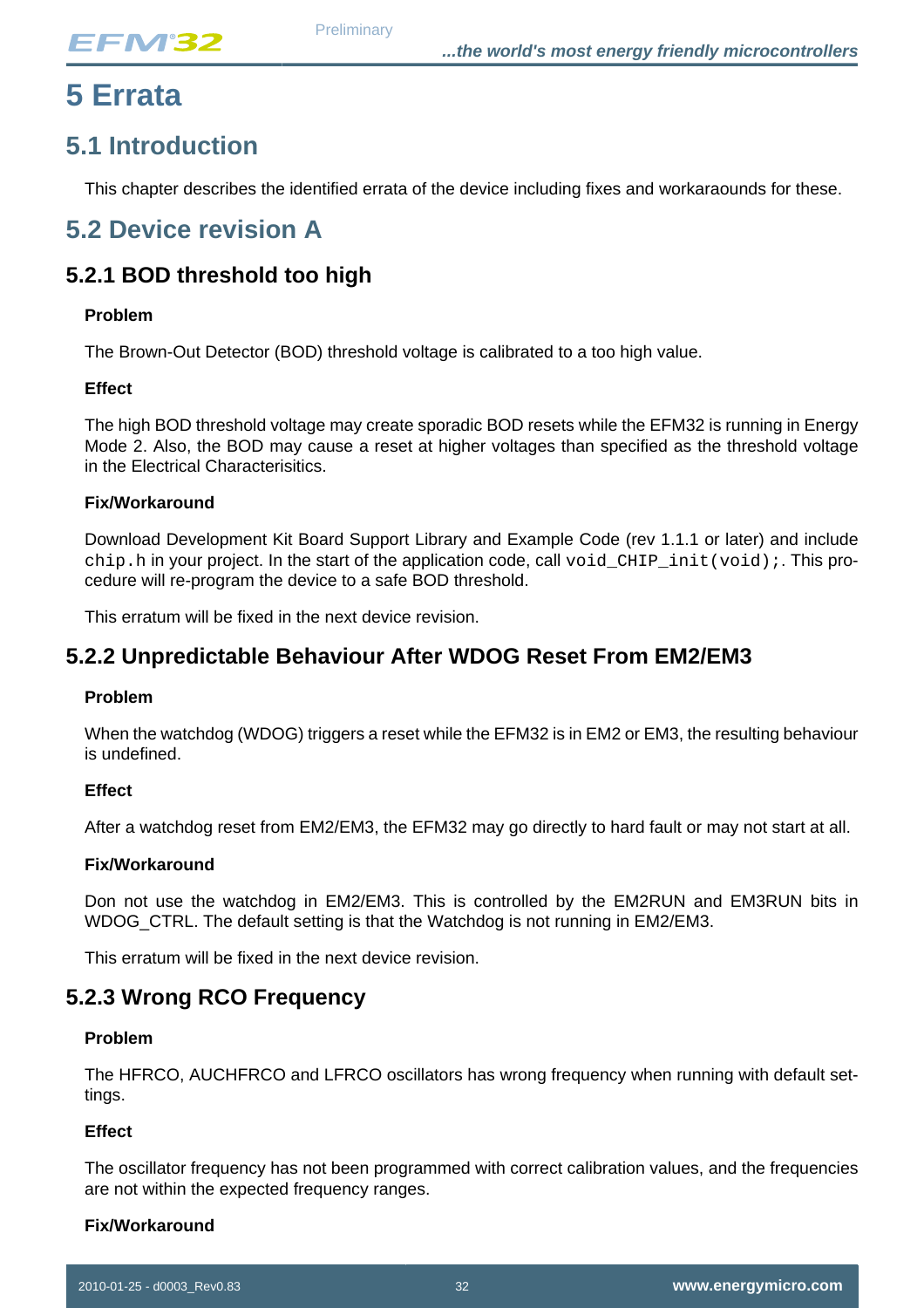The oscillator frequency can be calibrated in the Clock Management Unit, which is described in the CMU chapter of the EFM32G Reference Manual.

This erratum will be fixed in the next device revision.

### **5.2.4 No calibration values for HFRCO band 1, 7, 11 and 21 MHz band**

#### **Problem**

The Device Information page does not contain calibration values for the 1 MHz, 7 MHz, 11 MHz and 21 MHz frequency band.

#### **Effect**

The HFRCO frequency will be outside the expected frequency range when applying the calibration value from the device information page.

#### **Fix/Workaround**

The oscillator frequency can be calibrated in the Clock Management Unit, which is described in the CMU chapter of the EFM32G Reference Manual.

This erratum will be fixed in the next device revision.

### **5.2.5 LFRCO/HFRCO Frequency Change during EM2/3**

#### **Problem**

RCO oscillator frequency can become unstable on transitions between EM2/3 and EM0.

#### **Effect**

When switching between EM0 and EM2/3, the following events can happen occasionally:

- The frequency of LFRCO becomes off by up to 14%
- The frequency of HFRCO becomes off by up to 6%

The frequency will be off for a shorter or longer period.

#### **Fix/Workaround**

Make this line of code part of your startup code, typically in the start of main():

\*(volatile unsigned int\*) 0x400C600CUL = 0x00020100;

As a result of this workaround, the current consumption in EM2/3 will go up by 450 nA.

This erratum will be fixed in the next device revision.

### **5.2.6 AUXHFRCO Not Automatically Disabled When Entering EM2/EM3**

#### **Problem**

AUXHFRCO is not disabled automatically when entering EM2/EM3.

#### **Effect**

If AUXHFRCO is running while in EM2/EM3, and the EMVREG bit in EMU\_CTRL is cleared. This may result in an unstable system.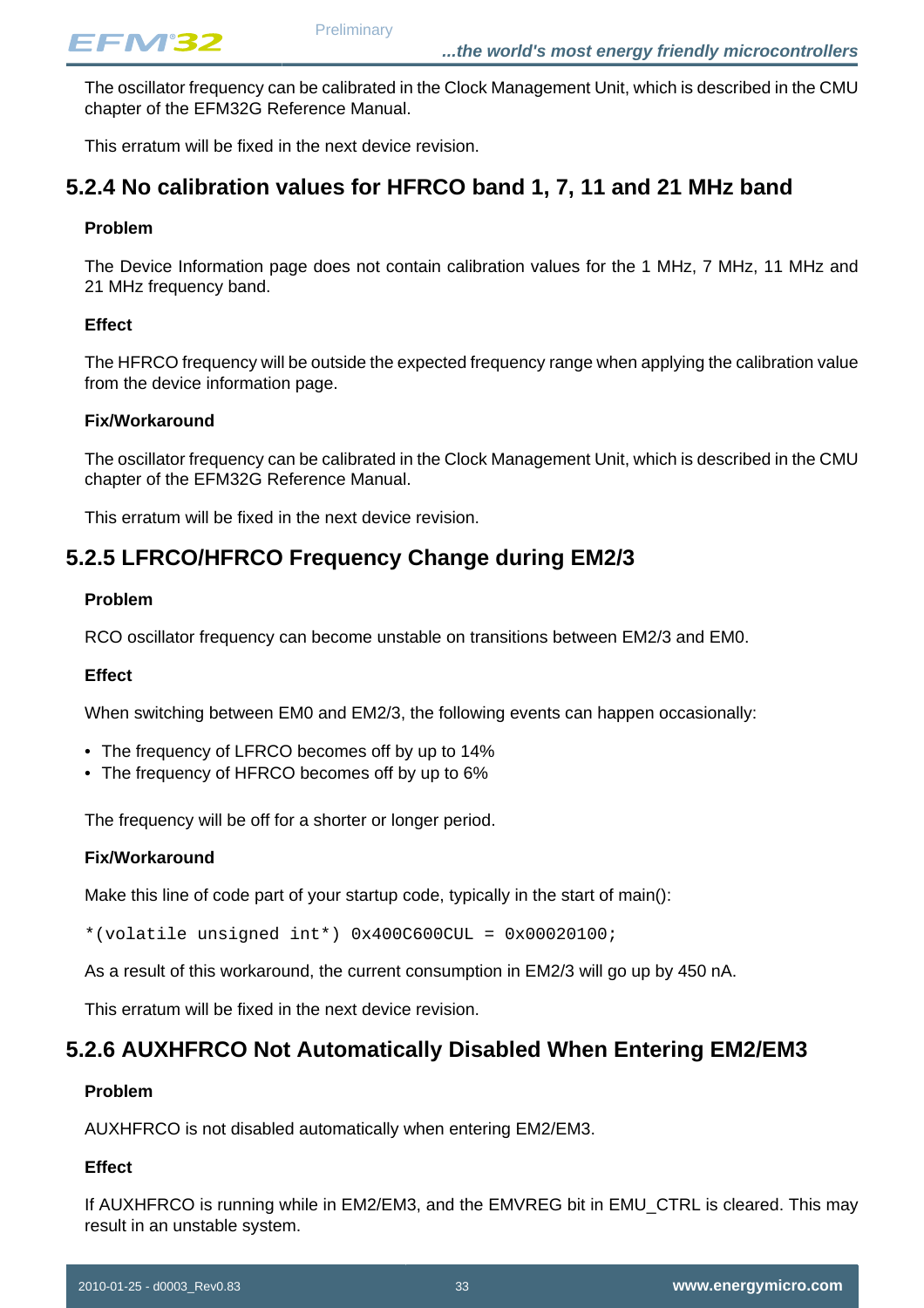#### **Fix/Workaround**

Disable AUXHFRCO by writing a 1 to AUXHFRCODIS in CMU\_OSCENCMD, before going to EM2/EM3.

### **5.2.7 Peripheral clocks not gated in EM2/EM3 with debug session active**

#### **Problem**

When a debug session has been active since the last reset, the EFM32 is not allowed to go to EM2 or EM3. When attempting to go to either EM2 or EM3, the system goes to EM1, and the peripheral clocks, which should have been turned off in EM2/EM3 keep going. This is only an issue when debugging a system.

#### **Effect**

The device cannot enter EM2/3 if a debug session has been entered since the last reset.

#### **Fix/Workaround**

If the debugger is running, clear HFPERCLKEN in CMU\_HFPERCLKDIV before going to EM2/EM3 and set it when going back to EM0.

## **5.2.8 I2C RX Buffer Silent Overflow**

#### **Problem**

If reception of a byte by the RX shift register is completed while there is still a byte in the RX buffer, the byte in the shift register is silently discarded.

#### **Effect**

If a received byte is acknowledged before it is read out of the RXDATA, all new bytes received before the read operation are discarded. A new byte is not discarded if the read operation is performed before the new byte is fully received.

#### **Fix/Workaround**

Make sure to read the RX buffer before the reception of the next byte completes. One way to ensure this is to always read a received byte before acknowledging it.

This erratum will be fixed in the next device revision.

### **5.2.9 U(S)ART Double Buffer Transmission Control**

#### **Problem**

Transmission control not working with double buffering.

#### **Effect**

When a frame is loaded into the transmission shift register, transmission control bits are always taken from buffer TX buffer element 1. If only one frame is in the U(S)ART buffer, the content of the buffer elements is equivalent, and transmission control bits work as specified. If two frames are in the buffer however, the control bits for the frame in buffer element 1 are used for transmitting the frame in buffer element 0. This is not a problem for frames consisting of more than 9 bits.

#### **Fix/Workaround**

If using transmission control bits make sure there are not more than frame in the U(S)ART buffer at a time. When TXBIL in U(S)ARTn\_CTRL is cleared, the TXBL status and interrupt flags in U(S)ARTn\_STATUS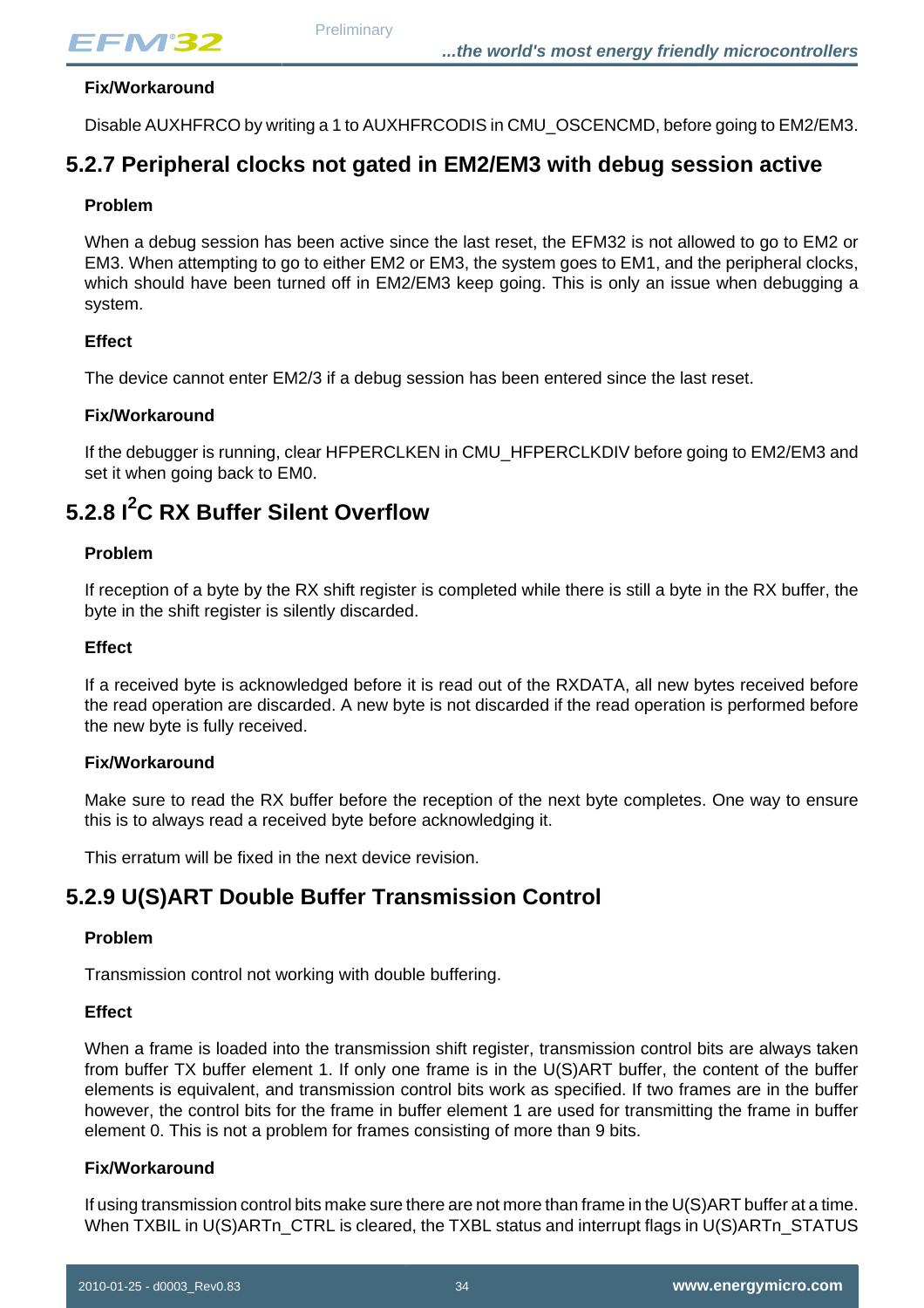and U(S)ARTn\_IF respectively tell when the buffer is empty. When using transmission control bits a single frame can then be loaded into the USART for transmission.

### **5.2.10 LEUART + DMA awake for last byte transmitted:**

#### **Problem/Effect**

When using the LEUART with DMA in EM2, TXDMAWU in LEUARTn\_CTRL must be cleared when the DMA has no more data to transmit. Otherwise the LEUART will keep the system awake waiting for data from the DMA. The way to do this is to clear TXDMAWU in the DMA DONE interrupt for the channel feeding the LEUART with data. In this device revision, the DMA DONE interrupt will not trigger a wakeup from EM2. The DMA DONE interrupt is not executed before another interrupt wakes the system up from EM2.

#### **Fix/Workaround**

Use the TX complete interrupt (TXC) in the leuart to clear TXDMAWU, or clear TXDMAWU in the DMA DONE interrupt and make sure the TXC interrupt is triggered. The system will then be awake with a higher power consumption while the last byte is transmitted by the LEUART, but will be allowed to go back to EM2 once TXDMAWU has been cleared.

### **5.2.11 DMA Clock Disable Prevents EM2/EM3**

#### **Problem**

When the DMA clock is disabled, the EFM32 is not able to go to Energy Modes 2 or 3.

#### **Effect**

The DMA will prevent the system to go to EM2/EM3 as long as the DMA clock is disabled.

#### **Fix/Workaround**

Make sure the DMA clock is enabled when going to EM2/EM3. The DMA clock is enabled by default, and can also be enabled in the CMU.

This erratum will be fixed in the next device revision.

### **5.2.12 ADC Temperature Sensor Not Working**

#### **Problem**

The temperature sensor in the ADC does not work.

#### **Effect**

The temperature values read when sampling the temperature sensor in the ADC are not correct.

#### **Fix/Workaround**

Do not use the ADC temperature sensor.

This erratum will be fixed in the next device revision.

### **5.2.13 ADC SCANGAIN Affects Single Conversions**

#### **Problem**

SCANGAIN in ADCn CAL affects the gain setting for single conversions.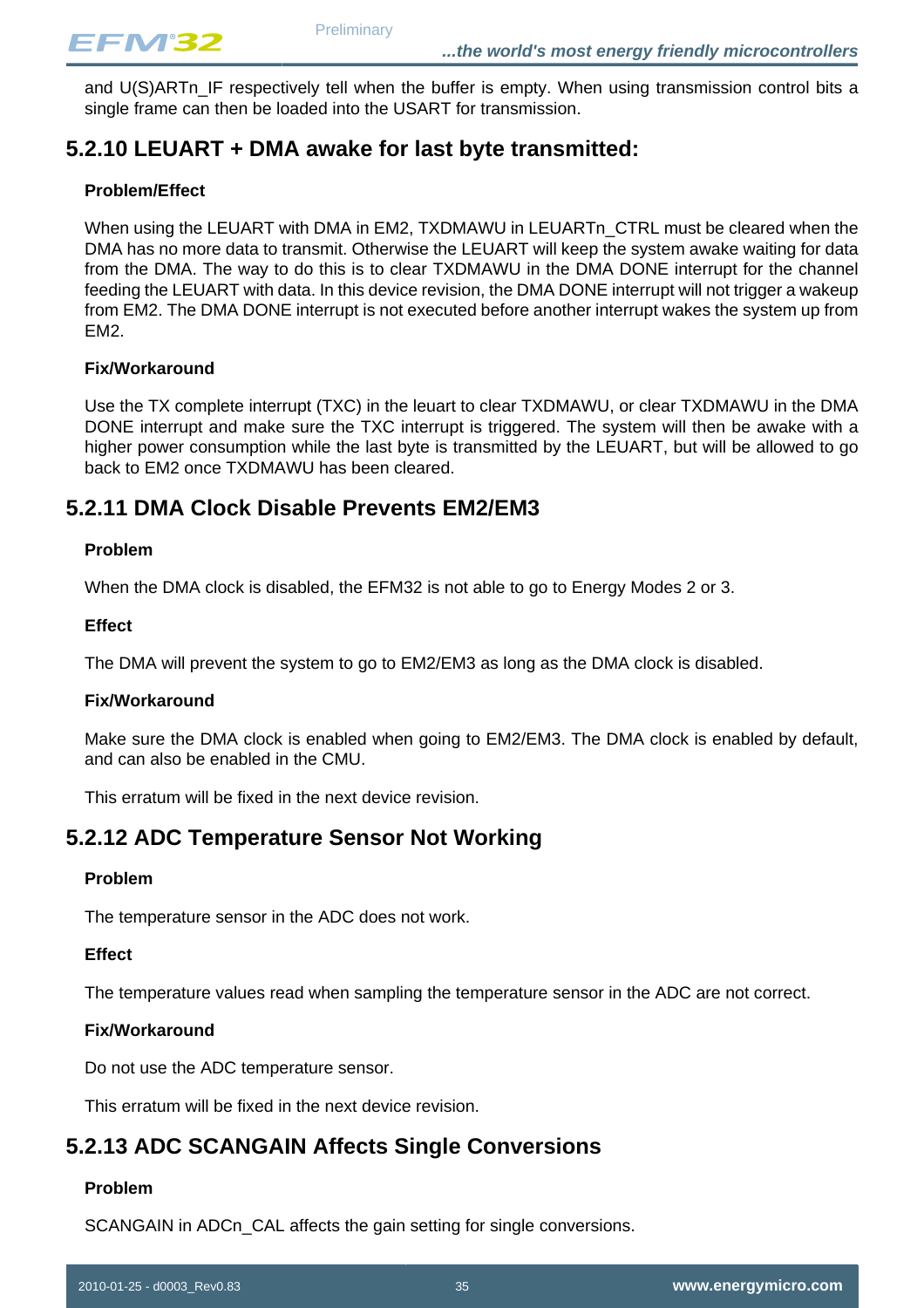

#### **Effect**

When SCANGAIN and SINGLEGAIN in ADCn CAL have different values, single conversions will be affected by the SCANGAIN value.

#### **Fix/Workaround**

Configure SCANGAIN and SINGLEGAIN in ADCn\_CAL to the same value. This requires the same reference to be used for both single and scan conversions.

This erratum will be fixed in the next device revision.

### **5.2.14 ADC at 1 Msample/s does not work at default bias settings**

#### **Problem**

The ADC does not meet its 1 Msample/s performance target for the default ADC bias settings.

#### **Effect**

At default ADC bias settings the ADC conversion results are wrong when running the ADC\_CLK at 13 MHz, which is required to reach the 1 Msample/s performance. Under typical conditions wrong conversions have been observed for ADC\_CLK speeds of 8 MHz and higher.

#### **Fix/Workaround**

Increase the ADC performance by programming increasing the ADC bias, for example by using value 0xF0F for register ADCn\_BIASPROG.

This erratum will be fixed in the next device revision.

### **5.2.15 Large spikes in ADC output when ADC output at mid code**

#### **Problem**

The ADC does not always sample a voltage at (or close to) the middle of its range correctly (e.g. when sampling 1.25V when using the 2.5V internal reference).

#### **Effect**

When the ADC is sampling voltages at (or close to) the middle of its range, the ADC output code can be off by a large value (e.g. returning value 1023 or 3072 instead of the expected value of 2048). This effect happens for all ADC reference selections.

#### **Fix/Workaround**

Perform multiple (e.g. 3) ADC measurements for each ADC sample required and use the median value. Do not average the ADC results, throw away the 1023 or 3072 sample instead.

This erratum will be fixed in the next device revision.

### **5.2.16 DAC output voltage not correctly held in sample/hold mode**

#### **Problem**

When the DAC is in sample/hold mode, the DAC output is not correctly held, but drifts faster than specified.

#### **Effect**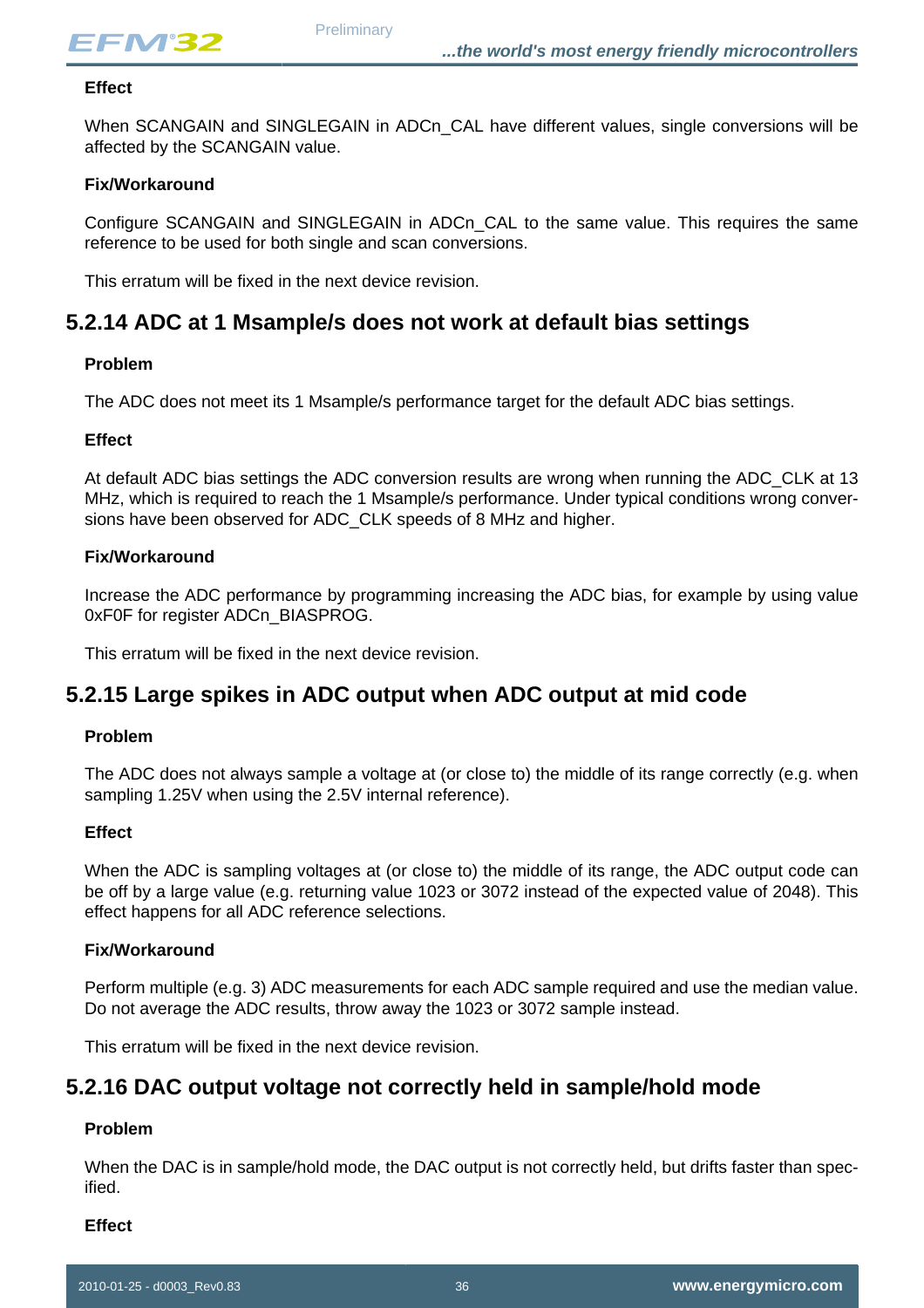The DAC output starts drifting in the order of 10 mV/us after two DAC clock cycles.

#### **Fix/Workaround**

Put the DAC into continuous mode by setting the CONVMODE field in the DACn\_CTRL register to CONTINUOUS. The DAC channels will then drive their outputs continuously with the data in the DACn CHxDATA registers. This mode will maintain the output voltage and refresh is therefore not needed. As the DAC cores are not turned off between samples in continuous mode, the power consumption is increased compared to sample/hold mode.

### **5.2.17 DAC conversions closely after DAC channel enable are incorrect**

#### **Problem**

DAC conversions done closely after enabling the DAC channel are incorrect.

#### **Effect**

The DAC output takes about 600 us (under typical conditions) to settle after a DAC channel has been enabled via setting field CH0EN in DACn\_CH0CTRL (or CH1EN in DACn\_CH1CTRL for channel 1). The effect is most visible for the 1.25V and 2.5V internal references.

#### **Fix/Workaround**

After enabling a DAC channel, wait 600 us before programming the channel data (via DACn\_CH0DATA, DACn\_CH1DATA, or DACn\_COMBDATA).

This erratum will be fixed in the next device revision.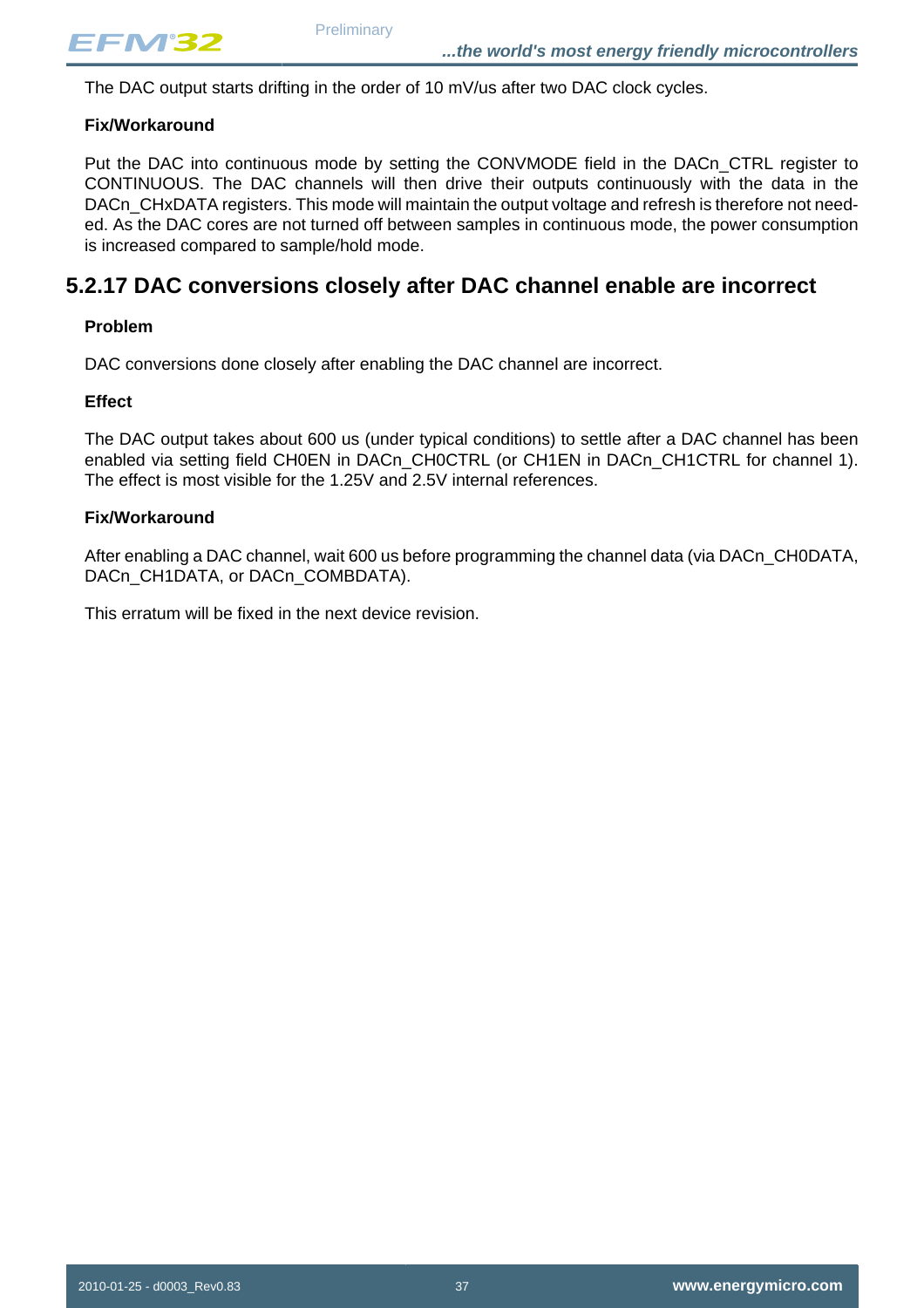# <span id="page-37-0"></span>**6 Revision History**

## <span id="page-37-1"></span>**6.1 Revision 0.83**

January 25th, 2010 Updated errata in [Chapter 5 \(p. 32\)](#page-31-0) Specified flash word width in [Section 3.7 \(p. 18\)](#page-17-0) Added Capacitive Sense Internal Resistor values in [Section 3.12 \(p. 26\) .](#page-25-1)

## <span id="page-37-2"></span>**6.2 Revision 0.82**

December 9th, 2009

Updated conctact information.

ADC current consumption numbers updated in [Section 3.10 \(p. 20\)](#page-19-0)

## <span id="page-37-3"></span>**6.3 Revision 0.81**

November 20th, 2009

[Section 2.1.20 \(p. 5\)](#page-4-0) updated.

[Section 3.1 \(p. 8\)](#page-7-2) updated.

Storage temperature in [Section 3.2 \(p. 8\)](#page-7-3) updated.

Temperature coefficient of band-gap reference in [Section 3.6 \(p. 17\)](#page-16-0) added.

Erase times in [Section 3.7 \(p. 18\)](#page-17-0) updated.

Definitions of DNL and INL added in [Figure 3.11 \(p. 24\)](#page-23-0) and [Figure 3.12 \(p. 24\) .](#page-23-1)

Current consumption of digital peripherals added in [Section 3.14 \(p. 27\)](#page-26-0) .

Updated erratas in [Chapter 5 \(p. 32\)](#page-31-0)

## <span id="page-37-4"></span>**6.4 Revision 0.80**

Initial preliminary revision, October 19th, 2009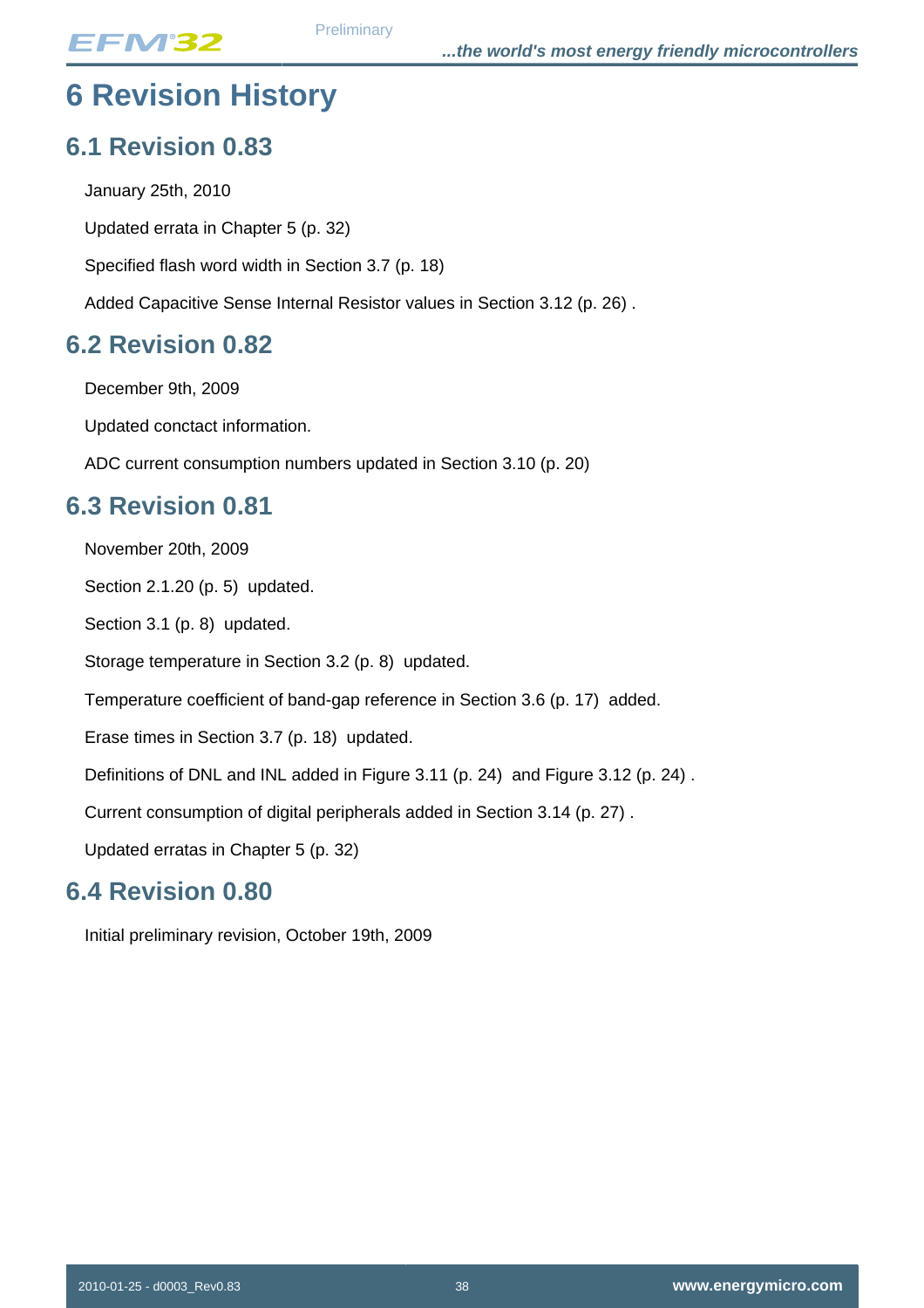# <span id="page-38-0"></span>**A Disclaimer and Trademarks**

## <span id="page-38-1"></span>**A.1 Disclaimer**

Energy Micro AS intends to provide customers with the latest, accurate, and in-depth documentation of all peripherals and modules available for system and software implementers using or intending to use the EFM32G microcontrollers. Characterization data, available modules and peripherals, memory sizes and memory addresses refer to each specific device, and "Typical" parameters provided can and do vary in different applications. Application examples described herein are for illustrative purposes only, and Energy Micro accepts no liability for inclusion and/or use in such equipment or applications resulting in personal injury, death or severe property or environmental damage. Energy Micro reserves the right to make changes without further notice and limitation to product information, specifications, and descriptions herein, and does not give warranties as to the accuracy or completeness of the included information. Energy Micro shall have no liability for the consequences of use of the information supplied herein. This document does not imply or express copyright licenses granted hereunder to design or fabricate any integrated circuits.

## <span id="page-38-2"></span>**A.2 Trademark Information**

Energy Micro, EFM32G, logo and combinations thereof, and others are the registered trademarks or trademarks of Energy Micro AS. ARM, CORTEX, THUMB are the registered trademarks of ARM Limited. Other terms and product names may be trademarks of others.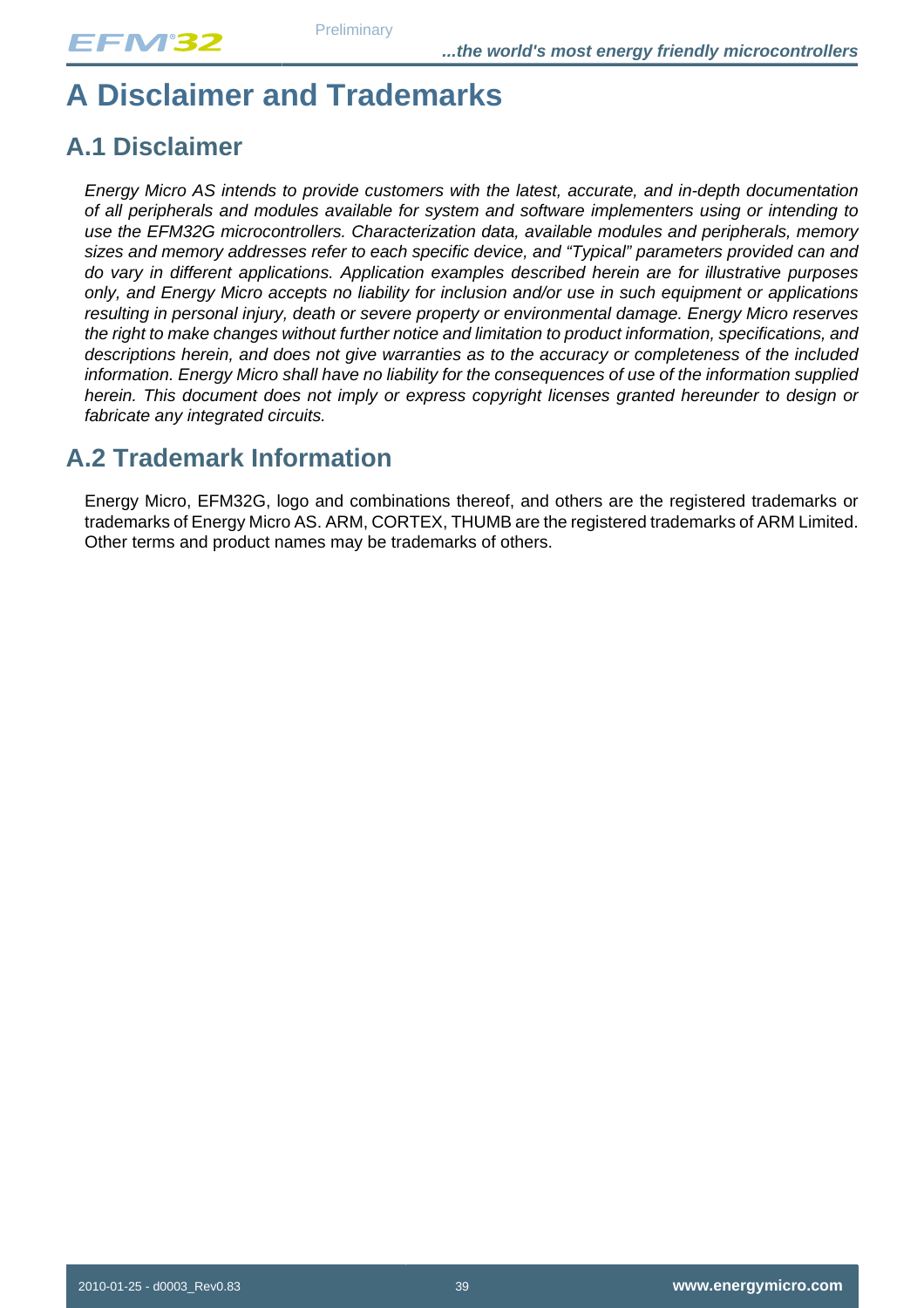# <span id="page-39-0"></span>**B Contact Information**

## <span id="page-39-1"></span>**B.1 Energy Micro Corporate Headquarters**

| <b>Postal Address</b>                                                    | <b>Visitor Address</b>                                               | Technical Support                                 |
|--------------------------------------------------------------------------|----------------------------------------------------------------------|---------------------------------------------------|
| Energy Micro AS<br>P.O. Box 4633 Nydalen<br>N-0405 Oslo<br><b>NORWAY</b> | Energy Micro AS<br>Sandakerveien 118<br>N-0405 Oslo<br><b>NORWAY</b> | support@energymicro.com<br>Phone: +47 40 10 03 01 |

### **www.energymicro.com**

Phone: +47 23 00 98 00 Fax: + 47 23 00 98 01

## <span id="page-39-2"></span>**B.2 Global Contacts**

Visit **www.energymicro.com** for information on global distributors and representatives or contact **sales@energymicro.com** for additional information.

| <b>Americas</b>                                                                                                            | <b>EMEA</b>                                                                                                                   | <b>APAC</b>                                                                                                                                                                 |
|----------------------------------------------------------------------------------------------------------------------------|-------------------------------------------------------------------------------------------------------------------------------|-----------------------------------------------------------------------------------------------------------------------------------------------------------------------------|
| Energy Micro AS<br>P.O. Box 4633 Nydalen<br>N-0405 Oslo<br><b>NORWAY</b><br>Phone: +47 23 00 98 00<br>Fax: +47 23 00 98 01 | Energy Micro AS<br>P.O. Box 4633 Nydalen<br>N-0405 Oslo<br><b>NORWAY</b><br>Phone: +44 (0) 7789861338<br>Fax: +47 23 00 98 01 | Energy Micro AS<br>11/F AXA Centre<br>151 Gloucester Road<br>Wanchai<br>Hong Kong<br>Mob (China): +86 13602611177<br>Mob (Hong Kong): +852 90167782<br>Fax: +47 23 00 98 01 |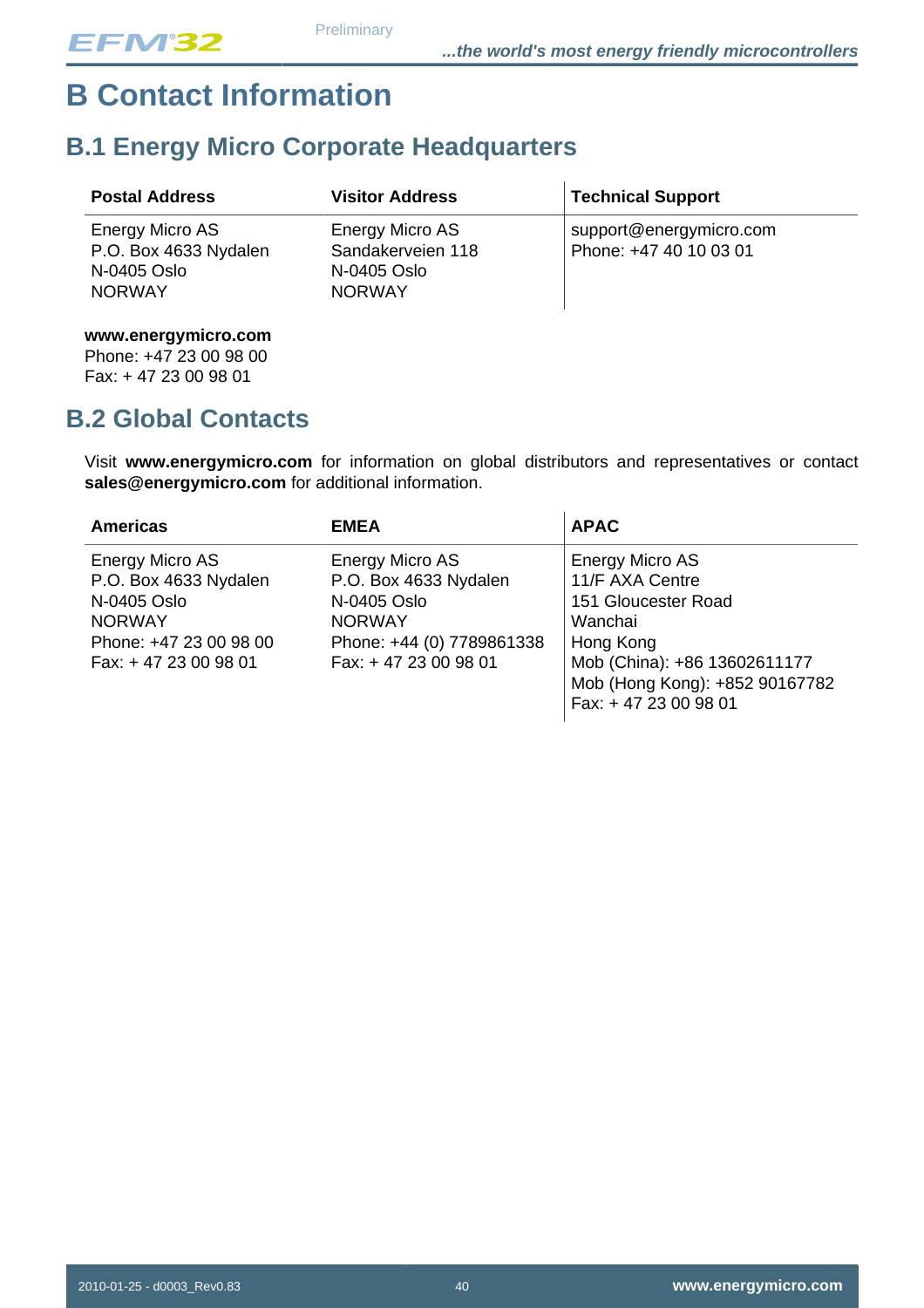## **Table of Contents**

Preliminary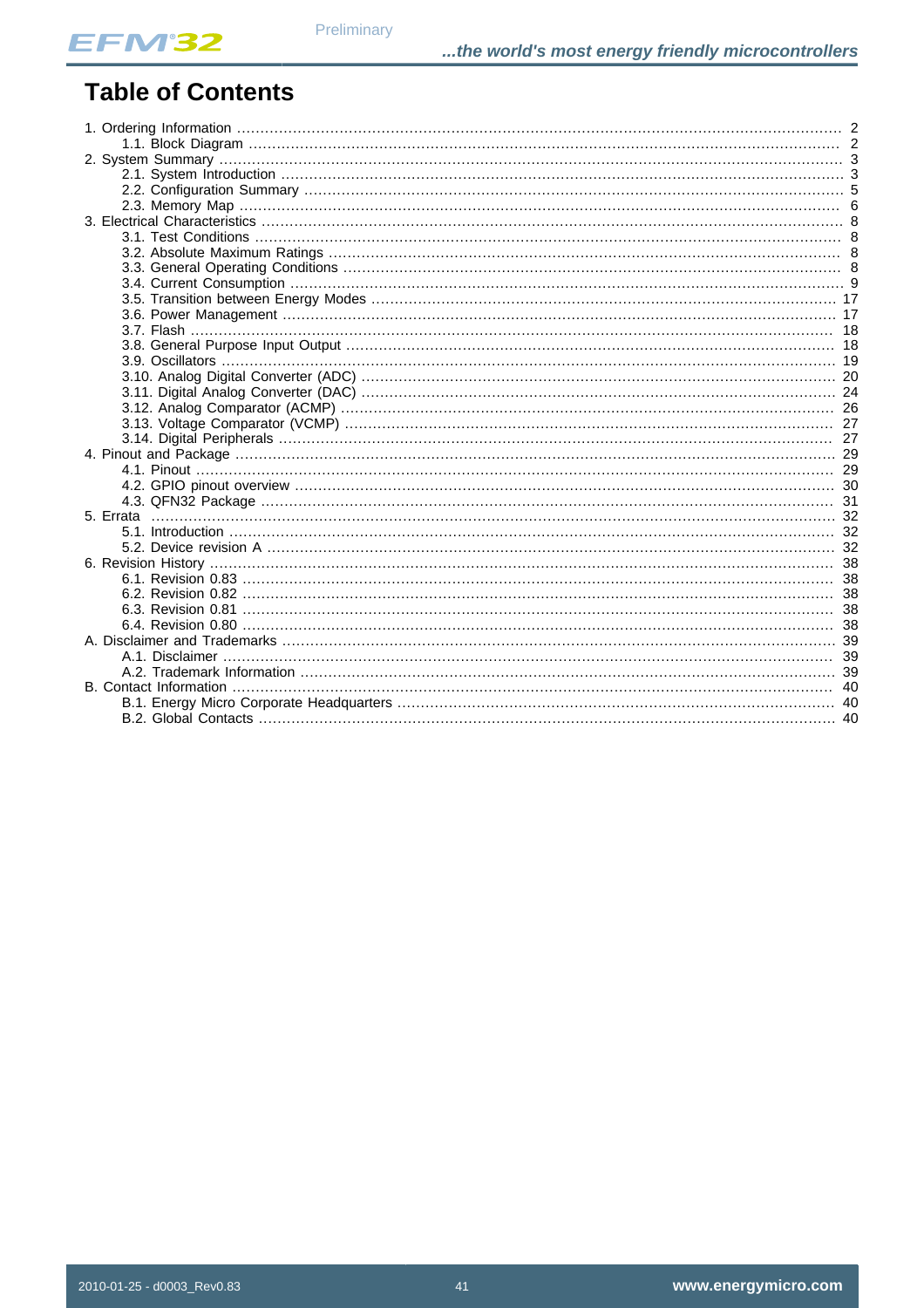# **List of Figures**

| 3.1. EM0 Current consumption vs supply voltage, executing code from flash with HFRCO running at 28MHz  10  |  |
|------------------------------------------------------------------------------------------------------------|--|
| 3.2. EM0 Current consumption vs temperature, executing code from flash with HFRCO running at 28MHz  11     |  |
| 3.3. EM1 Current consumption vs supply voltage, all peripheral clocks disabled, HFRCO running at 28MHz  12 |  |
| 3.4. EM1 Current consumption vs temperature, all peripheral clocks disabled, HFRCO running at 28MHz  13    |  |
|                                                                                                            |  |
|                                                                                                            |  |
|                                                                                                            |  |
|                                                                                                            |  |
|                                                                                                            |  |
|                                                                                                            |  |
|                                                                                                            |  |
|                                                                                                            |  |
|                                                                                                            |  |

Preliminary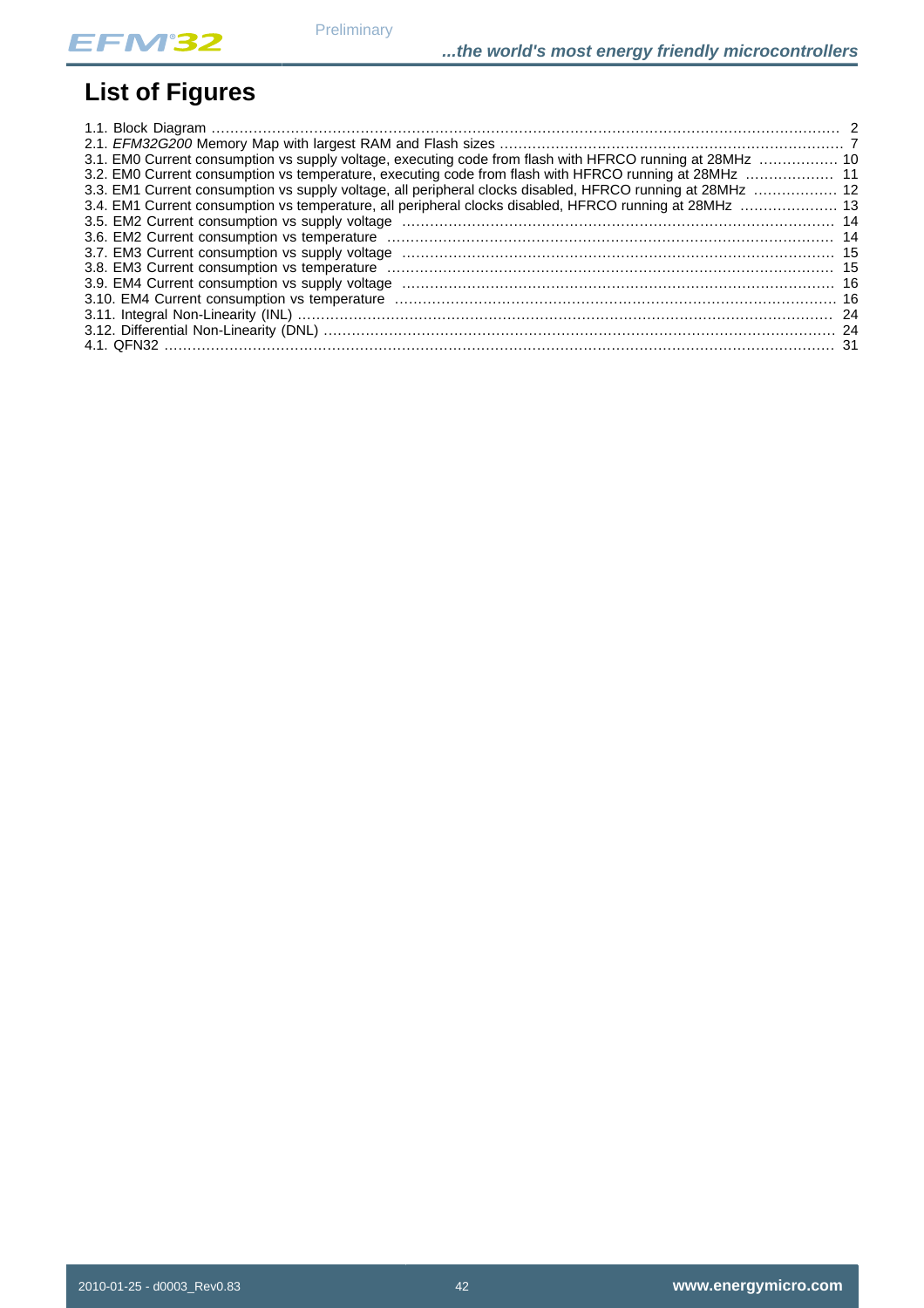

## **List of Tables**

|                  | -18 |
|------------------|-----|
|                  |     |
|                  |     |
|                  |     |
|                  |     |
|                  |     |
| $3.13.$ ADC      |     |
|                  |     |
|                  |     |
|                  |     |
|                  |     |
|                  |     |
| 4.2. GPIO Pinout |     |
|                  |     |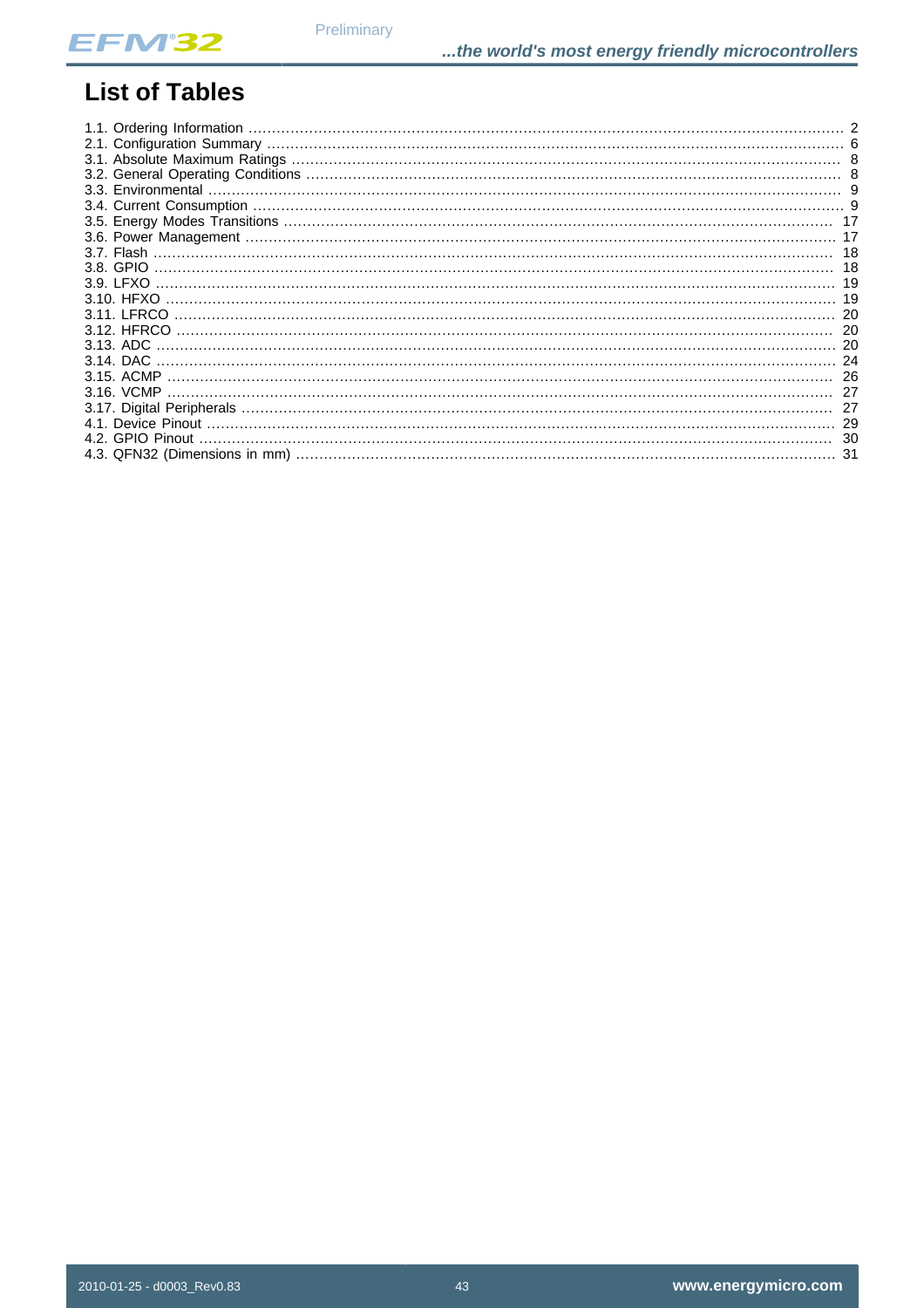

# **List of Equations**